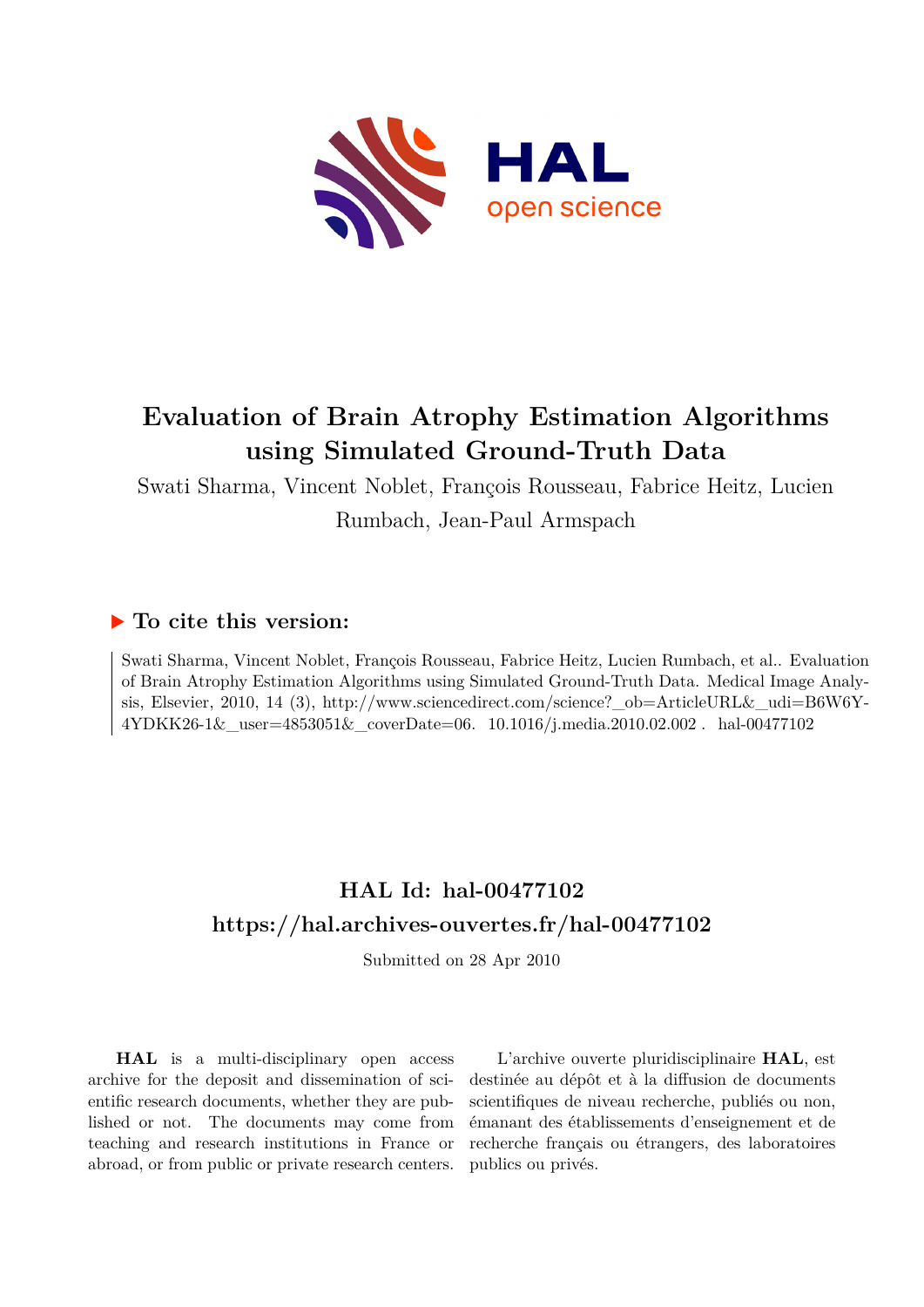# Evaluation of Brain Atrophy Estimation Algorithms using Simulated Ground-Truth Data

S. Sharma<sup>\*,a,b</sup>, V. Noblet<sup>b</sup>, F. Rousseau<sup>b</sup>, F. Heitz<sup>b</sup>, L. Rumbach<sup>a,c</sup>, J.-P.  $Armspach<sup>a</sup>$ 

<sup>a</sup> Laboratoire d'Imagerie et de Neurosciences Cognitives (LINC-UDS) FRE 3289, CNRS, Strasbourg, France.

 ${}^b$ Laboratoire des Sciences de l'Image, de l'Informatique et de la Télédétection (LSIIT-UDS) UMR 7005, CNRS, Illkirch, France.

 $c$ Centre Hospitalier Universitaire, Service de Neurologie, Besançon, France.

# Abstract

A number of analysis tools have been developed for the estimation of brain atrophy using MRI. Since brain atrophy is being increasingly used as a marker of disease progression in many neuro-degenerative diseases such as Multiple Sclerosis and Alzheimer's Disease, the validation of these tools is an important task. However, this is complex, in the real scenario, due to the absence of gold standards for comparison. In order to create gold standards, we first propose an approach for the realistic simulation of brain tissue loss that relies on the estimation of a topology preserving B-spline based deformation fields. Using these gold standards, an evaluation of the performance of three standard brain atrophy estimation methods (SIENA, SIENAX and BSI-UCD), on the basis of their robustness to various sources of error (bias-field inhomogeneity, noise, geometrical distortions, interpolation artefacts and presence of lesions), is presented. Our evaluation shows that, in general, bias-field inhomogeneity and noise lead to larger errors in the estimated atrophy than geometrical distortions and interpolation artefacts. Experiments on 18 different anatomical models of the brain after simulating whole brain atrophies in the range of  $0.2 - 1.5\%$  indicate that, in the presence of bias-field inhomogeneity and noise, a mean error of  $0.64\% \pm 0.53$ ,  $4.00\% \pm 2.41$  and

Preprint submitted to Medical Image Analysis April 27, 2010

<sup>∗</sup>Corresponding Author. Address: Institute Physique Biologique, 4, Rue Kirschleger, 67085 Strasbourg, France. Tel.: +33(0)390244039; Fax: +33(0)390244084. E-mail address: swati.sharma@linc.u-strasbg.fr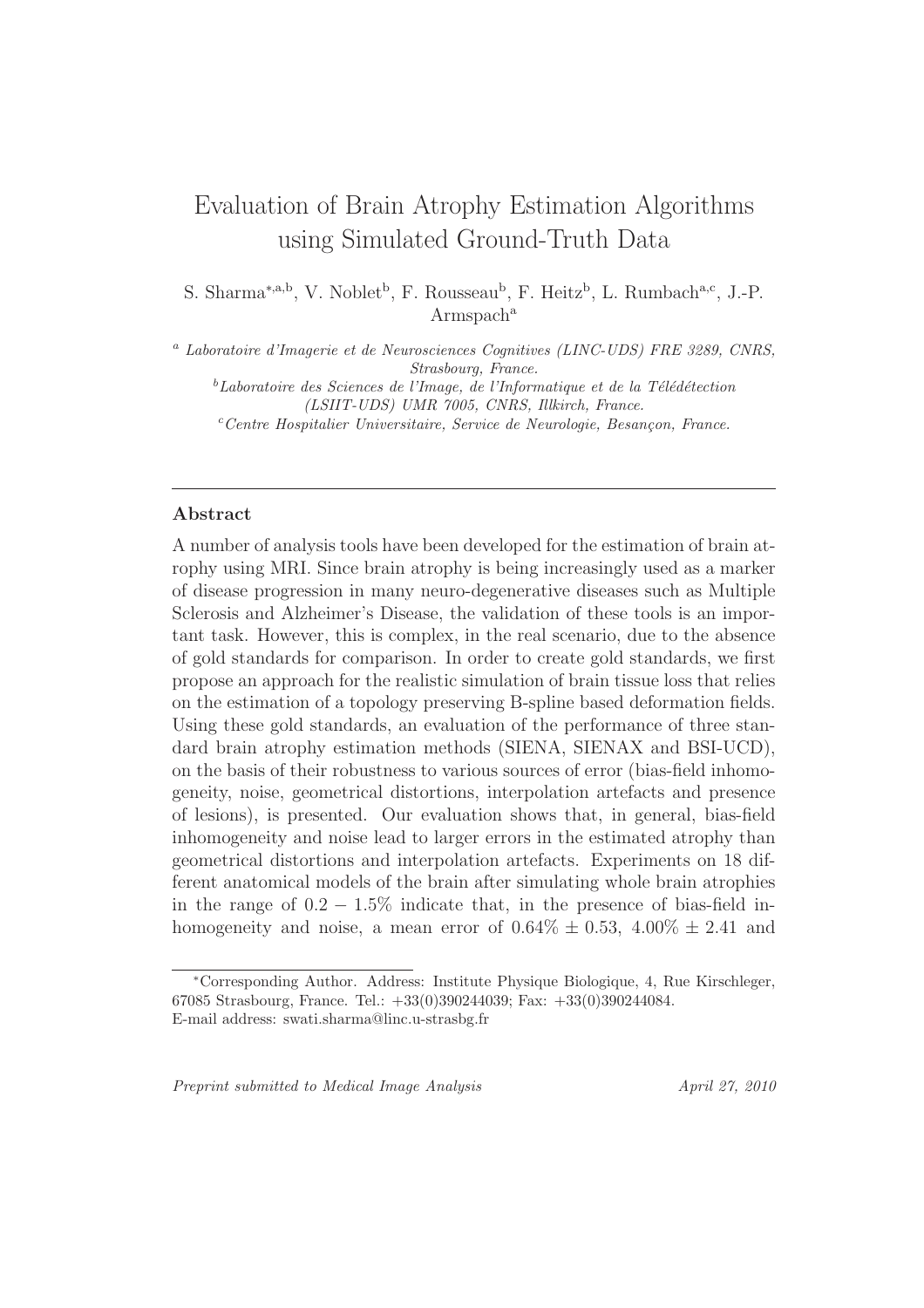$1.79\% \pm 0.97$  may be expected in the atrophy estimated by SIENA, SIENAX and BSI-UCD, respectively.

Key words: Brain atrophy simulation, Atrophy estimation, Evaluation.

# 1. Introduction

Brain atrophy is a common feature of many neuro-degenerative diseases such as Multiple Sclerosis (MS)[1] and Alzheimer's disease (AD) [2, 3]. The emergence of brain atrophy is related to a combination of multiple factors. For instance in MS, factors such as axonal injury, loss of myelin and others related to astrogliosis, remyelination and water-compartment change, influence the occurrence of atrophy in the brain in a combined fashion. Although it is difficult to determine the individual influence of these factors on atrophy, it has been shown to be a sensitive marker of disease evolution in several chronic diseases. Studies have reported annual global brain atrophy rates in MS (in both early and late stages) between 0.5% and 0.8% [4] and between 1% and 2.8% for AD patients [3]. It should be pointed out here that sensitive methods are required to accurately estimate the small atrophy that occurs in the brain.

Magnetic Resonance Imaging (MRI) acquisitions and image processing techniques have helped in this effort of quantification and provide ways of measuring the brain volume loss. In the literature, the currently available image processing methods for brain atrophy estimation have been differentiated based on several criteria. Pelletier et al. [5] suggest the classification of methods for brain atrophy analysis into two groups depending on their reliance on registration or segmentation. Registration-based methods include brain edge motion analysis ("Boundary Shift Integral" (BSI) [6], "Structural Image Evaluation, using Normalization, of Atrophy" (SIENA) [7, 8]), Voxel-Based Morphometry ("Statistical Parametric Mapping" (SPM) [9]), Template-Driven Segmentation ([10]) and Local Jacobian Analysis ([11, 12, 13]). Segmentation-based methods rely on different brain atrophy measurements such as the "Brain Parenchymal Fraction" (BPF) ([14, 15]) and "Brain to IntraCranial Capacity Ratio" (BICCR) ([16]). When using brain atrophy as a marker of disease evolution, two types of analyzes are conducted: longitudinal and cross-sectional. In longitudinal studies, repeated brain scans of the same individual are considered over time. These studies track disease progression by giving an estimate of the atrophy rate. Examples of widely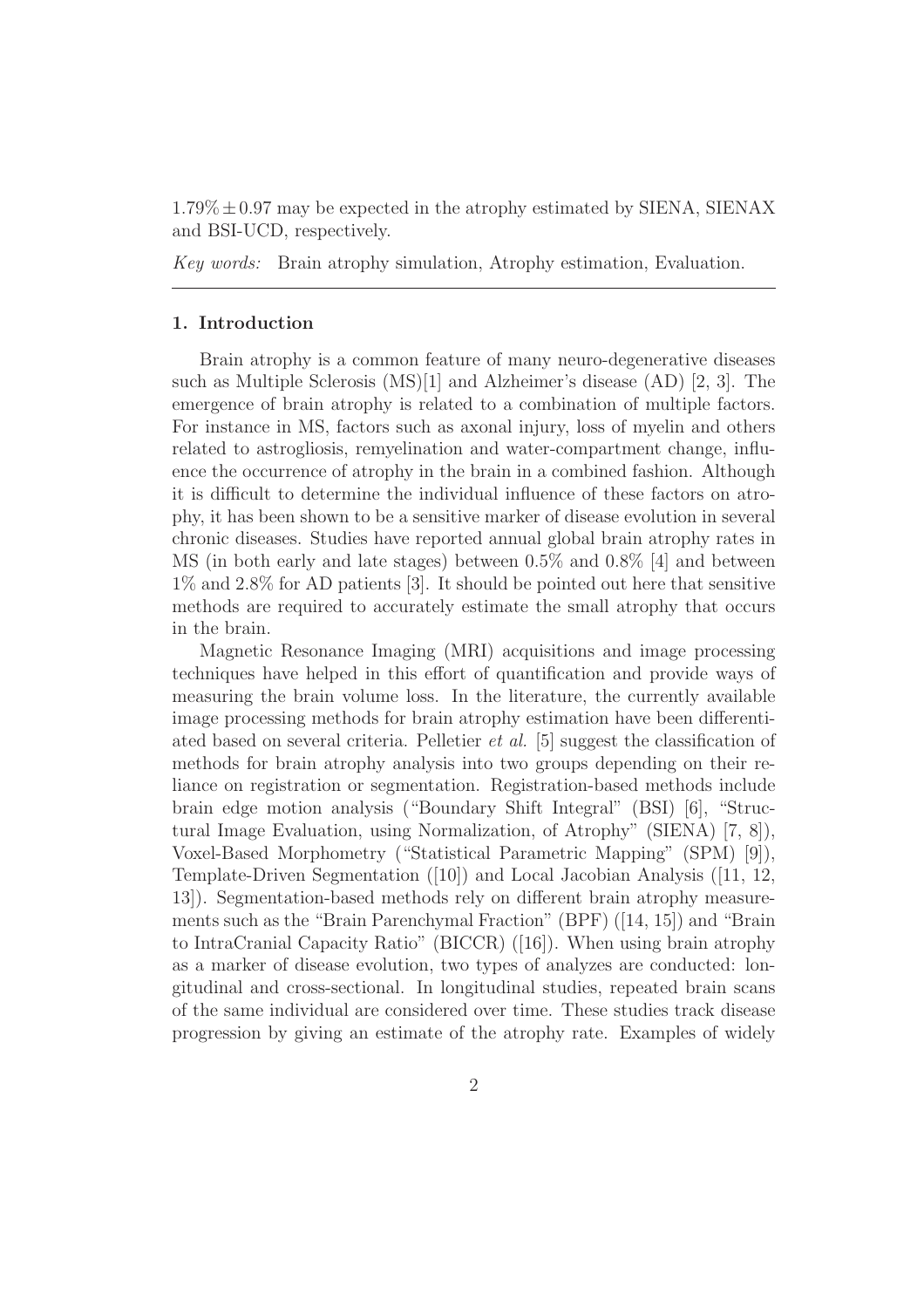used methods for longitudinal studies are BSI [6] and SIENA [7]. Crosssectional studies are used to know the state of the disease at a given time by providing an estimate of brain volume at one point in time. SIENAX [8] is a popular method utilized by cross-sectional studies. Another pertinent grouping classifies the methods based according to the estimated atrophy: global or local. A global atrophy estimation method, such as BSI [6] or SIENA [7], gives an estimate of overall decrease or rate of decrease in the brain volume. Global measures are used in population studies to separate the patient group from the normals or in cases when one just wants to know whether the brain has undergone an atrophy globally. Local measurements (Jacobian Integration [11], SPM [9]) make it possible to have a regional (or voxel by voxel) estimate of the atrophy in the brain. Local measures are interesting since they allow us to decipher which parts of the brain are more affected by atrophy in the course of a pathology.

The accuracy and reliability of brain atrophy estimation methods are affected by a number of factors. Non-destructive biologic factors such as inflammation, edema, steroid therapy, dehydration, alcohol consumption, cerebral vascular disease and normal aging [5] may contribute to a change in brain volume. Factors such as lesion growth or change in tissue intensity may lead to a change in the brain tissue appearance over time. MRI artefacts during acquisition also have a strong impact on brain atrophy measurements: motion artefacts, sequence variations, partial volume effect, noise in images and bias field inhomogeneity. Another source of error are geometrical distortions which result from errors in the gradient field strength and non-linearity of gradient fields in the MR scanner[17, 11]. Finally, other sources of errors are more method specific depending on the pre-processing algorithms that are used and include, for instance, inaccuracies in registration and segmentation of images.

Since brain atrophy is now being increasingly used as a marker of disease progression in many pathologies, the validation of these tools is a key problem. However, in the real scenario, the non-availability of the ground truth complicates the evaluation and comparison of these techniques [5]. In the literature, a number of attempts have been made to assess and compare these methods using real and simulated data. In Table 1, we list several studies on neuro-degenerative diseases, their evaluation frameworks and findings.

The most commonly used evaluation criteria are discussed in the following paragraph. Refer to Table 1 for a list of references where these criteria have been used in the literature.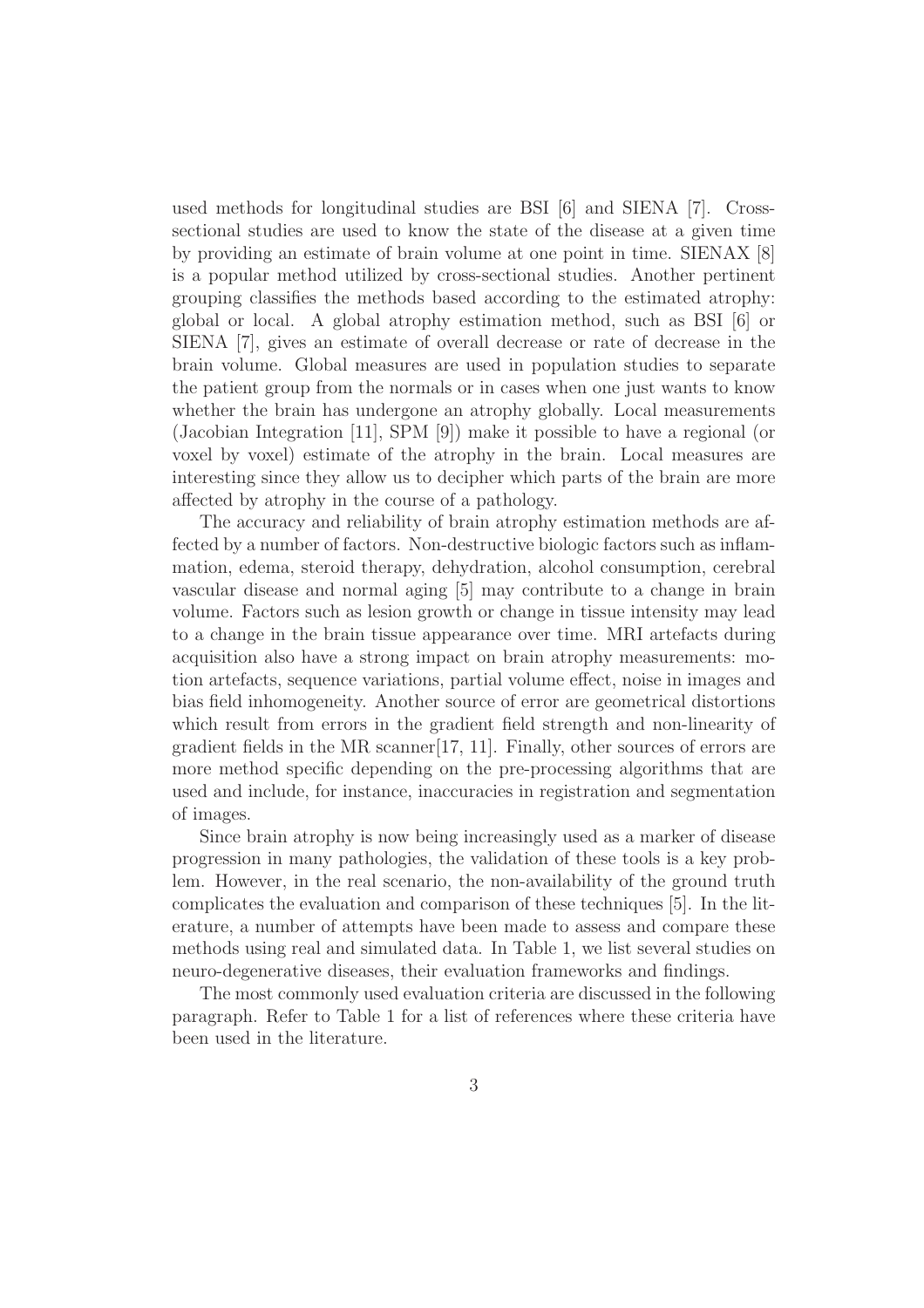- 1. Same day scan-rescan: Tests on two scans of the same subject obtained on the same day should yield zero atrophy. Ideally, the spread of the true brain volume changes in such cases should be negligible and the deviations from zero represent measurement uncertainties of the methods.
- 2. Consistency: This is a way of measuring the variability in atrophy estimation. Consistency can be measured using several approaches. A way of checking the consistency of a method is to measure volume loss for two (or more) baseline scans with respect to the same 1 year repeat scan. All such comparisons should lead to the same volume change estimation. Another approach is incremental atrophy summation comparison which is often used to validate a method in the absence of a ground truth. Consistency has to be interpreted with caution as a consistent method may not necessarily be accurate.
- 3. Patient-control separation: The basic idea is to carry out a population study between two groups that are known to be characterized by different atrophy rates. A reliable atrophy estimation method is expected to be able to reliably discriminate between the two groups in a statistical analysis. However, the information that can be gathered from such a metric is limited, for instance, we cannot infer anything about the error (accuracy) or bias in the measurement of atrophy.
- 4. Evaluation using simulated ground truth: This involves simulation of a known atrophy value in the brain. Recently, some methods have been proposed for the creation of ground truth data with simulated brain atrophy relying on bio-mechanical models [12, 13] or Jacobian maps [18, 19]. Such an evaluation framework is of great interest since it allows the assessment of method performance with respect to several sources of errors such as motion artefacts, noise or bias field inhomogeneity. This type of evaluation also makes it possible to provide a numerical estimate of the accuracy of a method in terms of the measured error. We will focus on this criterion in our study.

In this paper, we propose a topology preserving non-rigid registration based framework that enables us to simulate brain images with realistic atrophy (Section 2). Section 3 describes the framework we use to assess three popular freely available brain atrophy estimation methods (BSI-UCD, SIENA and SIENAX). The experimental setup is described in Section 4. Results of atrophy simulation on BrainWeb images [20] using the proposed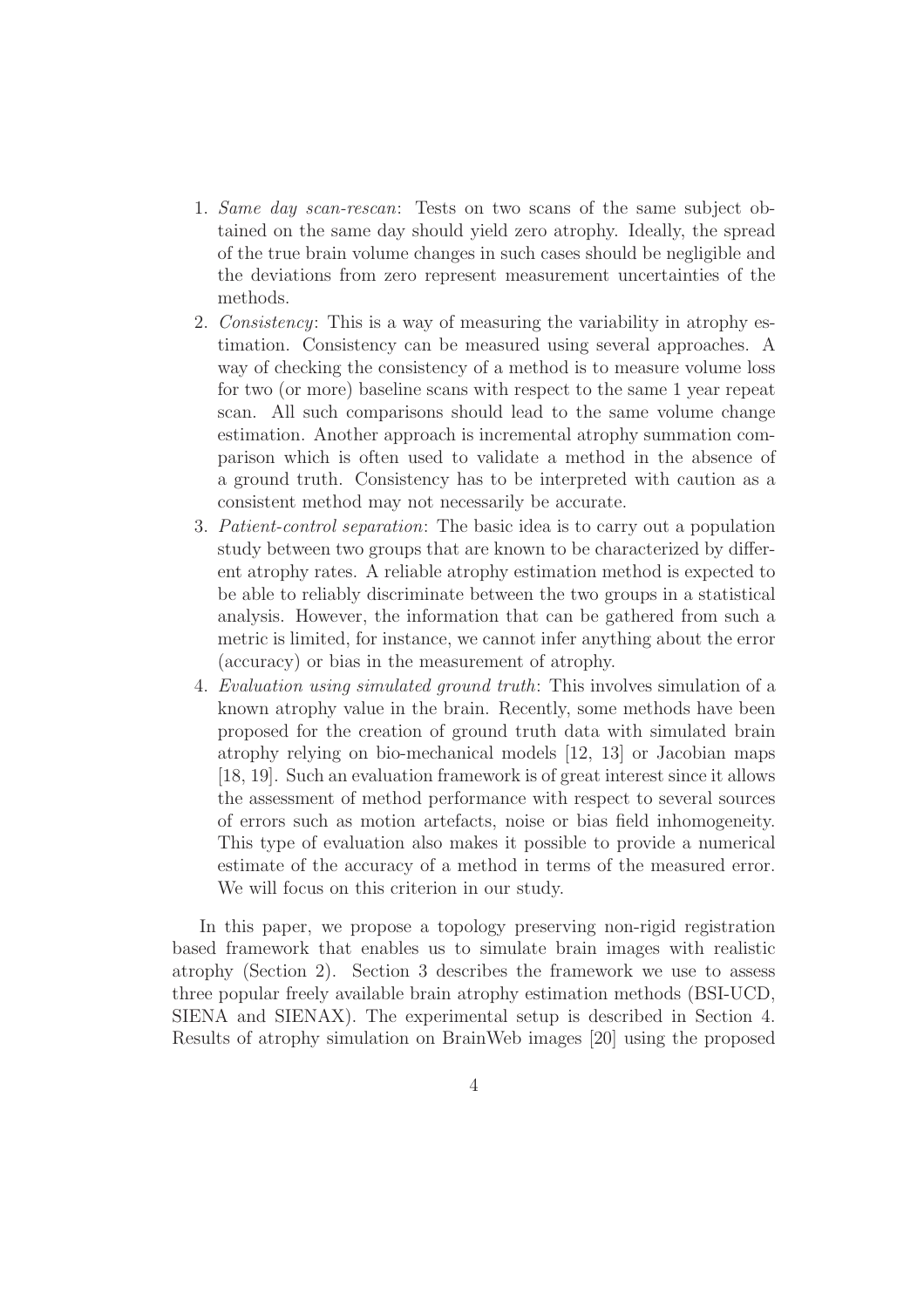framework are presented in Section 5. In Section 6, we present an analysis of the performance of these methods on the basis of their robustness to bias field inhomogeneity, noise, geometrical distortions and interpolation artefacts using the simulated brain images. Influence of lesion load is also investigated. We also study the effect of anatomical variability on atrophy estimation by simulating the same atrophy on a cohort of 18 BrainWeb images.

# 2. Proposed approach for atrophy simulation

Designing methods that simulate realistic atrophy is of great importance for evaluating atrophy measurement techniques, since it is a way of generating ground truth data. In the literature, the currently available approaches for the simulation of brain atrophy can be classified into two groups: Jacobianbased methods and Bio-mechanical-based approaches. In [18], Karacali et al. have proposed a Jacobian-based method in which deformation fields are estimated in order to induce the desired volume variations in the regions of interest. This is done by minimizing the sum of squared differences between the Jacobian of the transformation and the desired level of atrophy at each voxel. An additional penalization term is also considered in order to prevent corner Jacobians from being negative to ensure that the estimated deformation field preserves topology. However, the penalization term cannot guarantee this property since this is only a necessary condition but not sufficient for ensuring topology preservation. Besides, the framework that is proposed initially is not capable of estimating large atrophy, thus requiring an iterative strategy that estimates the deformation in an incremental way, as a composition of several estimated transformations.

Pieperhoff et al. have recently presented a similar approach relying on "Local Volume Ratio (LVR)" [19]. LVR refers to the ratio of the distorted voxel volume in the source brain to the voxel volume in the target brain. Pieperhoff *et al.* use a similar cost function as proposed by Karacali *et al.* but LVR is used instead of the Jacobian. They also consider an additional regularization term that ensures that the estimated transformation is smooth. Unfortunately, none of these methods address the problem of enforcing skull invariance, which is a desirable property for the simulation of realistic brain atrophy.

The bio-mechanical-based approach proposed by Camara et al. [12] relies on a bio-mechanical model to deform brain tissues using a finite-element approach. A 3D mesh of labeled brain structures from an atlas is warped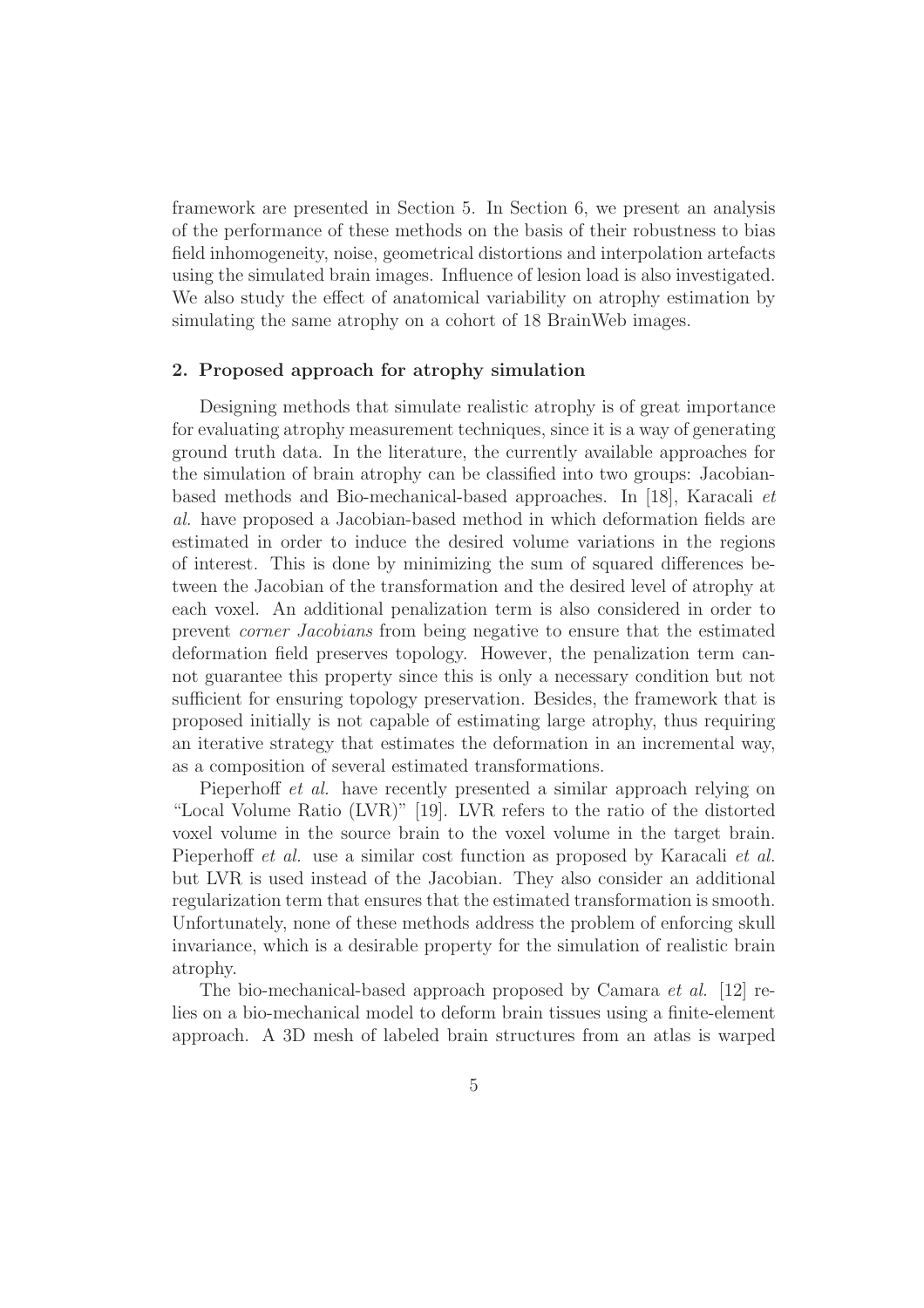| Approach                  | Pathology Studied           | Method(s) Evaluate | Criteria Used                                                                          | Conclusions                                                                                                                          |
|---------------------------|-----------------------------|--------------------|----------------------------------------------------------------------------------------|--------------------------------------------------------------------------------------------------------------------------------------|
| Gunter <i>et al.</i> [21] | AD                          | GMM, BSI           | Patient/Control separation                                                             | *Bias field correction had no effect on group separation,<br>*GMM better than BSI for whole brain and<br>ventricular measurements    |
| Paling $et$ al. [22]      | AD<br>(late-onset dementia) | <b>BSI</b>         | Same-day scan-rescan,<br>Patient/Control separation<br>(Zero-atrophy metric)           | *BSI accuracy lies between $2-4ml$ (1 $\sigma$ ),<br>*Group separation $(p < 0.0001)$                                                |
| Boyes <i>et al.</i> [11]  | AD                          | BSI, JI            | Same-day scan-rescan,<br>Consistency,<br>Patient/Control separation,<br>Scaled Atrophy | *Both measures are well correlated,<br>*JI better estimates simulated tissue loss                                                    |
| Smith et al.[23]          | AD                          | SIENA, SIENAX, BSI | Using PBVC as metric,<br>Patient/Control separation,                                   | *BSI-SIENA (0.2% error rate), SIENAX-SIENA correlate well,<br>*SIENA over-estimates atrophy as compared to BSI,                      |
| $\circ$                   |                             |                    | Same-day scan-rescan,<br>Incremental atrophy summation<br>with first-last differencing | *BSI-SIENA: similar sensitivity,<br>*SIENAX: less sensitive in group separation                                                      |
| Camara et al. [13]        | AD                          | BSI, SIENA, JI     | Mean Absolute Difference<br>of PBVC values with<br>simulated atrophies                 | *SIENA-BSI correlate well,<br>*FFD performed better than fluid registration                                                          |
| Pieperhoff $et \ al.[19]$ | <b>CBD</b>                  | <b>DFM</b>         | Specificity,<br>Sensitivity<br>(using simulated atrophy)                               | *Noise/Bias field inhomogeneity<br>lead to different errors in volume change measurements,<br>*Error of DFM comparable to SIENA, BSI |

Table 1: Summary of the previous works on the evaluation of atrophy estimation approaches. AD: Alzheimer's disease, CBD: Cortico-basal degeneration, GMM: Gradient Matching Method, JI: Jacobian Integration, FFD: Free-FormDeformations, DFM: Deformable Field Morphometry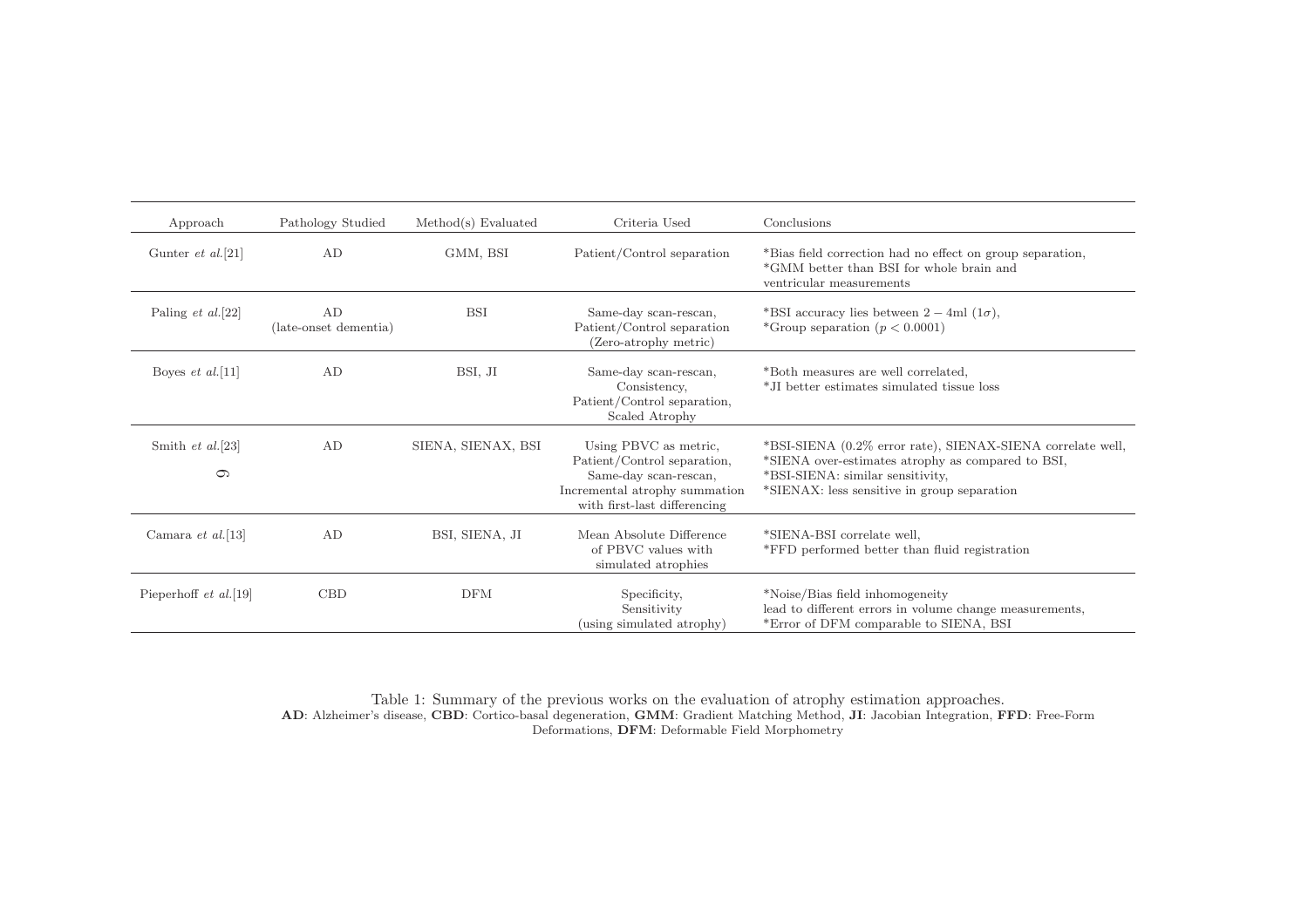onto the considered image using a fluid registration method. Atrophy is then simulated by a Finite Element Method (FEM) solver by considering a thermoelastic model of soft tissue deformation. This framework also incorporates the skull invariance constraint. Let us also notice that the interpolation strategy used to derive a dense deformation field from the set of displacement vectors in this work, does not ensure that the final transformation is a one-to-one mapping.

It is important to point out that the way tissue loss occurs in the brain is still not very well understood. It is more likely to be driven by physiological aspects rather than bio-mechanical ones. However, the use of bio-mechanical modeling may be interesting to account for the consequences of tissue loss on the brain shape, for instance, on the orientation of the gyri. Although approaches based on bio-mechanical models of brain tissues may appear attractive, one can wonder whether such models are actually more relevant than the one proposed by Karacali et al. [18] or Pieperhoff et al. [19].

Here, we present an alternative to the methods discussed above. The proposed approach estimates a deformation field that preserves topology so that the Jacobian is at each voxel, as close as possible to the desired local level of atrophy. Topology preservation ensures that connected structures remain connected and that the neighborhood relationship between structures is maintained, which are desired properties when simulating atrophy. By enforcing this constraint, the space of possible solutions is restricted to physically acceptable deformations. It also prevents the appearance or disappearance of existing or new structures. For instance, topology preservation also has its disadvantages as it restricts closed structures such as sulci from opening up when atrophy is simulated. Contrary to Karacali et al. [18] who consider the sum of squared differences between the Jacobian of the transformation and the desired level of atrophy, we consider the logarithm of the Jacobian so that dilations  $(1 < J < +\infty)$  and contractions  $(0 < J < 1)$  have a similar influence on the objective function. The interest of considering the logarithm of the Jacobian has already been highlighted in [24]. Besides, additional constraints are introduced in order to make sure that the skull remains invariant by the estimated transformation. An overview of the existing atrophy simulation approaches and of the proposed approach is presented in Table 2.

First, we describe the B-spline based deformation model that is considered and then the associated optimization problem.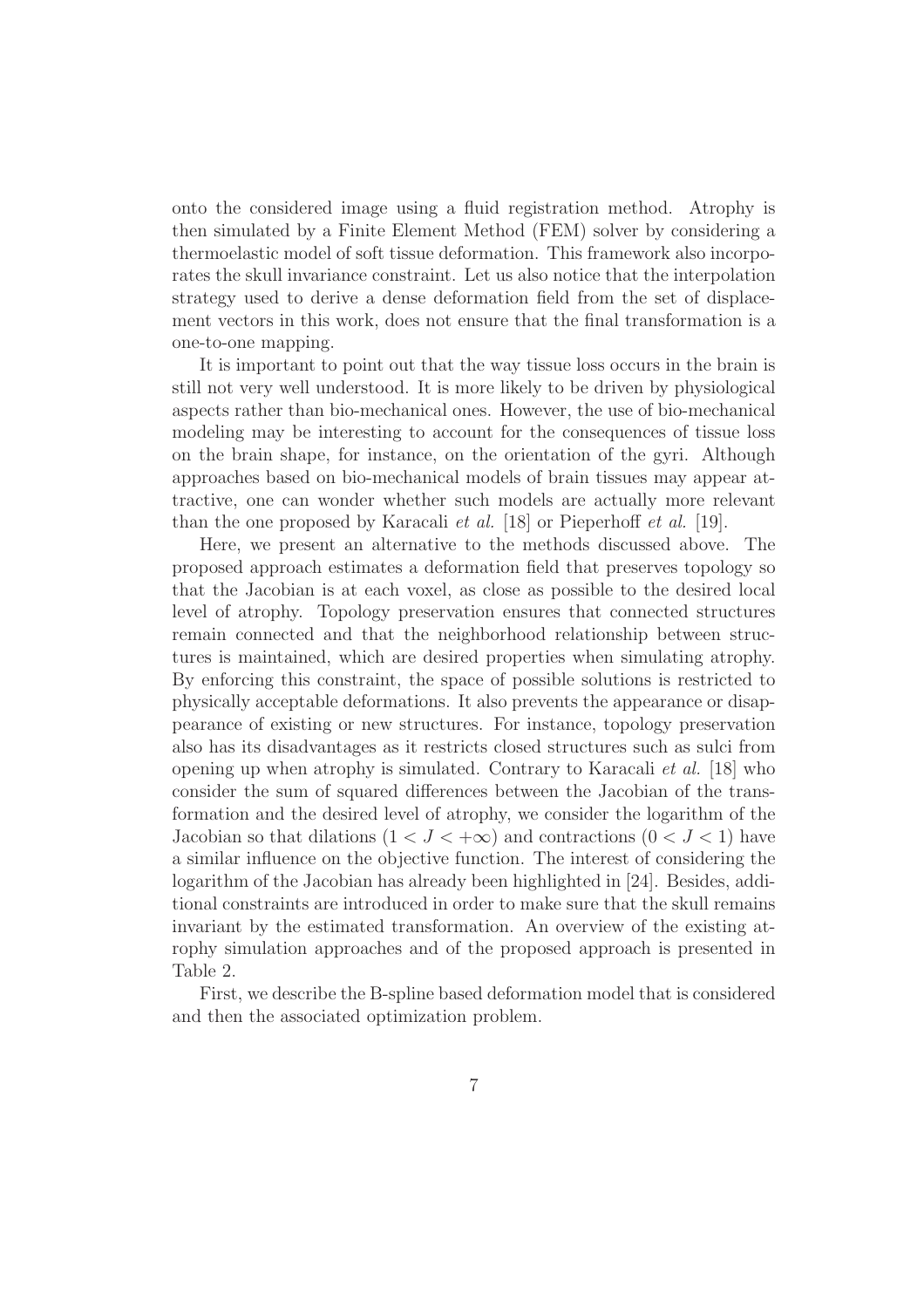# 2.1. The multi-resolution deformation model

Let  $\mathbf{s} \triangleq [x, y, z]^t \in \Omega \subset \mathbb{R}^3$ . The mapping  $\mathbf{h} : \Omega \mapsto \Omega$  writes  $\mathbf{h}(\mathbf{s}) = \mathbf{s} + \mathbf{h}(\mathbf{s})$  $u(s)$ , where  $u$  is the displacement vector field. We consider a decomposition of the displacement vector field  $u$  over a sequence of nested subspaces  $V_1 \subset$ ... ⊂  $V_l$  ⊂  $V_{l+1}$  ⊂ ..., defining a multi-resolution approximation of **u**. Space  $V_1$  defines the coarsest scale representation. Any deformation field at scale l may also be expressed as a deformation field at a finer scale  $l + 1$ . A basis of  $V_l$  may be generated from a scaling function  $\Phi$ . To handle a 3-D deformation field, three multi-resolution decompositions are considered, one for each component of the displacement. Every element of the basis of  $V_l$ writes

$$
\Phi_{i,j,k}^{l}(x, y, z) = \Phi_{i}^{l}(x) \Phi_{j}^{l}(y) \Phi_{k}^{l}(z)
$$
  
=  $2^{3l/2} \Phi (2^{l}x - i) \Phi (2^{l}y - j) \Phi (2^{l}z - k).$ 

At scale l, i.e., in space  $V_l$ , the displacement field  $u^l$  is parametrized by the vector  $\mathbf{a}^l \triangleq \{a^l_{x;i,j,k}, a^l_{y;i,j,k}, a^l_{z;i,j,k}\}\$ as (see [25] for more details):

$$
\mathbf{u}^{l}(x, y, z) = \begin{bmatrix} u_{x}^{l}(x, y, z) \\ u_{y}^{l}(x, y, z) \\ u_{z}^{l}(x, y, z) \end{bmatrix} = \begin{bmatrix} \sum_{i,j,k} a_{x;i,j,k}^{l} \Phi_{i,j,k}^{l}(x, y, z) \\ \sum_{i,j,k} a_{y;i,j,k}^{l} \Phi_{i,j,k}^{l}(x, y, z) \\ \sum_{i,j,k} a_{z;i,j,k}^{l} \Phi_{i,j,k}^{l}(x, y, z) \end{bmatrix} .
$$
 (1)

First degree polynomial B-spline scaling functions Φ have been considered in the current implementation [25]. We refer the reader to [25, 26] for additional details on the deformation model.

# 2.2. Optimization problem

Let  $\Omega_J \subset \Omega$  be the area where the desired simulated atrophy level  $J(\mathbf{s})$ (the value of the Jacobian at each voxel  $s \in \Omega_J$ ) is user-specified. To estimate the corresponding deformation field  $u$ , we consider the following objective function:

$$
E_{\boldsymbol{u},J,\lambda} = \int_{\Omega_J} \left| \log \left( J_{\boldsymbol{u}}\left(\boldsymbol{s}\right) \right) - \log \left( J\left(\boldsymbol{s}\right) \right) \right|^2 d\boldsymbol{s} + \lambda \ C \ \int_{\Omega} E_{Reg}\left(\boldsymbol{u}\left(\boldsymbol{s}\right) \right) d\boldsymbol{s}, \tag{2}
$$

where  $J_{\boldsymbol{u}}$  stands for the Jacobian of  $\boldsymbol{u}$ ,  $E_{req}$  is a regularization term that ensures that the estimated transformation is smooth,  $\lambda$  is the weight of the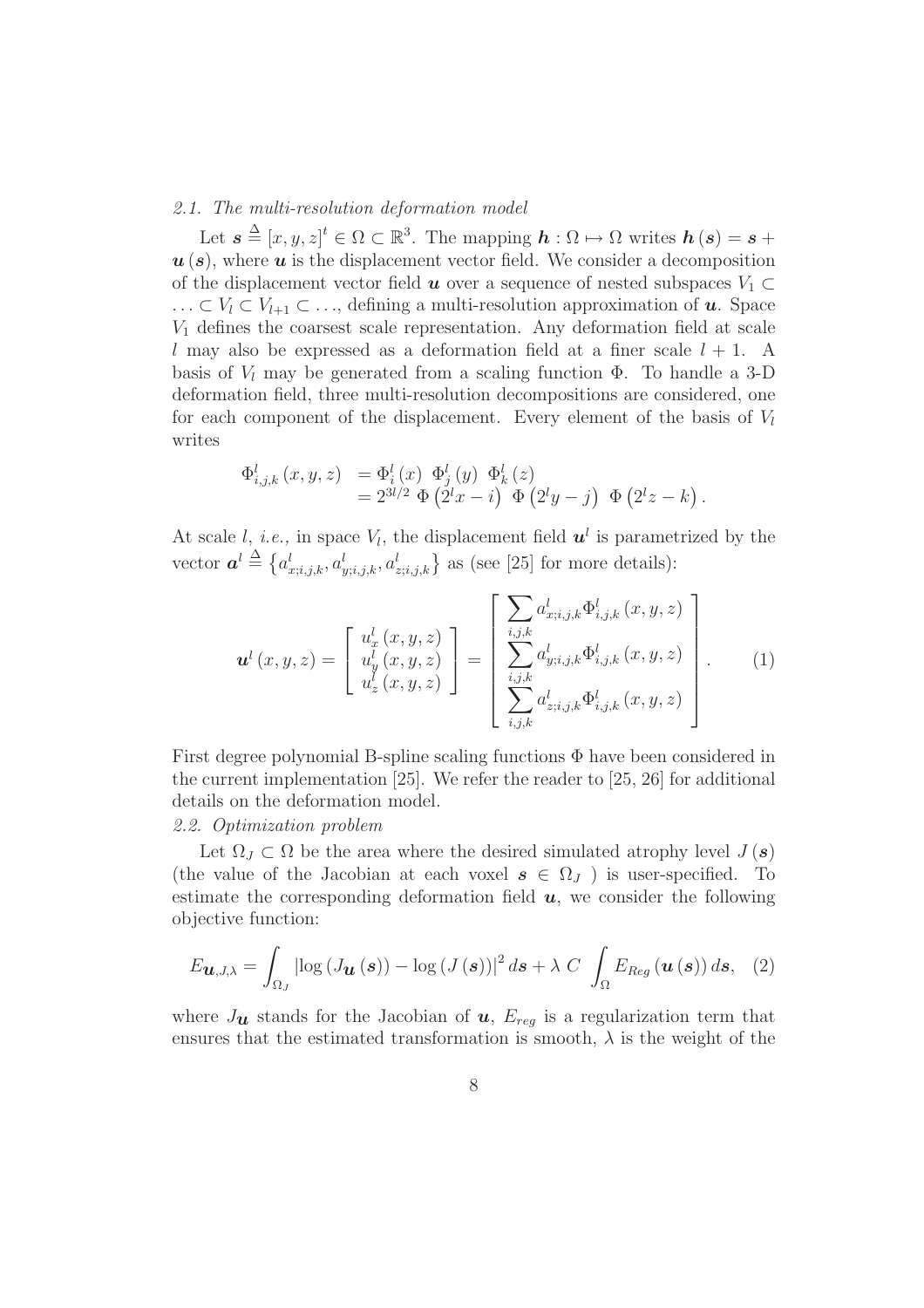regularization term and C is a scaling factor computed at the beginning of each scale so that the data term and regularization term are comparable [26]. Among the many regularization terms proposed in the literature, we choose membrane energy.

$$
E_{Reg}(\mathbf{u}(\mathbf{s})) = \left(\frac{\partial u_x(\mathbf{s})}{\partial x}\right)^2 + \left(\frac{\partial u_x(\mathbf{s})}{\partial y}\right)^2 + \left(\frac{\partial u_x(\mathbf{s})}{\partial z}\right)^2 + \left(\frac{\partial u_y(\mathbf{s})}{\partial x}\right)^2 + \left(\frac{\partial u_y(\mathbf{s})}{\partial y}\right)^2 + \left(\frac{\partial u_y(\mathbf{s})}{\partial z}\right)^2 + \left(\frac{\partial u_z(\mathbf{s})}{\partial y}\right)^2 + \left(\frac{\partial u_z(\mathbf{s})}{\partial y}\right)^2 + \left(\frac{\partial u_z(\mathbf{s})}{\partial z}\right)^2.
$$
\n(3)

Contrary to Karacali et al. [18] who consider an additional term that prevents the violation of the topology preservation condition, we directly solve the following constrained optimization problem, which ensures exact topology preservation in the underlying continuous domain:

$$
\hat{\mathbf{u}} = \arg\min_{\forall s \in \Omega, \ 0 < J_{\mathbf{u}}(s) < +\infty} E_{\mathbf{u}, J, \lambda}.\tag{4}
$$

The procedure for solving this optimization problem is quite involved and is detailed in [25]. The estimation is done in a hierarchical way until the desired final scale  $l_f$ , the optimization procedure at scale l being initialized with the solution at scale  $l - 1$ . Instead of considering a gradient descent algorithm as in [25], we use the Levenberg-Marquardt optimization procedure [27] in order to improve the convergence rate.

To simulate realistic atrophy, it is desirable to enforce the skull to remain invariant under the simulated transformation. This constraint has been considered in [12] but not in [18]. In our framework, a simple technique is used to ensure that the deformation field vanishes on the skull. This is accomplished by carrying out the optimization procedure only for those B-spline parameters that do not affect the skull, while setting the other parameters to zero. This limits the optimization as depending on the resolution voxels far away from the skull are fixed. Nonetheless, we adopt this approach because it is capable of completely guaranteeing that the skull will remain in place after the application of the estimated transformation.

Finally, to obtain the warped image, it is more convenient to consider the backward transformation so that standard interpolation techniques can be used for the regularly sampled data. Inversion is performed by using the algorithm described in [28].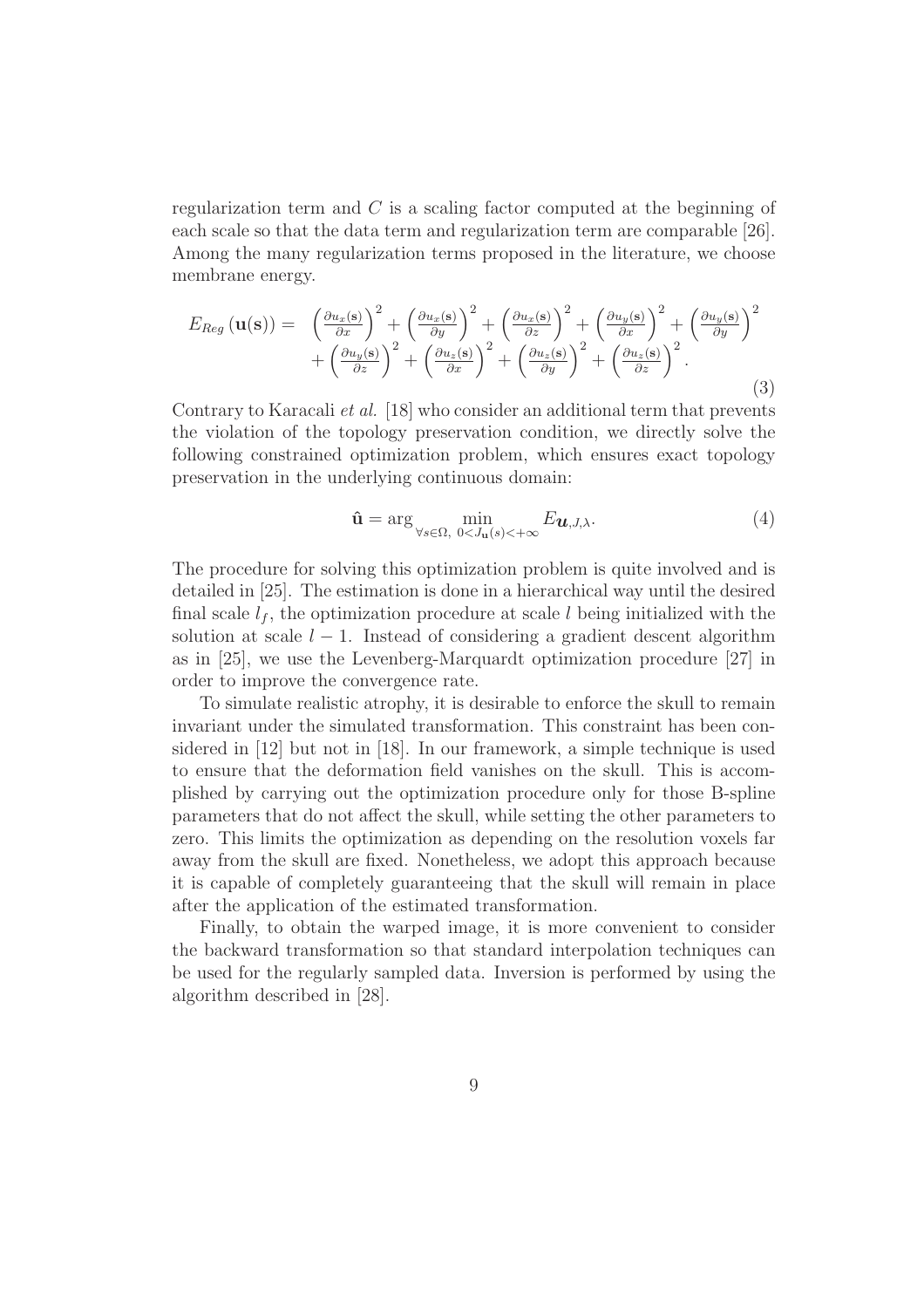| Study                  | Approach for Atrophy Simulation | Topology Preservation                                | Skull Invariance | Evaluated Methods                                                                       | Simulated artefacts                                                                                                                          |
|------------------------|---------------------------------|------------------------------------------------------|------------------|-----------------------------------------------------------------------------------------|----------------------------------------------------------------------------------------------------------------------------------------------|
| Camara et al. $[12]$   | Bio-mechanical framework        | Not guaranteed                                       | Yes              | *SIENAX                                                                                 | *Rician Noise<br>*Rotational Motion<br>*Pulsatile Motion                                                                                     |
| Camara et al. $[13]$   | Bio-mechanical framework        | Not guaranteed                                       | Yes              | $*SIENA$<br>$*BSI$<br>*B-spline Free Form Deformations<br>*Non-rigid Fluid Registration | *Rician Noise                                                                                                                                |
| Karacali et al. [18]   | Jacobian-based framework        | Consider a necessary but not<br>sufficient condition | N <sub>o</sub>   | $\overline{\phantom{a}}$                                                                | $\overline{\phantom{0}}$                                                                                                                     |
| Pieperhoff el al. [19] | Jacobian-based framework        | Consider a necessary but not<br>sufficient condition | No               | $*SIFNA$<br>$*BSI$<br>*Elastic registration                                             | $*$ Noise<br>*Bias field inhomogeneity                                                                                                       |
| Present Study          | Jacobian-based framework        | Yes                                                  | Yes              | *SIENA<br>$*BSI$<br>*SIENAX                                                             | <i>*</i> Gaussian Noise<br>*Bias field inhomogeneity<br><i>*</i> Geometrical distortions<br>*interpolation artefacts<br>*Presence of lesions |

Table 2: <sup>A</sup> survey of works on evaluation of brain atrophy methods using <sup>a</sup> simulated ground truth.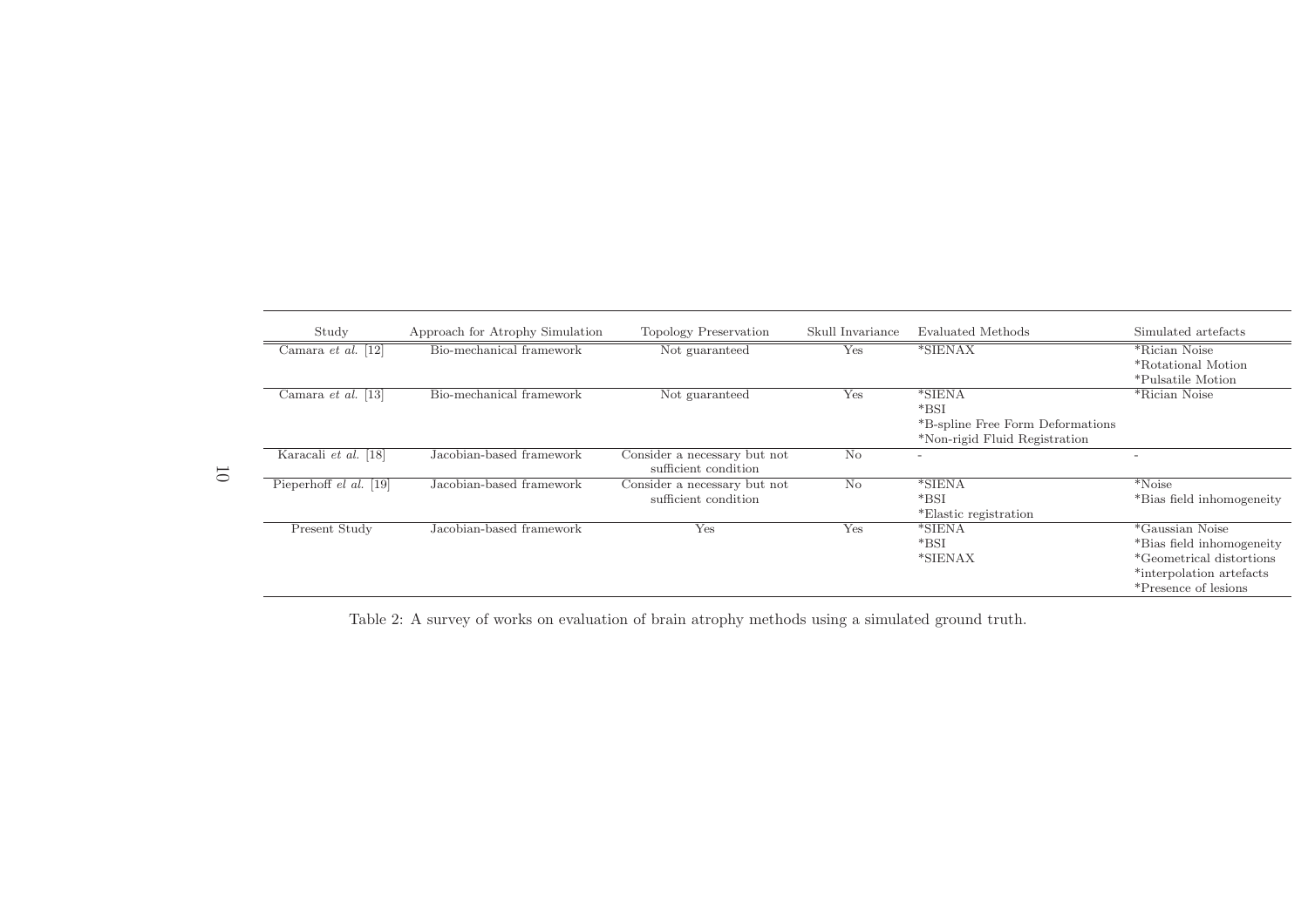

Figure 1: Proposed atrophy simulation framework and the evaluation framework showing the addition of various artefacts to the simulated images in order to carry out the validation procedure. This figure shows the various steps involved in the simulation of atrophy (Section 2) followed by the addition of various artefacts (Section 3). Here "Output" refers to the images that we simulate for various evaluation experiments. Experiment 1, 2, 3, 4, 5 and 6 refers to the experiments for evaluation of atrophy estimation algorithms on the basis of bias field inhomogeneity, noise, bias field inhomogeneity and noise, geometrical distortions, interpolation artefacts and effect of lesions, respectively.

# 3. Evaluation Framework

#### 3.1. Simulation of artefacts

In order to conduct a realistic evaluation of the methods, we create a set of images (with different artefacts) from the baseline BrainWeb image<sup>1</sup> and images on which atrophy is simulated. We use BrainWeb images in our experiments since the ground truth segmentation of the brain tissues is available. Our evaluation framework is depicted in Fig 1.

 $1$ http://www.bic.mni.mcgill.ca/brainweb/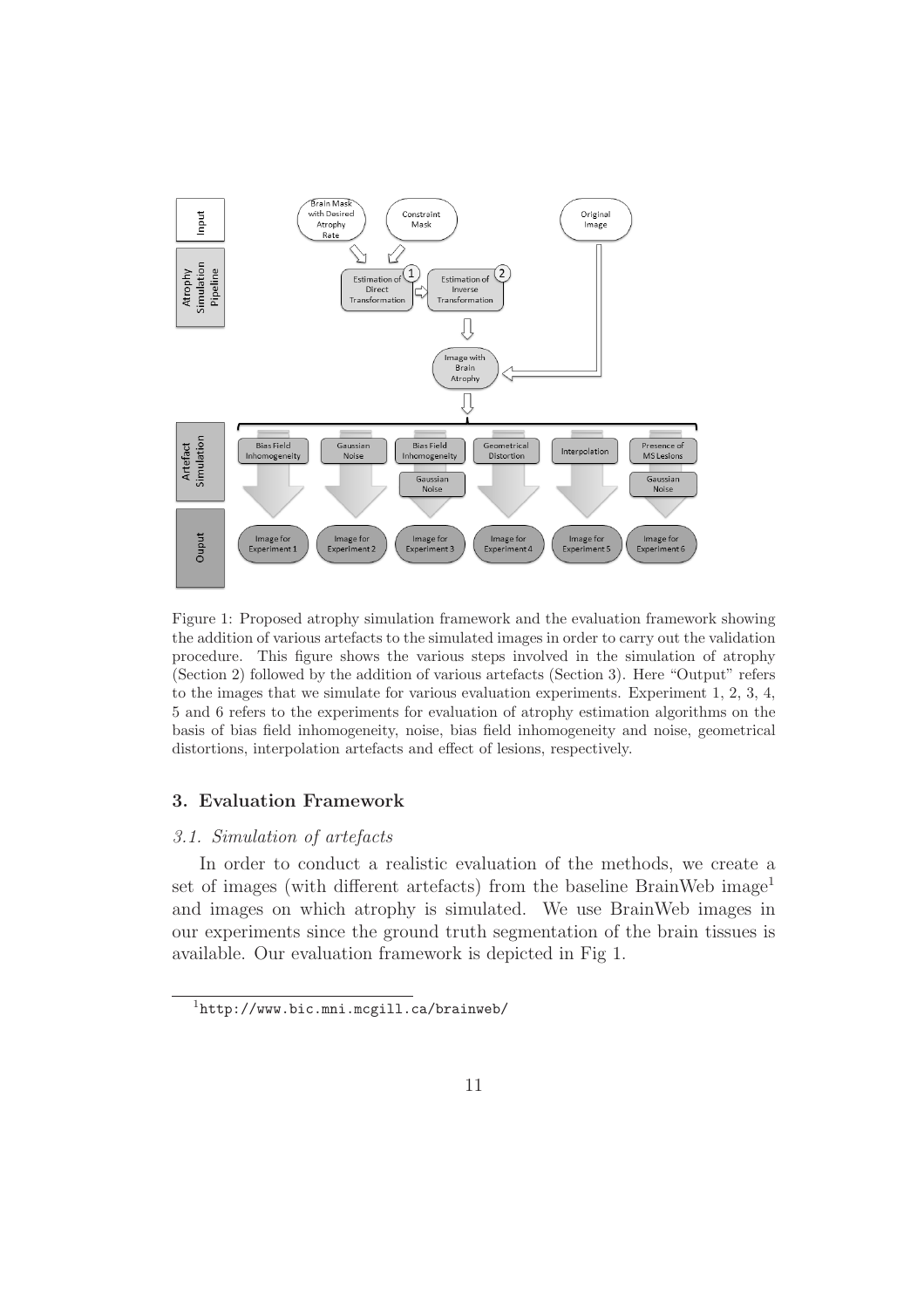The simulation procedures of the artefacts that are considered in this paper are desribed below:

- Bias Field Inhomogeneity: It arises due to inhomogeneity in RF and results in a smooth multiplicative variation of the RF levels throughout the image. Here, the baseline image as well as the atrophied images are degraded using two different intensity non-uniformity (INU) fields (20% INU) available with BrainWeb. Let B be the bias field. The image  $(Y)$ degraded by the bias field (B) is simulated as  $Y(s) = X(s) \cdot B(s)$  for each voxel  $s$  and the artefact-free image  $X$ .
- *Noise*: RF emission from the patient's body and the measurement chain of the MR scanner are responsible for noise in the images. It results in an irregular granular pattern on the image<sup>2</sup>. In this work, a Gaussian noise is added to all brain scans, such that a signal to noise ratio (SNR) of 15dB is achieved. Gaussian noise provides a good approximation to the noise present in MRI when signal-to-noise ratio is larger than 2 dB[29]. Note that this approximation holds in all our simulations (even for the CSF region which may have a low intensity in T1 images as compared to grey or white matter) because a signal-to-noise ratio greater than 2 dB is maintained.
- Geometrical Distortions: They result from errors in gradient field strength and non-linearity of gradient fields in the MR scanner. It introduces image deformations other than the actual anatomical changes in the brain and this affects the accuracy of the atrophy estimation procedures. Assuming that the undistorted brain image is available, measuring geometrical distortions means performing a point to point registration between the distorted image 3D coordinate  $x'$  and the undistorted image 3D coordinate x. Let  $T$  be the transformation that represents the geometrical distortions then:

$$
x' = Tx \tag{5}
$$

Holden et al. [17] suggest that geometrical distortions can be modeled as a fourth degree polynomial as follows:

$$
x' = P_0 + P_1 x + P_2 x^2 + P_3 x^3 + P_4 x^4 \tag{6}
$$

<sup>2</sup>http://www.e-mri.org/quality-artefacts/signal-to-noise-ratio.html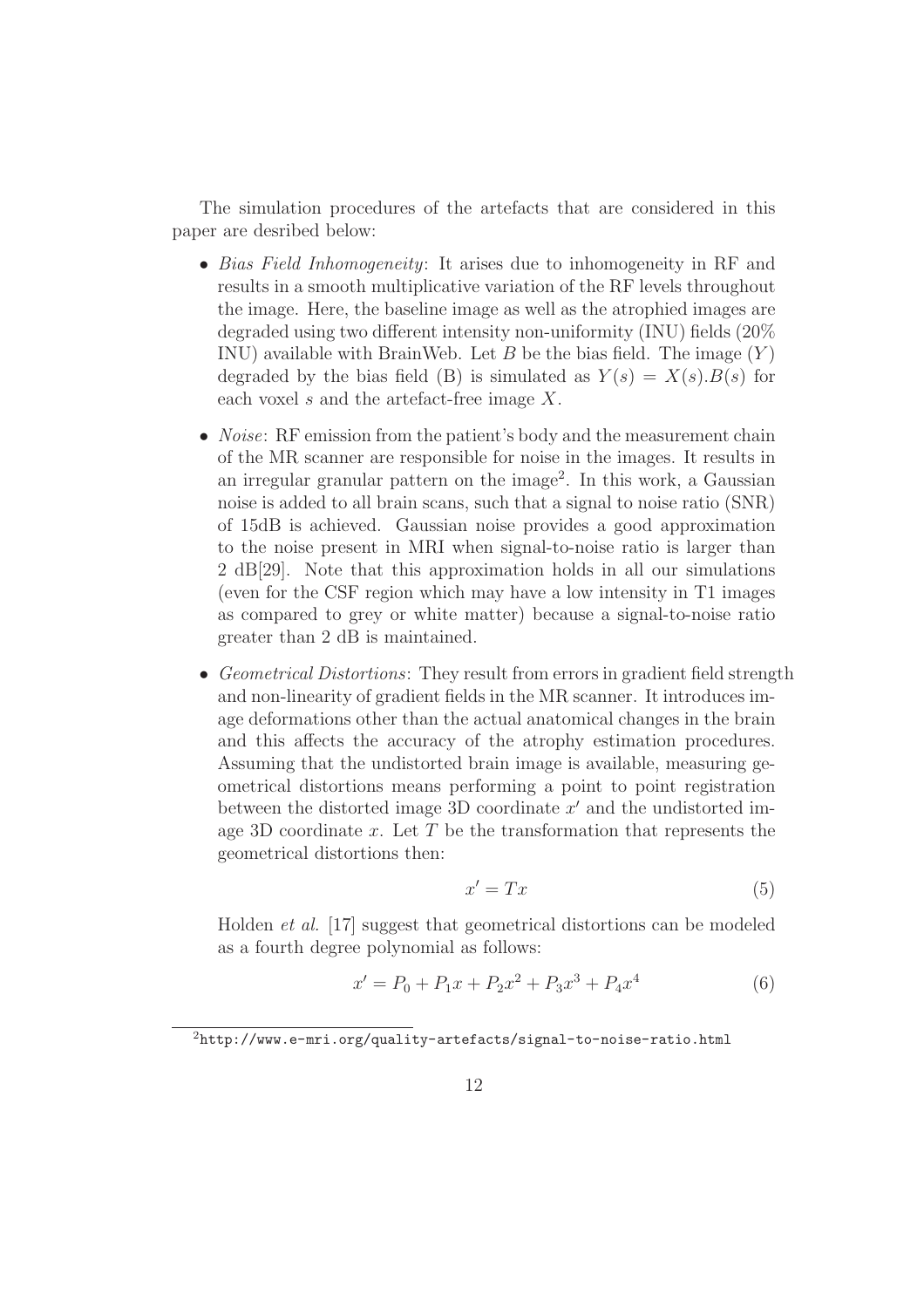where  $P_d$  refers to the coefficient of degree d of the polynomial. To simulate these distortions, we need a rough numerical idea of the geometrical distortions that occur in the real scenario. Due to the unavailability of any undistorted image, we resort to registering two brain scans of a healthy subject that were taken on the same day. The registration parameters represent the geometrical distortions as well as any rotation and/or translation due to head movement between the two scans. We use "Automated Image Registration (AIR) [30]" algorithm (version 5.2.5) to perform the registration. Since AIR is a polynomial based registration, we directly obtain the registration parameters in the form of polynomial coefficients, for the simulation of geometrical distortions. Note that only relative geometrical distortions between the two scans are estimated. This artefact is simulated only on the baseline image that is compared with other atrophied images that are free of any geometrical distortions.

The simulated field is illustrated in Fig 2. This field induces a mean displacement of  $1.57\pm0.66$  mm in the whole head area and of  $1.22\pm0.54$ mm in the brain area. In order to make sure that the simulated field is realistic, we compared our geometrical distortion field to the one in [31] who demonstrate a phantom based geometrical distortion field which is determined based on T1 weighted acquisitions. The range of displacements in [31] is  $0 - 5$  mm gradually increasing from the center to the periphery. Our displacement field varies smoothly in the range  $0 - 6.5$  mm, also showing an increase from the center to the periphery. As a result of the simulated transformation, the brain volume of the baseline scan undergoes a decrease of 2% globally.

- Interpolation Noise: The idea is to investigate and quantify the change in the estimation of atrophy due to the introduction of an extra interpolation step. This is important because interpolation is used during registration which is an inevitable step for most of the longitudinal atrophy estimation techniques. To simulate this artefact, we rotate all the images by 1◦ using fifth order B-spline interpolation.
- *Presence of Lesions*: Lesions in the brain may arise due to a number of factors such as stroke, tumors, arteriovenous malformations, MS, injury or congenital brain abnormalities. The presence of lesions in the brain may have an adverse effect on the analysis of atrophy. For example,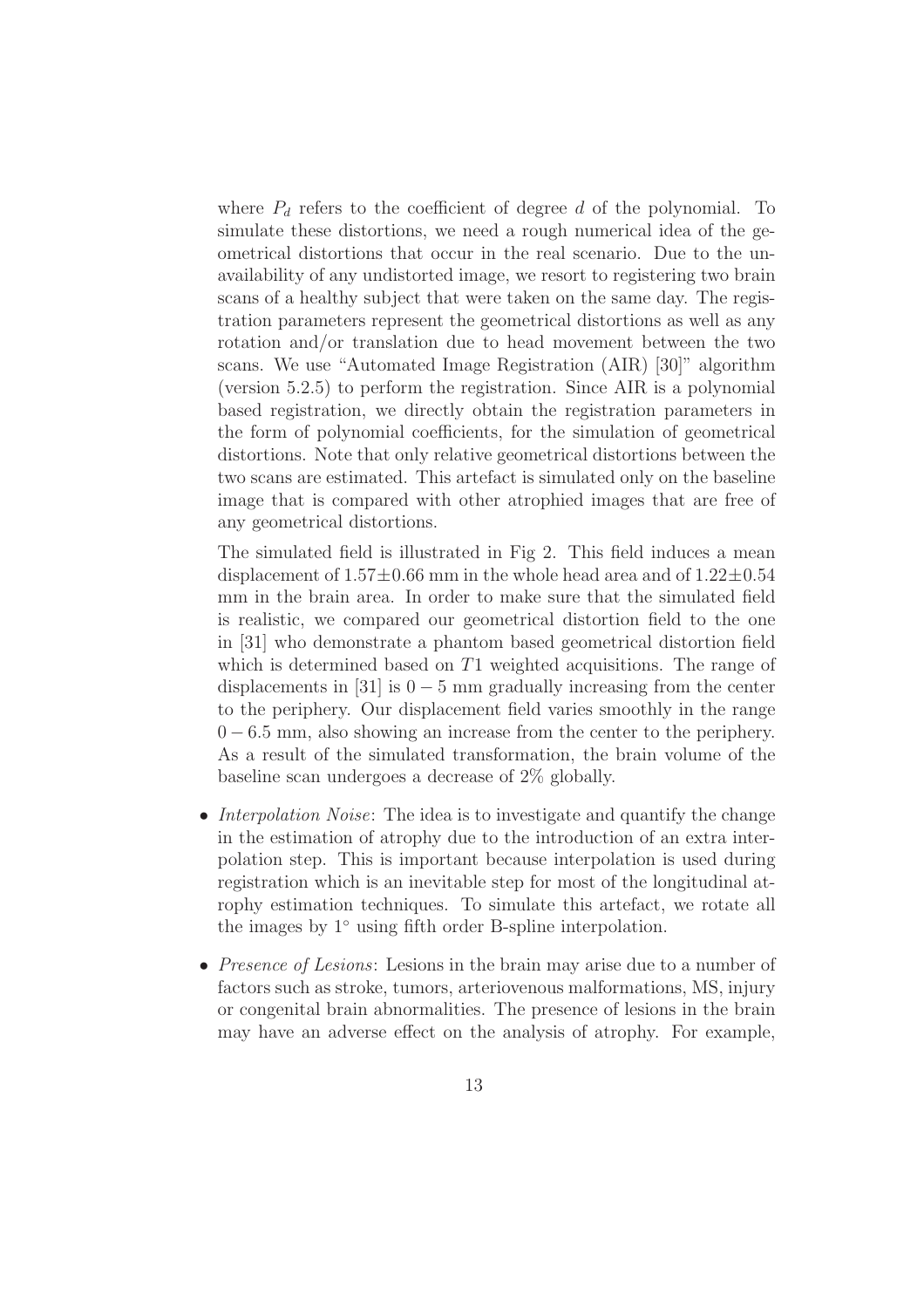

Figure 2: The modulus (in mm) of the simulated geometrical distortion field (a) Coronal (b) Sagittal (c) Axial views. The simulated deformations vary in the range of  $0 - 6.5$  mm.

the mis-classification of white matter lesions as CSF/gray matter or partial volume effects may lead to inaccuracies in volume estimation. To evaluate the effect of lesions, we use the MS database of BrainWeb containing a normal brain and images with mild, moderate and severe degrees of lesions. Due to the unavailability of noise-free images with lesions, the experiments are performed on normal as well as images with lesions that are degraded with  $3\%$  of noise [20]. Since the images under test contain the same amount of noise, it can be assumed that any variability between the results with different lesion loads is due to the presence of lesions only.

# 3.2. Evaluated Brain Atrophy Estimation Methods

Several approaches have been proposed in the literature to estimate brain atrophy. Popular methods include "Boundary Shift Integral" (BSI) [6], "Structural Image Evaluation, using Normalization, of Atrophy", SIENA [7, 8], for longitudinal evaluation and SIENAX [8] for cross-sectional measurements. We choose to study these methods since they are freely available and have been used in a number of studies earlier [21, 22, 11, 23, 13]. SIENA, SIENAX and BSI are described briefly in the following section.

#### 3.2.1. SIENA

SIENA is a widely used automated tool that estimates longitudinal brain atrophy [7, 8]. This algorithm begins by extracting the brain and skull from the baseline and repeat scans using the Brain Extraction Tool (BET) [32]. The brains are then affine registered using the skull images to constrain the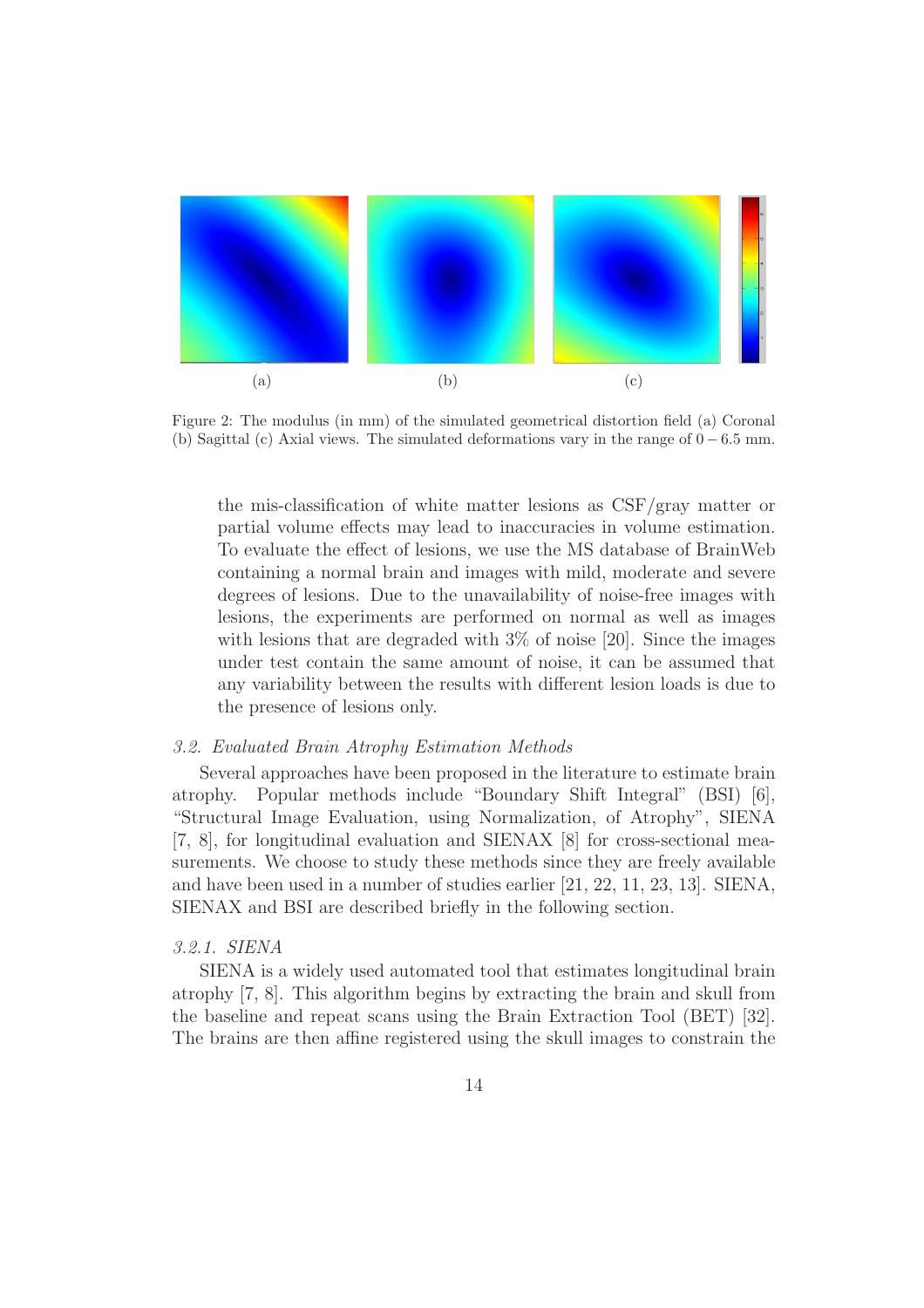scaling. The affine transformation, thus obtained, is first divided into two halfway transformations that are then applied to the brain scans to re-sample them into a common space. This avoids asymmetric blurring of the scans due to interpolation. Next, tissue type segmentation is performed in order to find brain/non-brain edge points [33]. At this step, bias field correction is also applied. The percentage brain volume change (PBVC) is then computed by estimating the mean perpendicular edge displacement over the entire brain, from one time point to another. The key step of this algorithm is to estimate the displacement of the edges between the scans. Errors in segmentation and registration of the edge points thus affect the quality of the results obtained using SIENA.

# 3.2.2. SIENAX

SIENAX [8] attempts to estimate cross-sectional atrophy using a single time point scan. Unlike SIENA that indicates the rate of disease progression, this tool gives an estimate of the current extent of disease progression [23]. In this study, SIENAX is used for longitudinal measurements. Brain volume is estimated for each of the two given scans and then the percentage decrease in brain volume from time point one to two is calculated.

To begin with, the brain and skull images are extracted from the given scan. The MNI152 standard brain is affine registered to the given brain, using the extracted skull and the standard brain skull to constrain the scaling. At this step, a volumetric scaling factor is calculated which is required for brain normalization at the final stage of the algorithm. Next, tissue type segmentation [33] is performed on the original (unregistered) extracted brain, up to a sub-voxel accuracy. The total brain volume is derived from this segmentation result. To normalize for head size, the brain volume is multiplied with the volumetric scaling factor derived earlier. In all our analyzes with SIENAX unnormalized brain volume is used as the real brain volume is required for comparison with the ground truths. It may be noted that for SIENAX the brain volume change is directly calculated from the segmentation; so inaccuracies in segmentation, (for instance, mis-classification of lesions) affect the performance of this method.

# 3.2.3. BSI-UCD

Another popular tool for estimating cerebral atrophy from two time point brain scans is BSI [6]. In this approach, the repeat scan and the baseline scan are registered using an affine transformation. In the original BSI implemen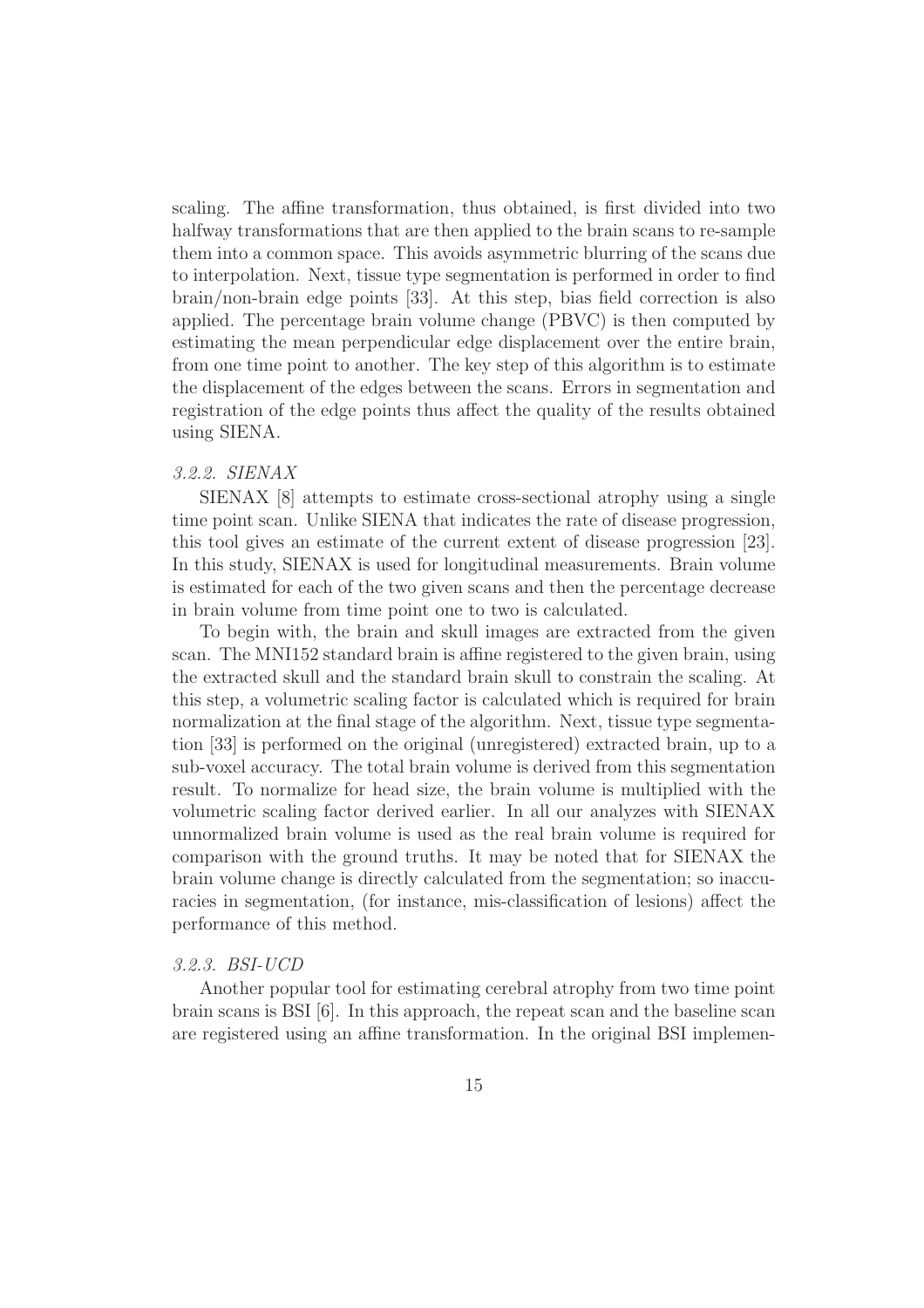tation [6], an affine registration procedure that determines the spatial scaling factors based on the cranial surface between the two scans is used. The registered scans are then intensity normalized in order to compare the intensity values. At this stage, the brain is segmented using an iterative morphological technique, where the sizes of the morphological operators is selected manually. The idea is to remove all non-brain tissue including CSF, in order to define a boundary region on which the boundary shift integral is computed. The brain atrophy is estimated by calculating the amount by which the boundary of the brain tissue has moved over a period of time.

Due to the unavailability of the original BSI implementation, we use the BSI implementation developed by Imaging of Dementia and Aging lab, University of California, Davis (BSI-UCD)<sup>3</sup>. The calculation of the boundary shift integral is done in exactly the same way as described in [6] but different pre-processing algorithms are used. The bias correction of BSI-UCD  $<sup>4</sup>$  is a</sup> template based bias correction procedure in which a template, which is assumed to be bias-free, is compared to the subject image. The corresponding voxel intensities are compared in the template and the subject image in order to identify the non-uniformities. An affine registration method is also a part of the package<sup>5</sup>. The affine registration procedure of BSI-UCD does not estimate spatial scaling factors using the cranial surface in order to compensate for spatial scaling. In order to avoid any confusion, we will refer to the BSI implementation that we use as BSI-UCD in the paper.

#### 4. Experimental Setup

In this paper, we use the SIENA and SIENAX implementations available as a part of the FMRIB Software Library  $(FSL)^6$  version 4.1 [34]. As mentioned earlier, we use the BSI implementation developed by Imaging of Dementia and Aging lab, University of California, Davis (BSI-UCD). The bias correction and registration (with Cross-Correlation matching criterion) provided by the BSI-UCD package are used in all the experiments with BSI unless mentioned otherwise. While the implementations of SIENA and SIENAX are completely automated, the implementation of BSI-UCD

 $3$ http://neuroscience.ucdavis.edu/idealab/software/index.php

<sup>4</sup>http://neuroscience.ucdavis.edu/idealab/software/bias\_correction.php

 $5$ http://neuroscience.ucdavis.edu/idealab/software/linear\_coreg.php  $6$ http://www.fmrib.ox.ac.uk/fsl/fsl/list.html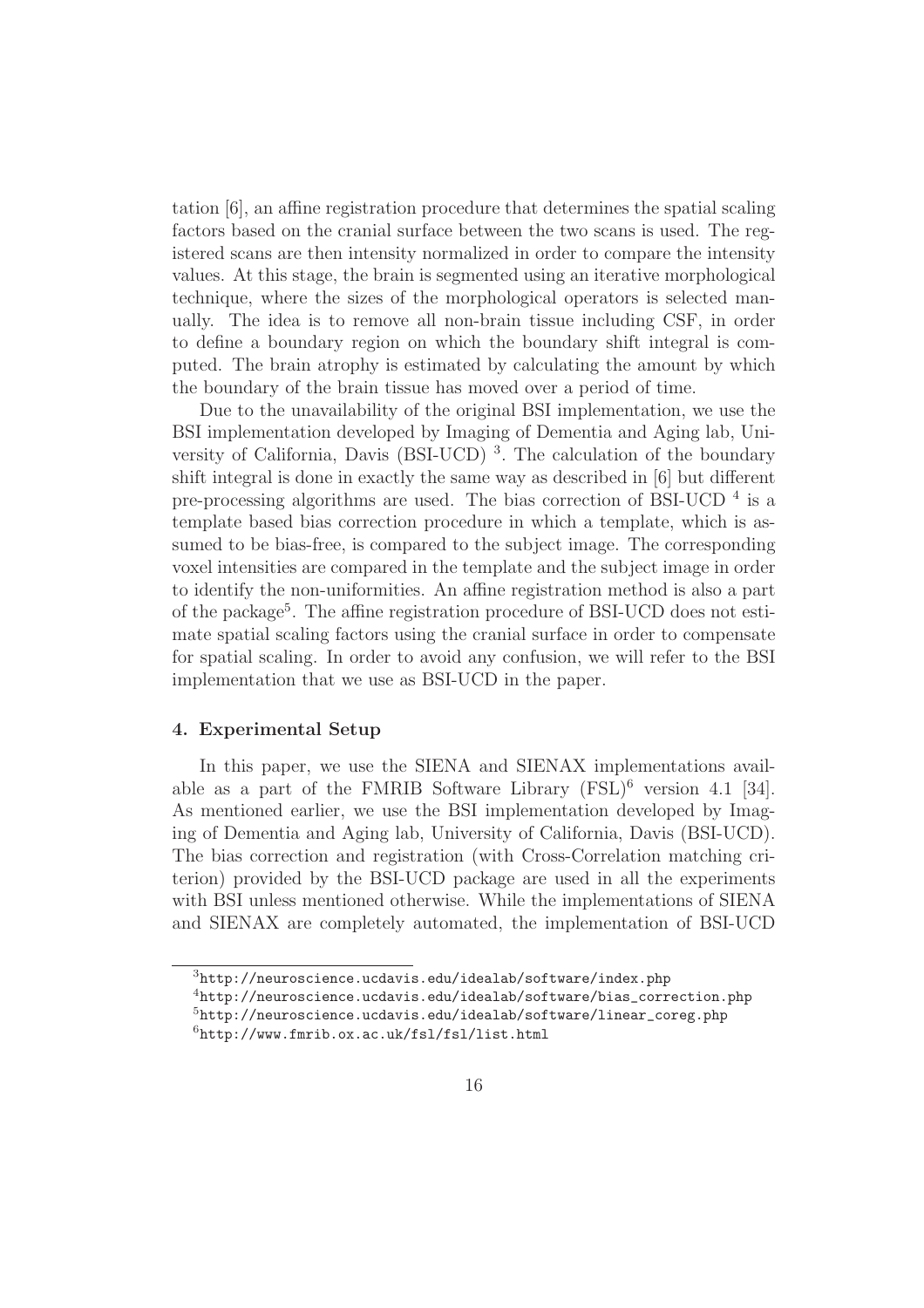requires manual intervention, in order to obtain a gray-white matter mask, for delineating the brain boundaries on which the boundary shift integral is calculated. This problem is automatically alleviated in our case since the gray-white matter mask of the baseline image is available (with BrainWeb). This mask can then be warped, using the transformation estimated for atrophy simulation, for obtaining masks of the atrophied images. Moreover, the Brain Extraction Tool (BET) [32] of the FSL library is used to perform brain extraction for BSI-UCD, SIENA and SIENAX in all our experiments. Note that two types of masks are required by BSI-UCD. One is the "brain mask" (Fig.  $3(b)$ ) such as the one obtained as an output of BET after the removal of the non-brain tissue. This mask is used by the bias correction and the registration steps of the BSI-UCD algorithm. Another mask defining the gray-white matter (the atrophy affected areas of the brain) boundaries (Fig.  $3(c)$ ). This is used by the final step of the BSI-UCD algorithm (atrophy calculation using movement of boundaries with time).

The experiments are conducted using the default parameters of SIENA, SIENAX and BSI-UCD so that the comparison is not biased as a result of manual intervention. For SIENAX, the "unnormalized" brain volume estimates are used for all subsequent calculations and comparisons.

The time required for one experiment of simulation of atrophy using the proposed approach is 2 hours. The computational times (including the time required for pre-processing) when performing one experiment with SIENA, SIENAX and BSI-UCD are approximately 1 hour, 20 minutes and 1 hour, respectively. All the experiments are conducted on an Intel Dual Core 2.40 GHz processor with images of size  $256 \times 256 \times 256$ .

A summary of the brain extraction, registration and bias field correction algorithms used for SIENA, SIENAX and BSI in this work is illustrated in the Table 3.

|                       | <b>SIENA</b>       | <b>SIENAX</b>      | <b>BSI</b>                  |
|-----------------------|--------------------|--------------------|-----------------------------|
| Brain extraction      | BET[32]            | BET[32]            | BET[32]                     |
| Registration Type     | Affine(FLIRT [35]) | Affine(FLIRT [35]) | $A$ ffine <sup>5</sup>      |
| Similarity Criterion  | Correlation Ratio  | Correlation Ratio  | Cross-correlation           |
| for Registration      |                    |                    |                             |
| Final Interpolation   | Tri-linear         | Tri-linear         | Tri-linear                  |
| Bias-Field Correction | With Segmentation  | With Segmentation  | Template based <sup>4</sup> |
|                       | EM based)[33]      | (EM based)[33]     |                             |

Table 3: Summary of the brain extraction, registration and bias field correction algorithms used for SIENA, SIENAX and BSI in this work.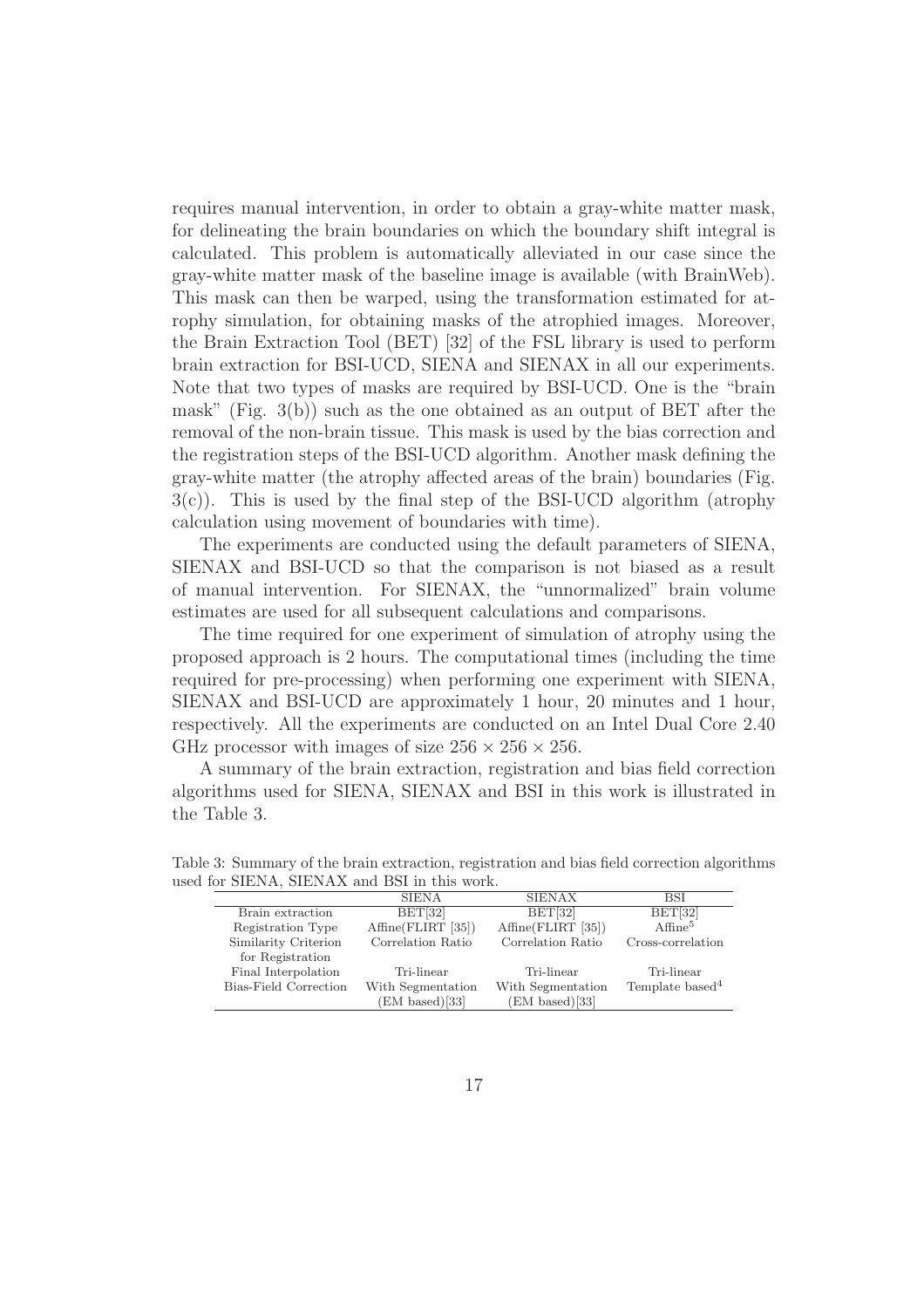

Figure 3: (a) A T1-weighted image (b) Brain mask (extracted by BET) and (c) Gray-White matter mask of the brain computed from the T1-weighted image shown in (a).

# 5. Results on Simulation of Atrophy and Discussion

In this section, we study the performance of the proposed atrophy simulation algorithm. First, we investigate the influence of considering the logarithm of the Jacobian in the objective function  $(Log-norm)$  instead of the standard sum of squared differences  $(L_2\text{-norm})$ . To this end, we simulate several rates of uniform atrophy (20% and 50%) and hypertrophy (25% and 100%) without considering any invariance constraint. Histograms of the Jacobian values of the estimated deformation fields are represented in Fig. 4. We can see that the use of the logarithm for simulating a large atrophy (Fig.  $4(b)$ ) yields a smaller dispersion of Jacobian values as compared to the  $L_2$ norm. This dispersion increases when simulating large hypertrophies (Fig. 4(d)). When simulating small atrophies or hypertrophies, the use of the logarithm or the sum of squared differences tends to yield similar results (Fig. 4(a) and (c)). The distributions of the simulated Jacobian values also highlight the fact that using the Log-norm yields to a constant relative dispersion of the Jacobian values (the dispersion varies linearly with the desired Jacobian value) which is not the case with the  $L_2$  norm. Hence, the Log-norm is more consistent as opposed to the  $L_2$  norm.

A quantitative analysis of the ability of the proposed algorithm to simulate the desired atrophy has also been done (see Table 4). Simulations have been done by considering a uniform atrophy over gray and white matter using the Brainweb image. In all our experiments, we use 7 levels in the multi-resolution deformation model. The final scale amounts to considering a regular grid of control points with a spacing of  $2 \times 2 \times 2$  voxels (each con-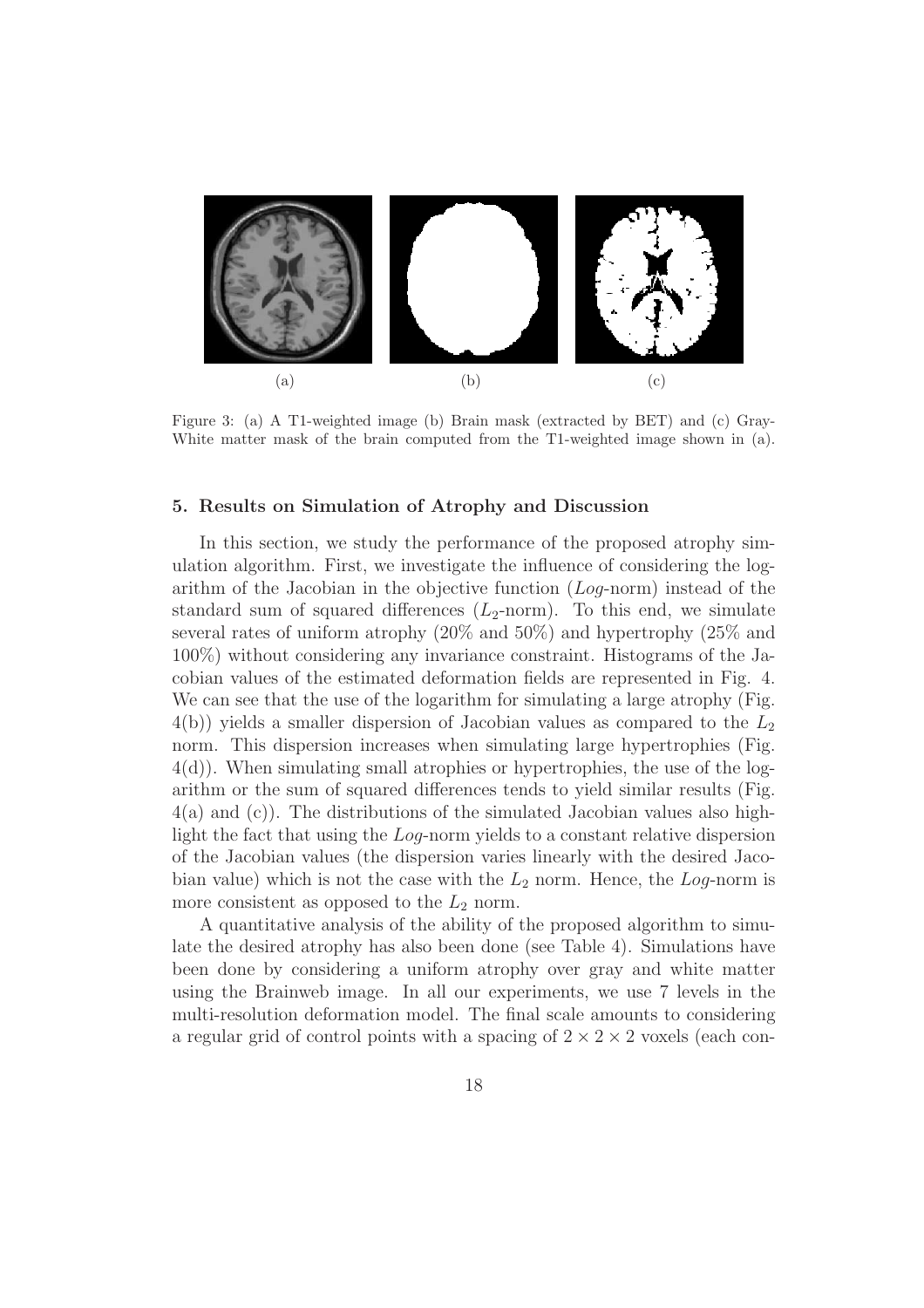![](_page_19_Figure_0.jpeg)

Figure 4: Distributions of Jacobian values obtained when simulating uniform atrophies  $[(a) 20\% (J = 0.8)$  and (b)  $50\% (J = 0.5)]$  and hypertrophies  $[(c) 25\% (J = 1.25)$  and (d)  $100\%$   $(J = 2)$ ].

trol point corresponding to the center of a B-spline function). We can notice that, on the average, the desired atrophy is well achieved without and with the skull constraint. It can also be seen that, without the skull constraint, the standard deviation of the Jacobian values decreases when the desired atrophy rate increases. An inverse trend is observed when considering the skull constraint. This is due to the fact that the Jacobian values tend to be equal to one in the neighborhood of the skull and do not vary abruptly in order to warrant topology preservation. Thus, the Jacobian values of the voxels located on the brain boundary are far from the desired atrophy. Fig. 5 elucidates this point using an error map (the absolute difference between the desired Jacobian map and the one obtained by our algorithm).

Notice that the proposed simulation algorithm can easily achieve very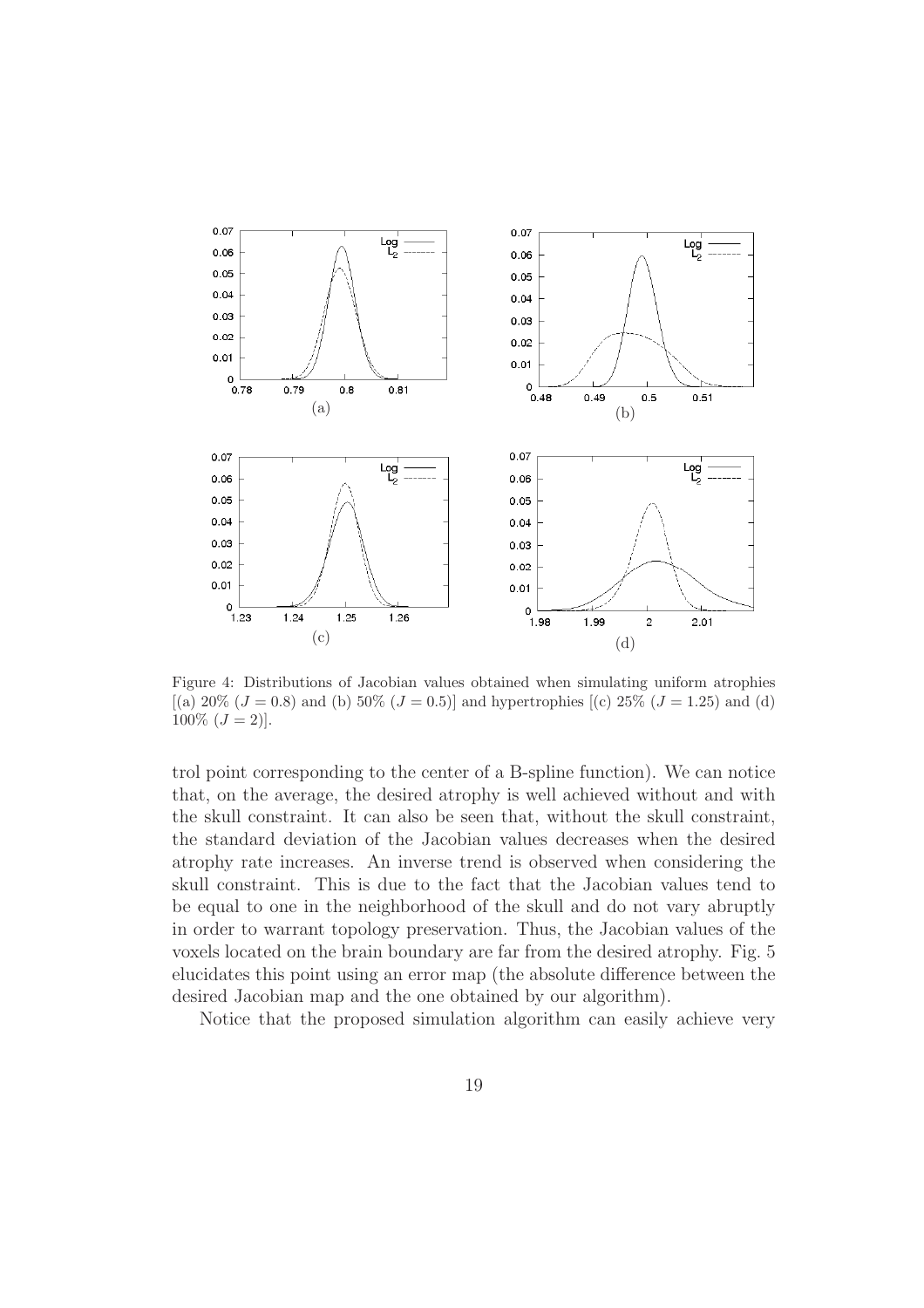Table 4: Influence of considering the skull constraint on the mean and standard deviation of Jacobian values of the simulated deformation fields.

| Desired Atrophy | Without skull constraint | With skull constraint |  |  |  |  |
|-----------------|--------------------------|-----------------------|--|--|--|--|
| $10\%$ (J=0.9)  | $0.9017 \pm 0.0021$      | $0.9032 \pm 0.0115$   |  |  |  |  |
| $20\%$ (J=0.8)  | $0.8015 \pm 0.0021$      | $0.8019 \pm 0.0202$   |  |  |  |  |
| $30\%$ (J=0.7)  | $0.7011 \pm 0.0020$      | $0.7032 \pm 0.0349$   |  |  |  |  |
| $40\%$ (J=0.6)  | $0.6008 \pm 0.0018$      | $0.6025 \pm 0.0797$   |  |  |  |  |
| $50\%$ (J=0.5)  | $0.5005 \pm 0.0017$      | $0.5140 \pm 0.2088$   |  |  |  |  |

![](_page_20_Figure_2.jpeg)

Figure 5: Error map illustrating the absolute difference between the desired and the obtained Jacobian maps for 50% ( $J = 0.5$ ) of atrophy. The gray levels (from black to white) depict the errors in the range of  $0 - 5.5$  (from low to high). Note the high error near the skull surface. Also, one must remember that an atrophy of 50% in the brain is an extreme case of brain tissue loss.

high atrophy, contrary to the method proposed in [18], which requires the estimation of a large atrophy in an incremental way. For example, it has been possible to simulate a uniform atrophy of  $99.9\%$   $(J = 0.001)$ , without the skull constraint, with an obtained average Jacobian value of  $0.00106 \pm 0.000716$ . Such an atrophy rate is obviously unrealistic, but it highlights the ability of the proposed method to converge to the desired solution, even for very low Jacobian values, while still preserving the topology.

An example of a simulated atrophied image is shown in Fig. 6.

Table 5: Table showing the desired and the obtained mean and standard deviation values of the Jacobian for various parts of a brain in which non-uniform atrophies are simulated using the proposed atrophy simulation approach. The desired and the achieved atrophy values are also shown.

| , www.communication.com |                     |                     |                 |                  |
|-------------------------|---------------------|---------------------|-----------------|------------------|
| Area of interest        | Desired Jacobian    | Obtained Jacobian   | Desired Atrophy | Achieved Atrophy |
| <b>Ventricles</b>       | $1.0408 + 0.0195$   | $1.0444 + 0.0110$   | $+4.08\%$       | $+4.44\%$        |
| Cortex and cerebellum   | $0.9520 + 0.0086$   | $0.9562 + 0.0092$   | $-4.80\%$       | $-4.38\%$        |
| Hippocampus             | $0.9648 + 0.0096$   | $0.9682 + 0.0101$   | $-3.52\%$       | $-3.18\%$        |
| White Matter            | $0.9911 + 0.0141$   | $0.9936 \pm 0.0280$ | $-0.89\%$       | $-0.64\%$        |
| Brain                   | $0.9675 \pm 0.0220$ | $0.9673 \pm 0.0658$ | $-3.25\%$       | $-3.27\%$        |

Experiments have also been conducted for the simulation of non-uniform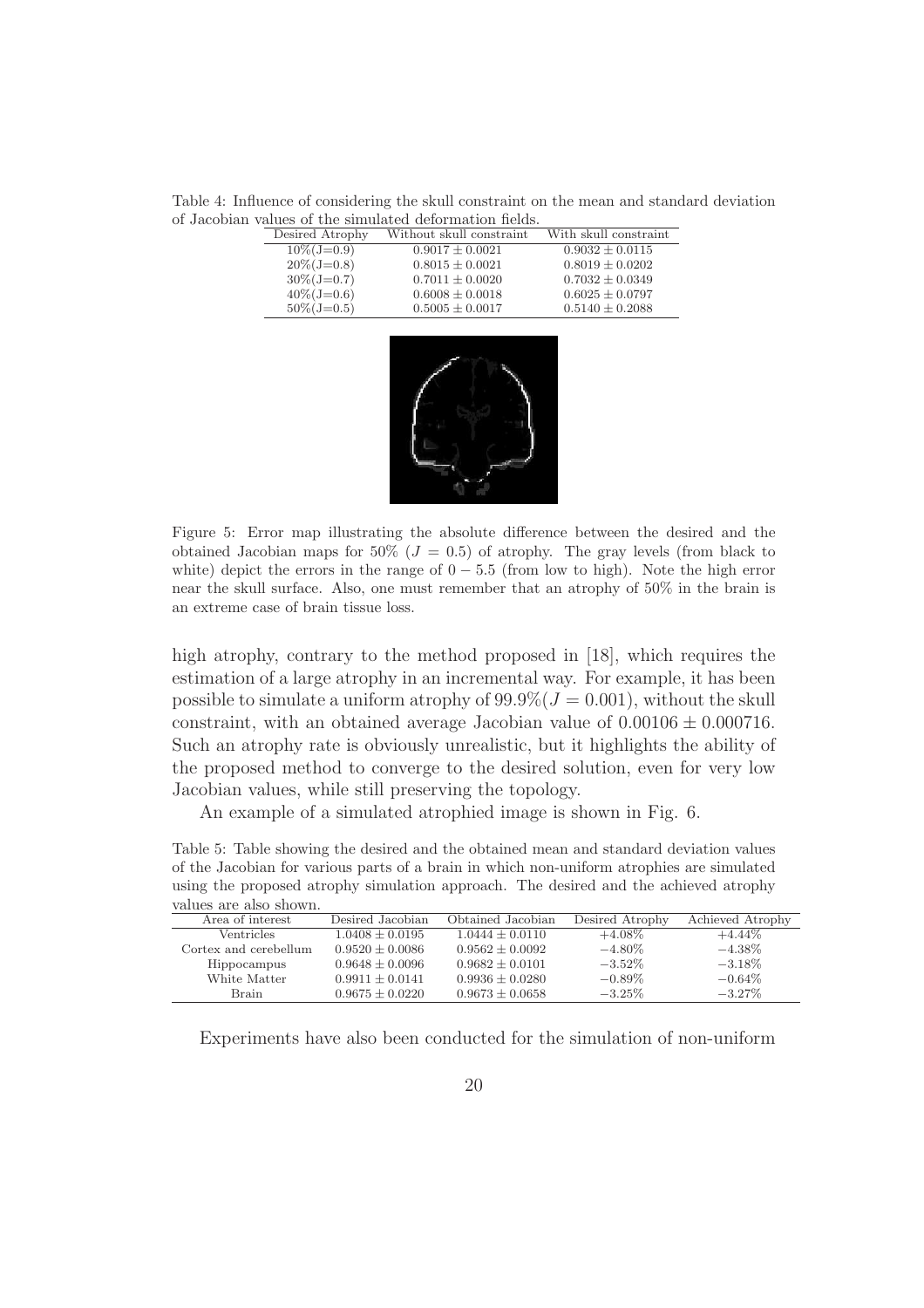![](_page_21_Figure_0.jpeg)

Figure 6: (a) Original BrainWeb image (b) Simulated image with 10% of globally uniform atrophy (c) Difference between images (a) and (b). Note that there is no deformation on the skull between (a) and (b).

![](_page_21_Figure_2.jpeg)

Figure 7: Simulation of non-uniform atrophies (a) Desired Jacobian map (b) Jacobian map obtained by using our algorithm (c) Error map. The gray levels (from black to white) depict the values of the Jacobian (from low to high) in the range of  $0.94 - 1.08$  for the maps shown in (a) and (b) and for the error map (c) in the range of  $0 - 0.12$ .

atrophies. To this end, we utilize the "Internet Brain Segmentation Repository"<sup>7</sup>. This database provides manual segmentation of the brain in several brain structures. We simulate different atrophies in some structures of the same brain including the hippocampus, the cortex, the cerebellum, the ventricles and in the rest of the brain without considering the skull constraint. In order to ensure that the simulated atrophy rates corroborate with the atrophies in real cases, we refer to [36] and [13], which mention atrophy rates observed in various parts of the brains of Alzheimer's disease patients. We

 $7$ http://www.cma.mgh.harvard.edu/ibsr/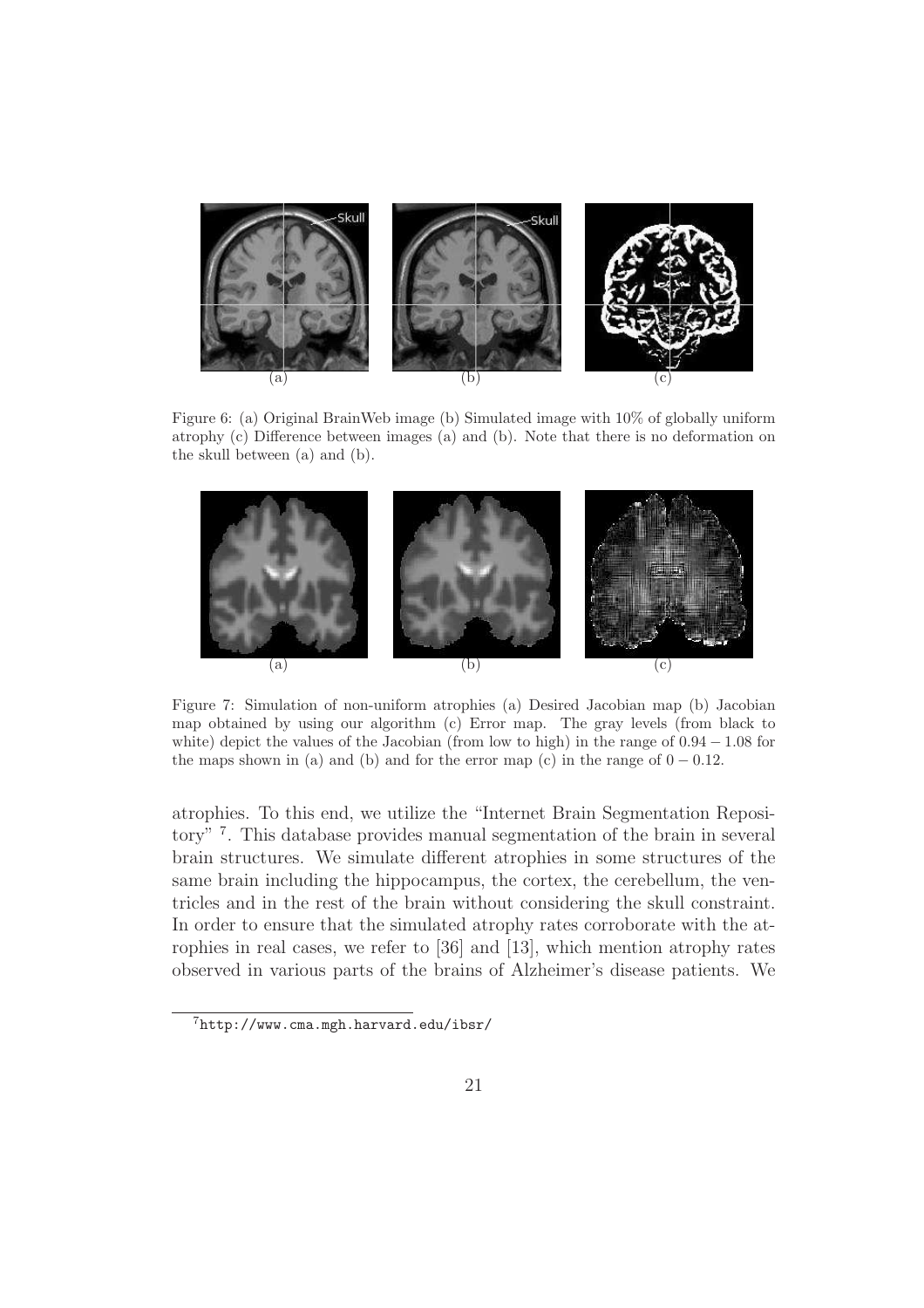![](_page_22_Figure_0.jpeg)

Figure 8: Simulation of atrophy in a brain with an increase in the MS lesion size: (a) Original BrainWeb image with moderate lesions (b) Image with 10% of global atrophy and 100% of MS lesion increase (c) Difference between images (a) and (b).

illustrate the desired and the obtained Jacobians with the corresponding error map in Fig. 7. Table 5 shows the desired and obtained Jacobian values for various areas of interest with the corresponding atrophy rates. It can be seen that the algorithm is able to reach the desired atrophy accurately.

The proposed simulation framework is also versatile and can be used to simulate a more complicated pattern of atrophy. For instance, it can be used to simulate simultaneously a global brain atrophy and a change in a given pathological area such as multiple sclerosis lesion evolution or tumor growth. The BrainWeb MS moderate lesion database is used for this experiment. The simulation is done by first simulating the hypertrophy in MS lesion area while constraining the gray matter and the cerebrospinal fluid to be invariant in order to ensure that lesions evolve inside the white matter. Then, global atrophy is simulated, while only constraining the skull to be invariant, and the estimated deformation field is combined with the previous one. Notice that the global atrophy will modify the hypertrophy rate of the lesions. This has to be taken into account when simulating MS lesion increase in order to get the desired volume change. In Fig. 8, we present a simulation of 10% of global brain atrophy and 100% of MS lesion volume increase.

# 6. Evaluation Results of SIENA, SIENAX and BSI-UCD and Discussion

Our evaluation is divided into two parts. The first part consists of the simulation of a number of atrophies on a single normal brain image from BrainWeb to study the robustness of SIENA, SIENAX and BSI-UCD to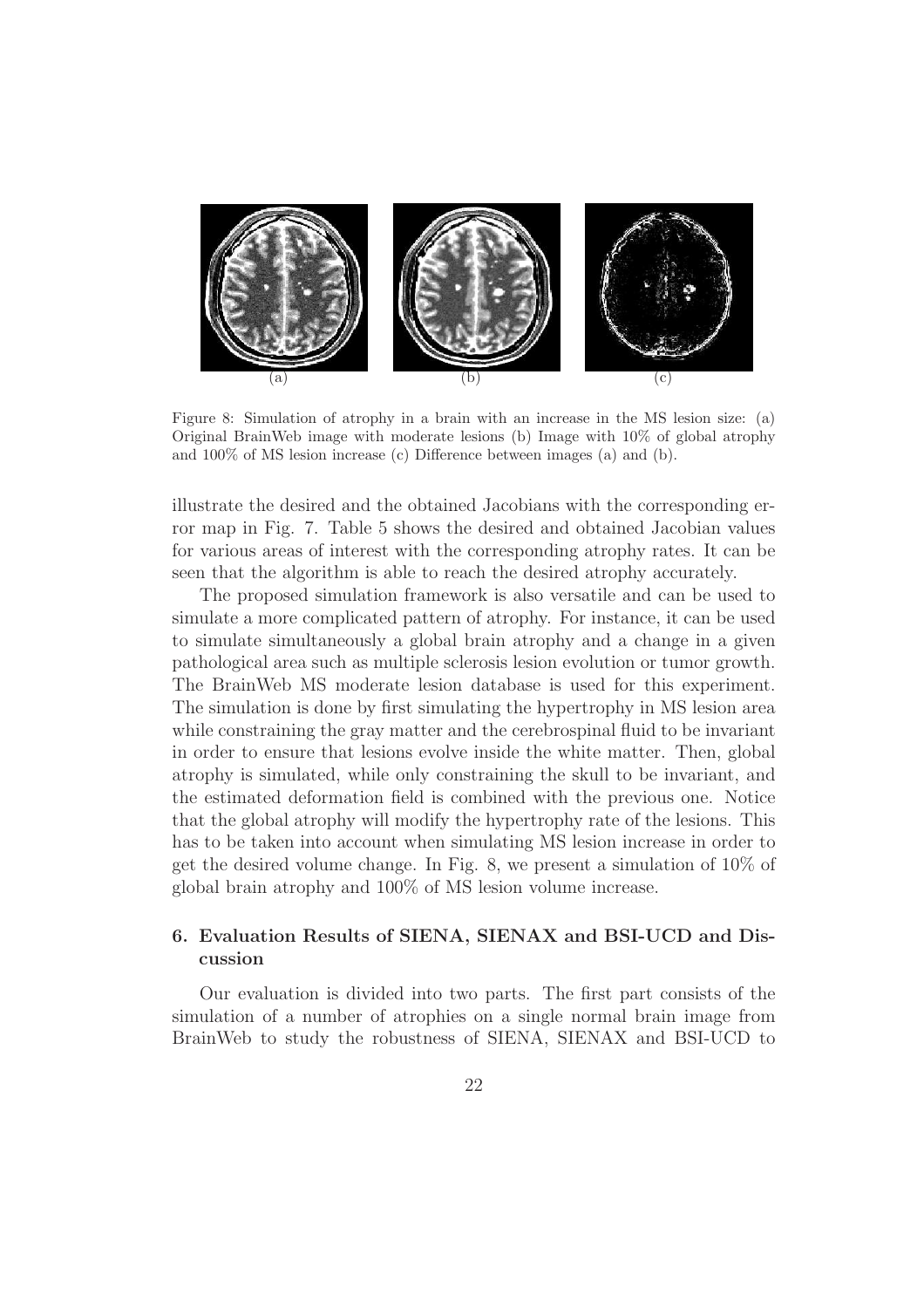various artefacts. In the second part, we present results with these algorithms for 18 different normal brains (from BrainWeb [37]) to examine the effect of anatomical variability on these methods. Atrophy is simulated using the Log-norm in both the cases. The experiments are detailed in the following sections. In the forthcoming discussion, we would use the term "error" to represent the absolute difference between the ground truth and the estimated Percentage Brain Volume Change (PBVC), unless stated otherwise.

# 6.1. Experiments on One Normal BrainWeb Image

For this part of the experiments, the results are obtained by simulating brain atrophy ranging between  $0.1\%$  (step size  $0.1\%$ ) and  $1-10\%$  (step size  $1\%$ ). Although, the brain atrophy range of 0-1% is more relevant to neuro-degenerative pathologies, we also present results for larger brain volume changes, in order to better assess the accuracy of these methods. Fig. 9(a) shows the percentage brain volume change (PBVC) between any two brain scan pairs,  $B1$  and  $B2$ , such that the simulated atrophy on brain  $B1$  is less than that of B2 (for the simulated atrophy ranges of 0-1% and 1-10%). For example, if the simulated atrophy on B2 is 10%, then it is compared with all simulated atrophies of  $1 - 9\%$  (on B1). Fig. 9(a) compares the methods under consideration with respect to the ground truth, for the noise-free case.

# 6.1.1. Effect of Bias Field Inhomogeneity and Noise

In order to comprehend the effect of these artefacts, we create three sets of images using the baseline BrainWeb image and the simulated images with atrophy.

- 1. The baseline image as well as the atrophied images are degraded using different intensity non-uniformity (INU) fields (20% INU) available with BrainWeb.
- 2. A second set of images is obtained by adding Gaussian noise to all the brain scans, such that a signal to noise ratio (SNR) of 15dB is achieved.
- 3. We create a third set of images that are degraded by bias field inhomogeneity followed by noise using the same parameters as in 1 and 2.

Fig. 9 (b-d) show the PBVC estimation for SIENA, SIENAX and BSI-UCD for observations degraded with bias field, noise, both bias field and noise, respectively. The absolute errors in the estimated PBVC for the three methods are depicted using boxplots in Fig. 10 for the noise-free case and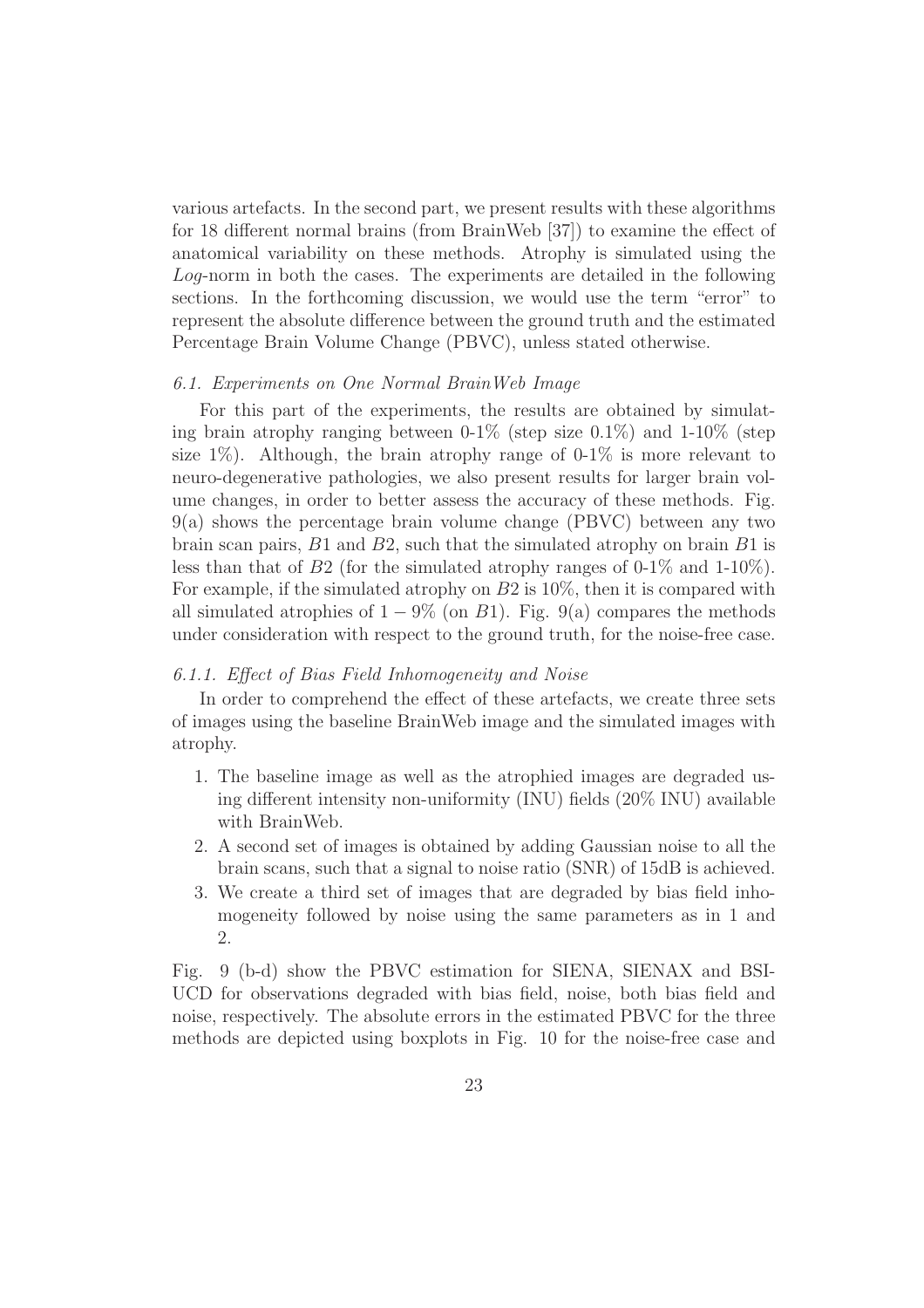for images degraded with bias-field inhomogeneity and noise. Note that the boxplots are shown separately for atrophy ranges of  $0-1\%$  and  $1-10\%$ . This is done to capture the trends in the observed errors properly as Fig. 9 clearly shows that the errors in the estimated PBVC are dependent on the simulated atrophy value.

For low atrophy values (less than 1%), SIENA, SIENAX and BSI-UCD show a similar performance in terms of error in PBVC measured with respect to the ground truth (See Fig. 9(a)). Fig.  $10(a)$  illustrates that, for the noisefree case, the maximum errors in the estimated PBVC values for SIENA, SIENAX and BSI-UCD are 0.15%, 0.24% and 0.34%, respectively for the low atrophy values. Also, Fig. 9(a) shows that SIENA overestimates the atrophy, while BSI-UCD underestimates it for large atrophy values when no artefact is added. For this range of atrophy, Fig. 10(b) shows that SIENAX (maximum error 1%) outperforms SIENA and BSI-UCD (maximum error  $3.7\%$ ).

As can be seen from Fig. 9, the introduction of bias field inhomogeneity (b) and both noise and bias field inhomogeneity (d) leads to a visible increase in errors for all the three methods. The maximum errors obtained with SIENA, SIENAX and BSI-UCD for the atrophy range 0−1% and 1−10% are 1.55%, 5.60%, 3.35% and 5.70%, 5.83%, 9.22%, respectively when using images corrupted with bias-field inhomogeneity and noise (Fig. 10(c-d)). The errors that are discerned here are very large as compared to the simulated values of atrophy. A prominent reason for this is incorrect brain extraction while using BET due to the addition of bias field inhomogeneity, mostly at the boundary of the brain. In our observation, the addition of noise over bias field inhomogeneity leads to a significant change in the brain extraction as compared to the brain extraction performed when only bias field inhomogeneity is added. However, for the observations that are degraded with Gaussian noise only, we do not observe any gross errors in the extraction of brain. Brain extraction is crucial for SIENAX because segmentation is performed on the brain image, that is directly related to the calculation of the brain volume. Although, SIENA uses a combined brain mask from the two examinations to evaluate the change in brain volume, it is seen that nonbrain areas are included in the calculations if they were included in one of the examinations. This is a reason of the degradation of the performance of SIENA since it leads to errors in detection of the brain/non-brain boundaries. It is evident that registration of the two examinations is an important step for SIENA and BSI-UCD because it determines the relative edge position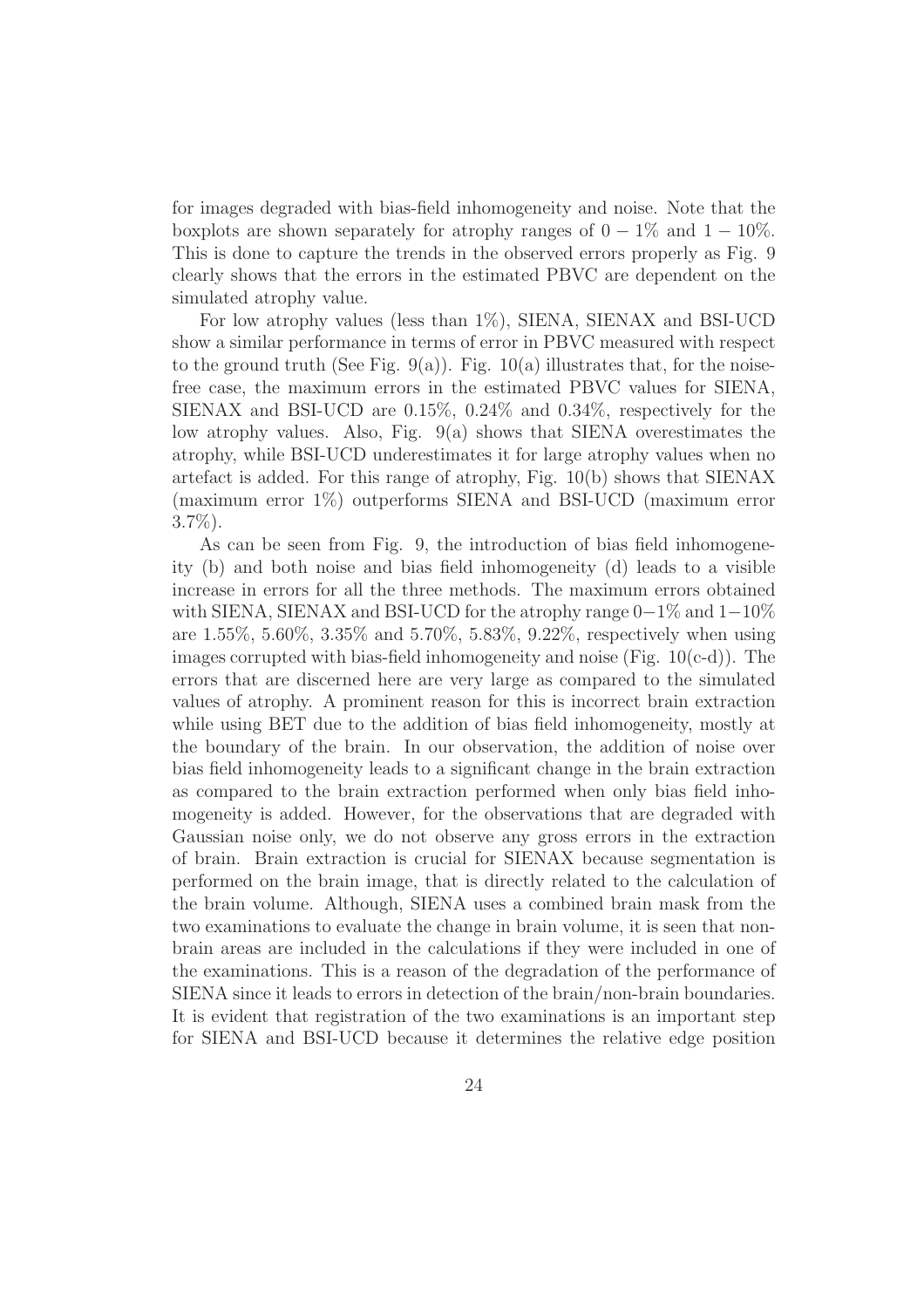(for SIENA) and corresponding intensity values (for BSI-UCD). We would like to point out that bias field correction integrated with the segmentation algorithm FAST [33] is performed for SIENA and SIENAX. In our experiments on BSI-UCD, a bias field correction provided with the implementation of BSI-UCD is applied after the registration has been performed. Since the bias field correction step comes after the brain extraction and registration steps are performed, the error in these steps possibly propagate to the final result. We note that, for BSI-UCD too, brain extraction is an important step since the final result depends on getting a good mask of the brain. Our experiments also suggest that an improper extraction of the boundary of the brain leads to a mis-calculation of the boundary shift integral ( $\sim 2-3\%$  in some cases). Note that for a pathology like MS, where the annual atrophy is small, an error of  $0.5\%$  in PBVC, for instance, is quite significant, specially when it is not consistent over repeated measurements.

A striking observation is that addition of Gaussian noise leads to a decrease in the mean absolute errors in the measurements of SIENA and SIENAX (Table 7). As described previously, SIENA and SIENAX algorithms are sensitive to the extraction of brain boundaries. When we compare the brains extracted by BET, for the noise-free and noise-only case, the extracted brains of some of the noise-free images contain some parts of the brain in addition (such as some extra length of the brain stem, CSF), which are not present in the noise-only extracted brains in some images. The extracted brains for the noise-only case are closer to the BrainWeb ground-truth as compared to the ones in the noise-free case. Noise may affect the subsequent steps also. For BSI-UCD, the errors in the PBVC values show an increase of around 0.5% and 1% for simulated atrophy of less than 1% and between 1% and 10%, respectively, with respect to the noise-free case. Although, BET is used with BSI-UCD also, an increase in the error is seen for BSI-UCD for the noise-only case which may be due to the pre-processing steps or due to the use of image intensities directly for the calculation of the boundary shift integral. Note that such phenomena are random and may arise due to the noise that is added. It is also informative to determine whether these differences are statistically significant. A two-sample paired t-test indicates that for SIENA ( $p < 0.001$ ) and BSI ( $p < 0.001$ ) there are significant differences in the absolute errors with respect to the ground truth for the noise-free and noise-only case at the 95% level. For SIENAX these differences are not significant ( $p = 0.1258$ ) at the 95% level.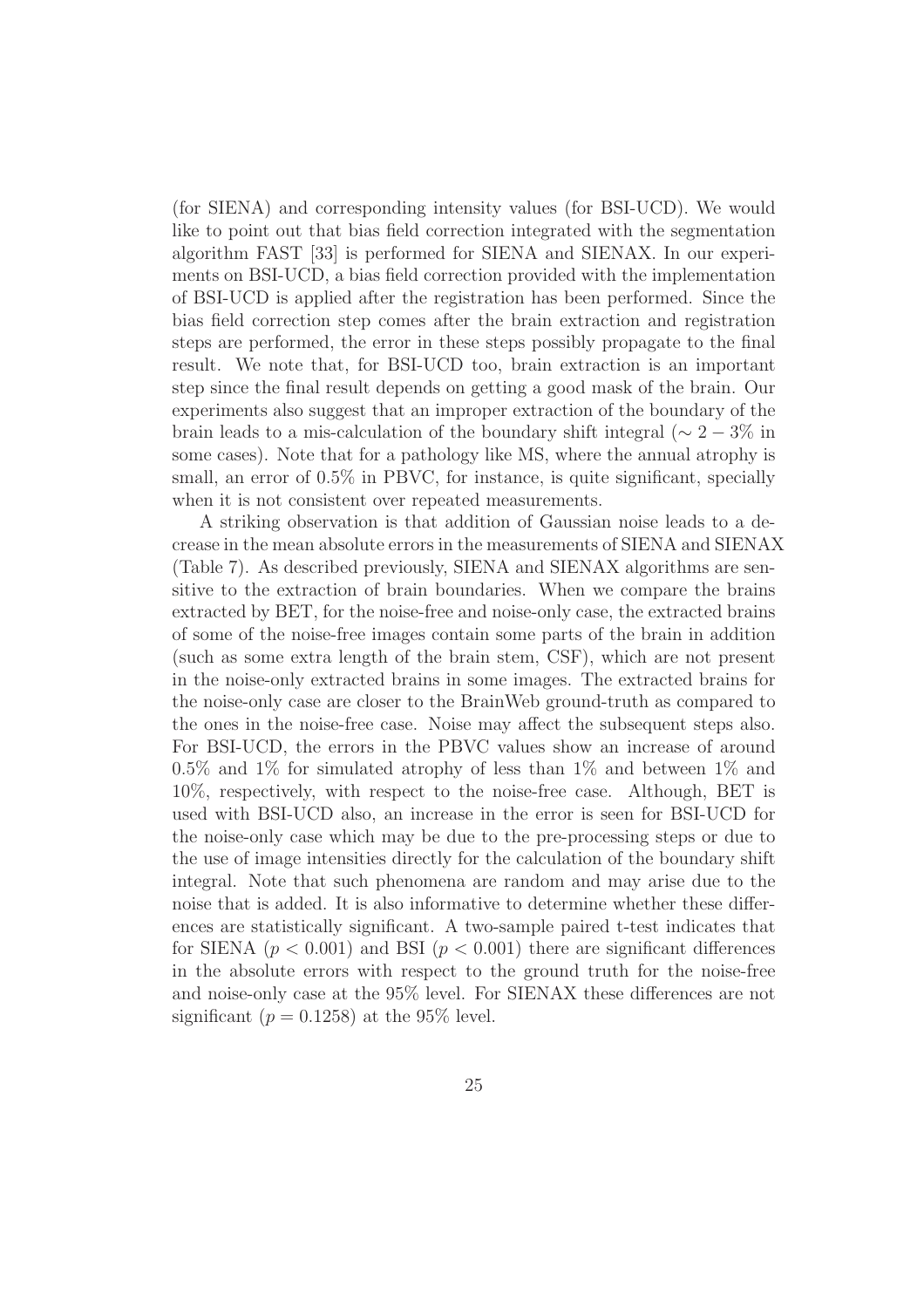# 6.1.2. Effect of Geometrical Distortions

Geometrical distortions are simulated as described in section 3.1. Fig. 11 shows the PBVC comparison for SIENA, SIENAX and BSI-UCD, respectively with the ground truth when the geometrically distorted BrainWeb image is compared with simulated images for different atrophy rates. For our experiments, we simulate 4th degree polynomial distortions. SIENA constrains the affine registration, which corresponds to a 1st degree polynomial, using the skull, attempting to correct for the geometrical distortions. SIENAX uses the same registration as SIENA. However, the purpose of registration for SIENAX is to calculate the scaling factor to normalize the brain volume with respect to the MNI brain atlas. As mentioned earlier, in our study only unnormalized results are considered. With the affine registration of BSI-UCD, one can expect that the scaling distortions are somewhat corrected. On comparing the three methods, we find that SIENA is least affected by the simulated distortions: when compared to the ground-truths, a mean absolute error of 0.07% is observed in the PBVC values. SIENAX and BSI-UCD digress more from the ground truth where mean absolute errors of 1.68% (SIENAX) and 0.82% (BSI-UCD) in the estimated PBVC are observed. The mean absolute errors are calculated for the simulated atrophy range of  $0-1\%$ . The fact that an additional volume decrease of 2% is induced due to the simulation of these distortions indicates that the distortion correction of SIENA is effective. An increase in errors for SIENAX with respect to the noise-free case is expected because the distortions are not rectified. As for BSI-UCD, the error indicates that the geometrical distortions can not be corrected for only using an affine transformation. The annual atrophy rate in MS and other neuro-degenerative diseases is comparable to the estimation error caused by geometrical distortions. Hence, correction of such distortions is crucial in order to guarantee the accuracy of these measurement techniques.

# 6.1.3. Effect of Interpolation

The effect of introducing an additional interpolation step to the images on the PBVC obtained with the three methods is shown in Fig. 12. We see that SIENA and SIENAX remain generally unaffected, when compared to the noise-free case shown in Fig.  $9(a)$ . For both these methods, the error in estimation is less than 0.23% for the atrophy range of 0-1%. For the higher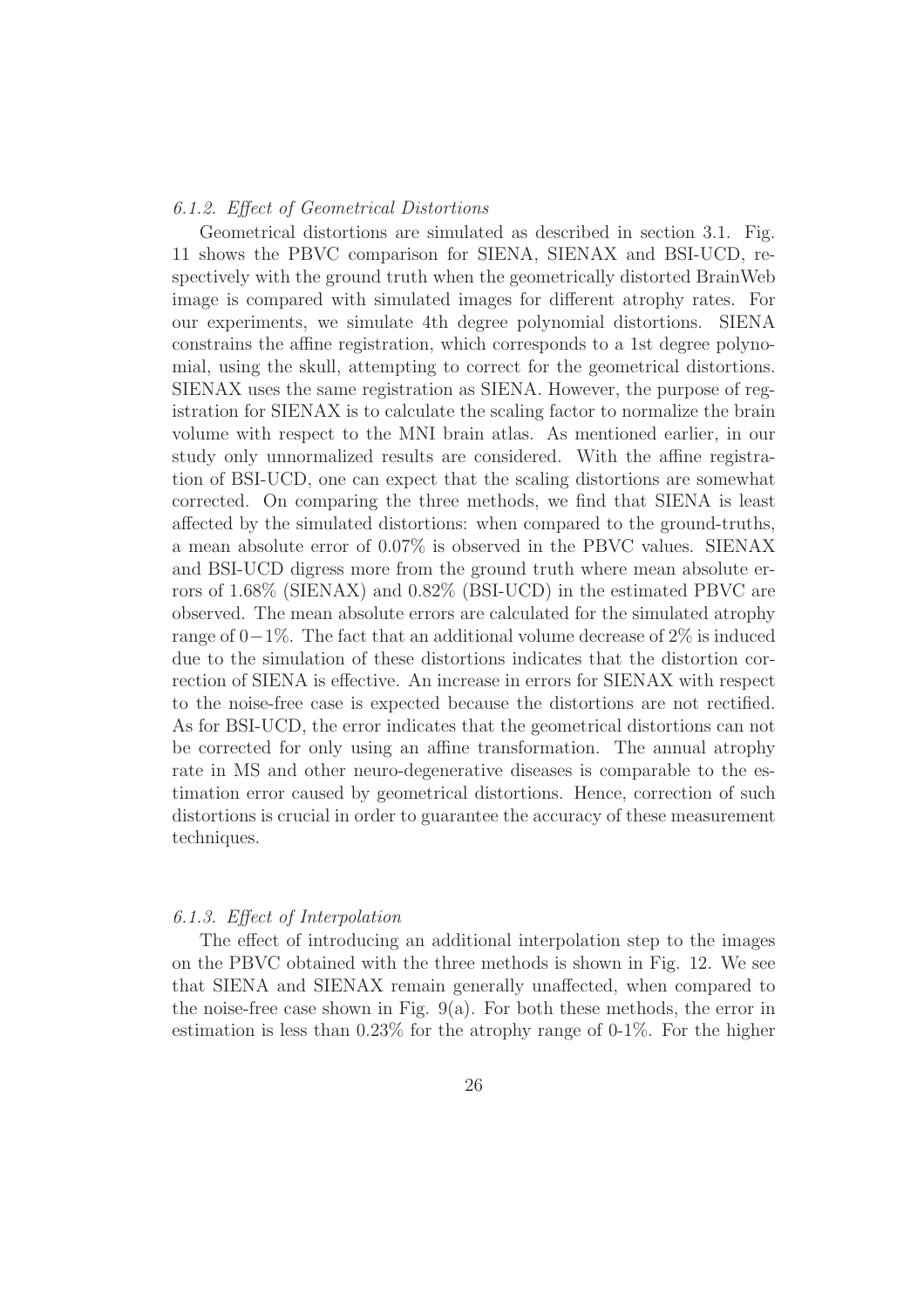range (1-10%), the error is less than 3.4% and 1% for SIENA and SIENAX, respectively. While the error in PBVC increases for BSI-UCD for atrophy values lower than  $1\%$  (maximum error 1.1), it decreases for atrophy values between 1-10% (maximum error 1.7%), as compared to the noise-free case shown in Fig.  $9(a)$ .

# 6.1.4. Effect of Lesions

To determine the effect of presence of lesions on atrophy, SIENA, SIENAX and BSI-UCD algorithms are run for 6 cases (ranging from "normal" brain to "severe" lesions). These are illustrated in Table 6. In all these cases, no additional atrophy is simulated. Hence, it is expected that ideally the atrophy estimated between the various cases listed in Table 6 is close to zero. The deviations from zero thus represent the change in estimated atrophy due to the presence of lesions. It can be noticed from the Table 6 that lesions can lead to a significant non-desired change of up to 0.2% when comparing a normal brain with the same brain with lesions using SIENA. SIENAX is more affected by the presence of lesions when a normal brain is compared with the same brain with lesions (maximum PBVC is  $\sim 0.4\%$ ). However, when two brains with lesions are compared the errors are lesser for both SIENA and SIENAX as depicted in Table 6. A maximum error of 0.78% is observed when testing the influence of lesions on the atrophy estimated by BSI-UCD. As we pointed out earlier, a gray-white matter mask must be provided to BSI-UCD in order to define the brain boundaries on which the boundary shift integral is calculated, which in our case is the ground truth mask. The images that are used for this experiment contain some lesions close to brain boundaries which can affect the atrophy calculation. However, only the presence of lesions is not expected to have a large effect on the estimated atrophy by BSI-UCD in the experiments here. Note that the experiments are conducted with images degraded by noise, which is mainly responsible for the poor performance of BSI-UCD (see Table 6). Our experiments on images degraded with noise have already illustrated the sensitivity of BSI-UCD towards presence of noise (see Table 7).

Table 7 summarizes the results corresponding to various sources of error discussed in this section.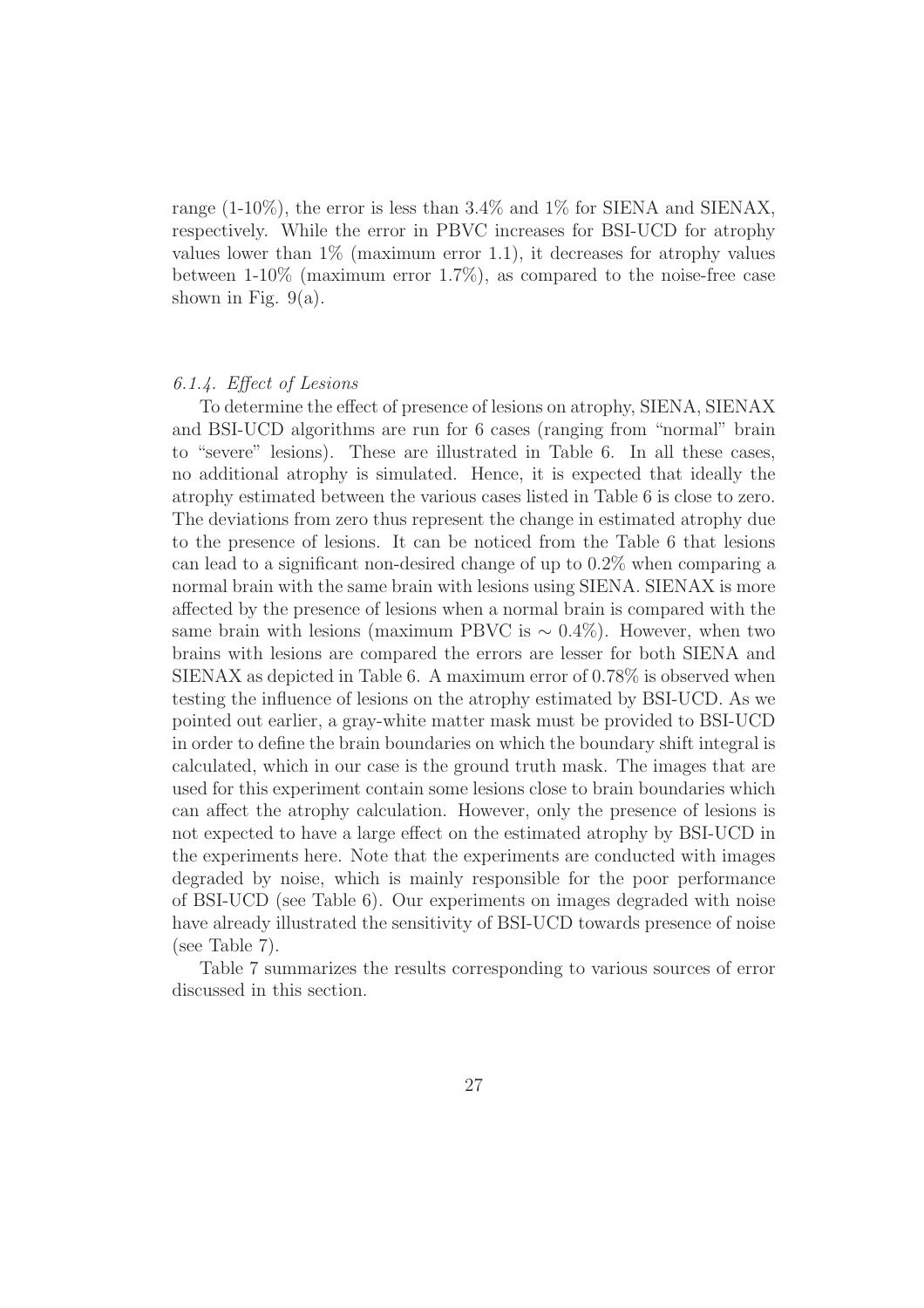Table 6: PBVC obtained using SIENA, SIENAX and BSI-UCD for establishing the effect of lesions on atrophy measurements. In the first column "Normal-Mild" means that atrophy is estimated between BrainWeb normal image and the mild lesion case

| Case            | <b>SIENA</b> | <b>SIENAX</b> | BSI-UCD |
|-----------------|--------------|---------------|---------|
| Normal-Mild     | 0.1177       | 0.4574        | 0.3632  |
| Normal-Moderate | 0.2070       | 0.4309        | 0.4245  |
| Normal-Severe   | 0.1487       | 0.3868        | 0.4573  |
| Mild-Moderate   | $-0.0078$    | $-0.0263$     | 0.7757  |
| Mild-Severe     | $-0.0246$    | $-0.0702$     | 0.7121  |
| Moderate-Severe | $-0.0589$    | 0.0439        | 0.7696  |

Table 7: Summary of the results discussed in this section for the simulated atrophy range  $0-1\%$  in one BrainWeb image. This table illustrates the mean error in the estimated PBVC for various artefacts. Note that, for presence of lesions, the error represents the non-desired change that is observed when comparisons are done using different versions of the same brain with varying lesion load. Refer to section 6.1.4 for details.

 $\perp$ 

| Artefact                           | <b>SIENA</b>        | <b>SIENAX</b>       | BSI-UCD             |
|------------------------------------|---------------------|---------------------|---------------------|
| Noise-free                         | $0.0615 \pm 0.0407$ | $0.0815 \pm 0.0710$ | $0.1072 \pm 0.0899$ |
| Bias Field Inhomogeneity           | $0.2940 \pm 0.4343$ | $0.8420 \pm 0.7502$ | $1.0412 \pm 0.3827$ |
| <b>Noise</b>                       | $0.0292 \pm 0.0226$ | $0.0673 \pm 0.0433$ | $0.4400 \pm 0.1082$ |
| Bias Field Inhomogeneity and Noise | $0.3492 \pm 0.3812$ | $2.0277 + 1.4622$   | $0.9131 \pm 0.7993$ |
| Interpolation artefacts            | $0.0628 \pm 0.0401$ | $0.0814 \pm 0.0539$ | $0.2209 \pm 0.1619$ |
| Geometrical Distortions            | $0.0745 \pm 0.0562$ | $1.6840 \pm 0.1233$ | $0.8273 \pm 0.3495$ |
| Presence of Lesions                | $0.0941 \pm 0.0772$ | $0.2359 \pm 0.2089$ | $0.5837 \pm 0.1886$ |

#### 6.2. Experiments on Multiple Normal Brains

In this section, we present the results of our experimentation on several anatomical models of normal brains provided by BrainWeb [37]. The Brain-Web images have been obtained from the brain images of normal adults. Each image is created by registering and averaging T1, T2 and PD weighted MRI images for each subject. A fuzzy minimum distance classification is used to separate the white matter, gray matter, CSF and fat from the average volumes for each case.

These experiments are rendered on 18 normal brains by simulating two patterns of atrophy: uniform and non-uniform over the brain.

- Uniform atrophy case: For every subject, 4 atrophy levels,  $0.2\%$ ,  $0.5\%$ , 1% and 1.5%, are simulated in a globally uniform fashion in the brain.
- Non-uniform atrophy case: In every brain, a slowly varying atrophy in the gray matter and a uniform atrophy in the white matter is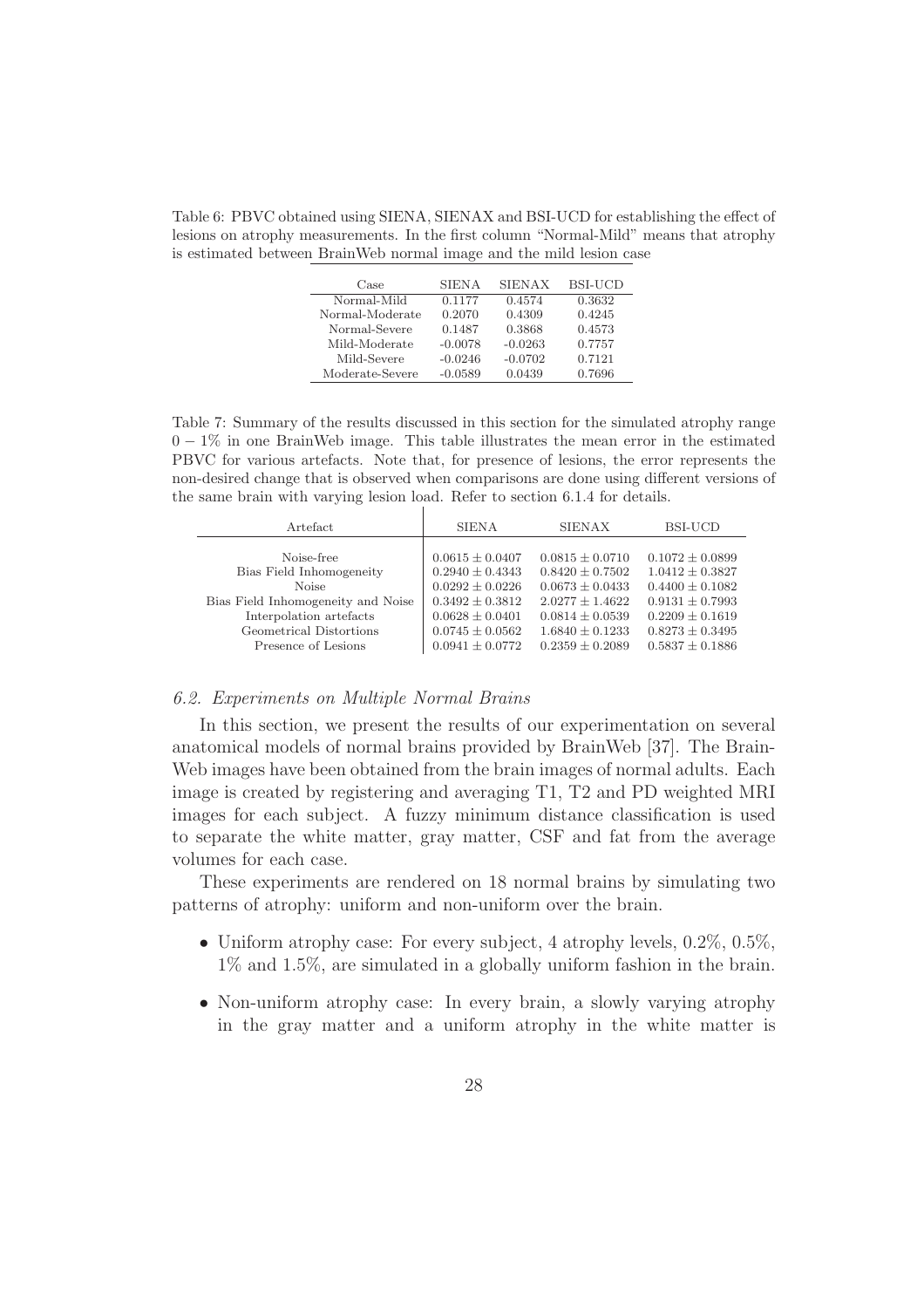simulated. Three such patterns are simulated using three different slowly varying fields. The simulated gray matter and white matter atrophies are (range of gray matter atrophy/ white matter atrophy/ global atrophy):  $0.4\% - 0.8\%/0.2\%/0.25\%$ ,  $0.4\% - 0.6\%/1.5\%/0.3\%$ and  $0.3\% - 0.7\%/0.5\%/0.57\%$  which we will refer to as A, B and C, respectively in the following discussion.

In both cases, we choose these values of atrophy so that the whole brain simulated atrophies are consistent with the atrophies observed in many typical neuro-degenerative diseases  $(0.5\% - 1\%)$ . The atrophied images are compared with the baseline images for all the 18 anatomies. Two comparisons are performed, one involving noise-free images and the other images degraded with bias field inhomogeneity and noise. The parameters of the applied bias field inhomogeneity and noise are the same as in Section 6.1.1.

Fig. 13(a-d) illustrate the outcome of this experiment, for noise-free (a), (c) and "noisy" images (b), (d) for the uniform and non-uniform atrophy cases. The figure depicts the mean and standard deviation of absolute error in the estimated PBVC with respect to the ground truth for the 18 brains. The mean error and the standard deviation for a particular value of simulated atrophy are calculated as follows:

Let  $E_{ki} = |$   $PBVC_{GTki} - PBVC_{Estimatedki} |$  where  $k = 1...18$  and  $i =$  $0.2\%, 0.5\%, 1\%, 1.5\%; A, B, C.$ 

$$
\mu_i = \overline{E_{ki}} \tag{7}
$$

$$
\sigma_i = \sqrt{\frac{1}{n} \sum_{k=0}^{n} (E_{ki} - \mu_i)^2}
$$
 (8)

where  $PBVC<sub>GTki</sub>$  and  $PBVC<sub>Estimatedki</sub>$  are the ground truth and estimated PBVC, respectively.  $n$  represents the number of experiments (in this case  $n = 18$ ). Ideally, one expects the mean error and standard deviation to be close to zero. Notice that the error in the estimation of PBVC is dependent on the amount of simulated atrophy for the noise-free case, Fig. 13(a) the error being higher for higher values of atrophy. The error in PBVC increases in the following order : SIENA, SIENAX and BSI-UCD. However, the standard deviation is the lowest for SIENA and of a similar order for SIENAX and BSI-UCD. A different trend is seen for the noisy case shown in Fig. 13(b). In this case, the error in the PBVC increases in the following order : SIENA,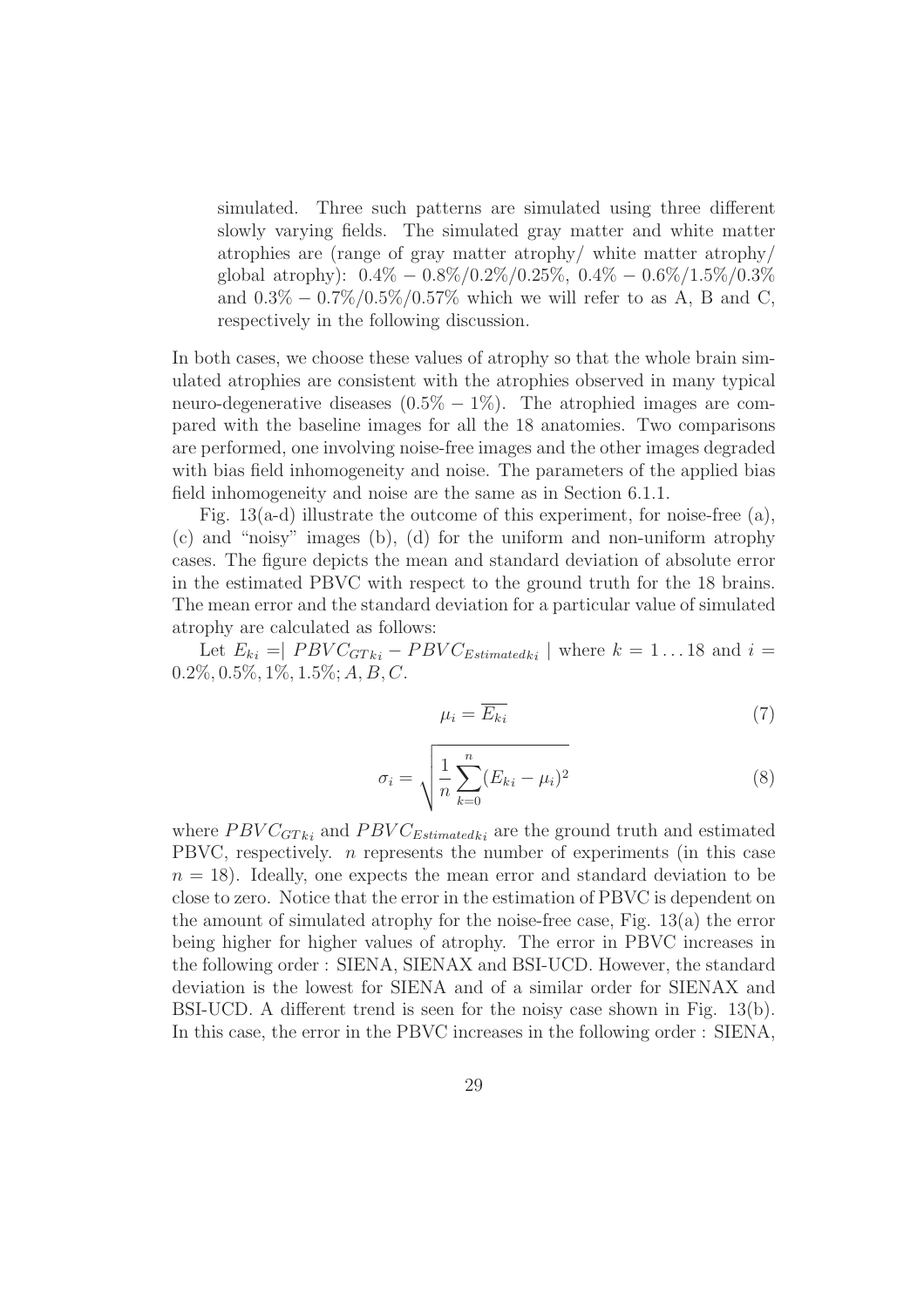BSI-UCD and SIENAX. The standard deviation is much higher for SIENAX as compared to SIENA and BSI-UCD. Similar results can be identified in the non-uniform atrophy case Fig.  $13(c)$  and (d) with the exception that the performance of SIENA is comparable to that of SIENAX when non-uniform atrophies are simulated and noise-free images are used for conducting the experiments (Fig.  $13(c)$ ).

As we said before, the addition of bias field inhomogeneity and noise is responsible for errors in brain extraction. Particularly, when the atrophy under consideration is small (like in our experiment here), incorrect brain extraction can lead to misleading results. A disproportionate increase in error for SIENAX can be explained as following. Different bias field inhomogeneities are added to all the 18 baseline images and the simulated images. It is observed that whenever a strong bias field is present in a part of the image, some parts of the brain (corresponding to a volume of around 10000  $mm<sup>3</sup>$  in some brains) are not detected by BET. The bias fields added to some of the simulated images also lead to the inclusion of non-brain parts. Hence, the PBVC estimated by SIENAX is erroneous, which is reflected by the mean of the error. Two factors contribute to the change in error in BSI-UCD: incorrect extraction of brain and perturbation of intensity values due to the addition of noise and bias field inhomogeneity. As mentioned in Section 6.1.1, the increase in error of SIENA can be attributed to the inclusion of non-brain parts, while finding the brain/non-brain boundary. Although similar in nature, SIENA does not lose performance in the noisy case as much as BSI-UCD due to the use of edges instead of intensity values to find the PBVC and also the fact that the final PBVC given by SIENA is the average of PBVC in both directions (first time point to second time point and the reverse), which can compensate to an extent for small errors in one of the directions.

It is also interesting to calculate the overall mean and the standard deviation of error in the estimated atrophy using these 18 cases for the simulated atrophy range 0.2−1.5% (uniform atrophy case) and for the range 0.2−0.57% (non-uniform atrophy case). This provides an idea of the accuracy and precision of the methods under consideration. The overall mean and standard deviation of error of the methods for the different cases are tabulated in Table 8. It is observed that SIENA performs better than SIENAX and BSI-UCD when noise-free and noisy images are used since it shows lowest mean and standard deviation of error. SIENAX performs better than BSI-UCD in the noise-free case. However, BSI-UCD outperforms SIENAX in the noisy case.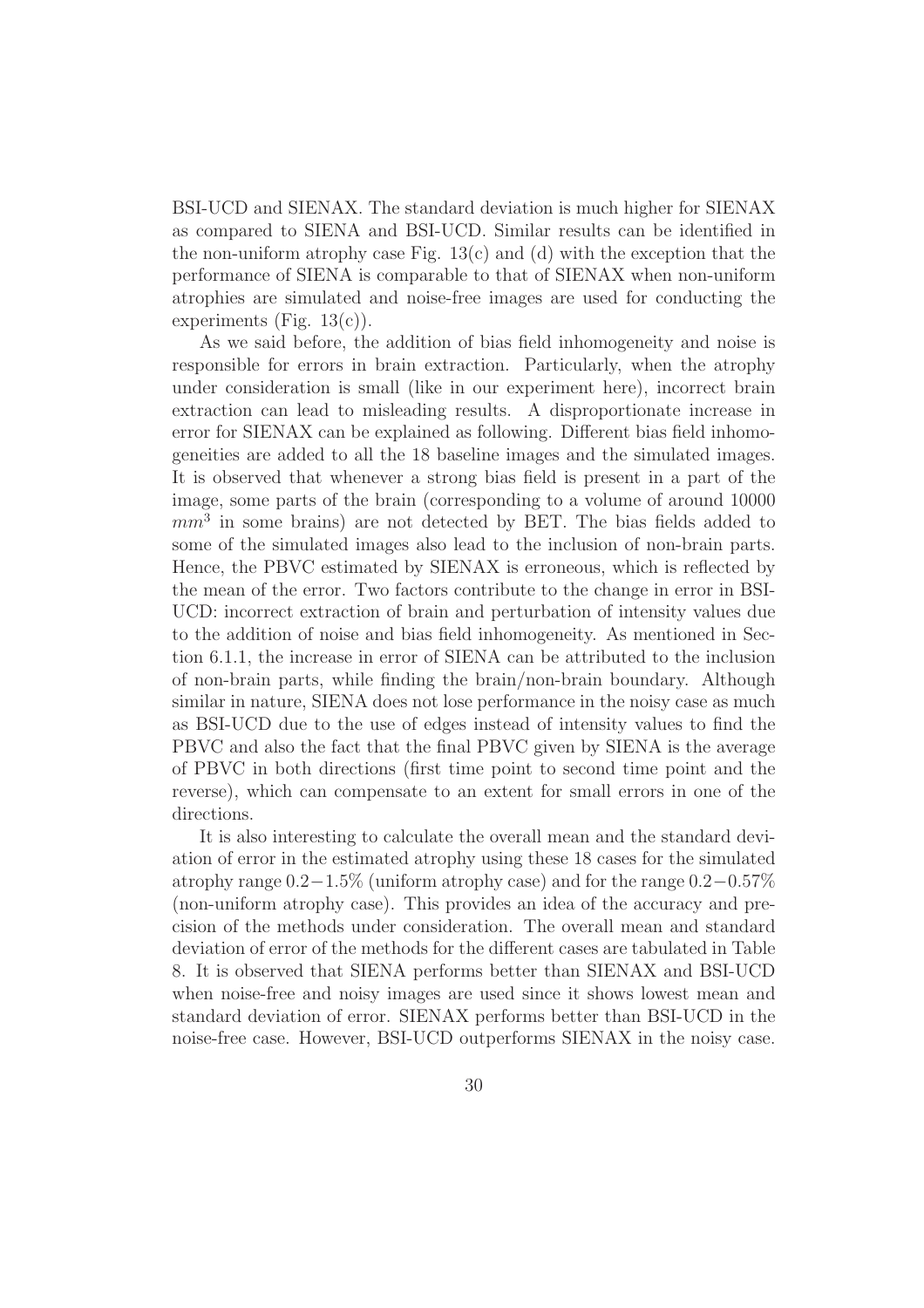The same trend can be noticed for the noise-free uniform and the non-uniform atrophy cases, except that the performances of SIENA as well as SIENAX are comparable in the non-uniform atrophy case. Also, note that the absolute error is less, when non-uniform atrophy is simulated, for SIENAX and BSI-UCD, with respect to the corresponding error values in the uniform atrophy case. A two sample t-test between the absolute errors observed when nonuniform and uniform atrophies are simulated for the same simulated atrophy range  $(0.2\% - 0.5\%)$  shows that for all the three methods these differences are significant (at the  $95\%$  significance level,  $p \ll 0.001$ ).

Table 8: Overall mean and standard deviation of absolute error in PBVC of SIENA, SIENAX and BSI-UCD for uniformly and non-uniformly simulated atrophy. Noisy observations are images degraded with noise and bias field inhomogeneity.

| Uniform Atrophy |                         |                    | Non-uniform Atrophy     |                    |  |
|-----------------|-------------------------|--------------------|-------------------------|--------------------|--|
| Method          | Noise-free Observations | Noisy Observations | Noise-free Observations | Noisy Observations |  |
| <b>SIENA</b>    | $0.0944 + 0.0656$       | $0.6382 + 0.5306$  | $0.1545 + 0.0948$       | $0.4472 + 0.3074$  |  |
| <b>SIENAX</b>   | $0.4492 \pm 0.2210$     | $4.0073 + 2.4087$  | $0.1510 + 0.0629$       | $3.4483 + 1.7303$  |  |
| BSLUCD.         | $1.1881 + 0.2418$       | $1.7948 + 0.9743$  | $0.6715 \pm 0.1891$     | $1.5255 + 0.6828$  |  |

As mentioned earlier in this section, the errors in the estimated atrophy by SIENAX in the "noisy" case show an abrupt increase (as compared to the noise-free case) due to incorrect segmentation of brain by BET. In order to gain a better insight into this problem, voxel by voxel error in brain segmentation for the 18 baseline images is investigated. Fig. 14 shows the voxel by voxel mean error for the noise-free and noisy baseline images. It can be seen that in the noisy case the mean error is high near the cerebellum since this part is not taken into account by BET. This is due to a strong bias-field inhomogeneity in that area in some of the images. We also observed that the skull is not properly stripped for one of the cases and can be distinctly seen in Fig. 14(b). In BET, the detection of the brain boundary is dependent on local calculation of an intensity threshold, which is disturbed by the perturbation of intensity values, due to the existence of inhomogeneity in intensities. The results show that bias-field inhomogeneity is a major factor that contributes to the errors in brain segmentation.

We also conduct some additional experiments on BSI-UCD, in order to explain the high error that is observed. Studies on BSI (such as [13]) have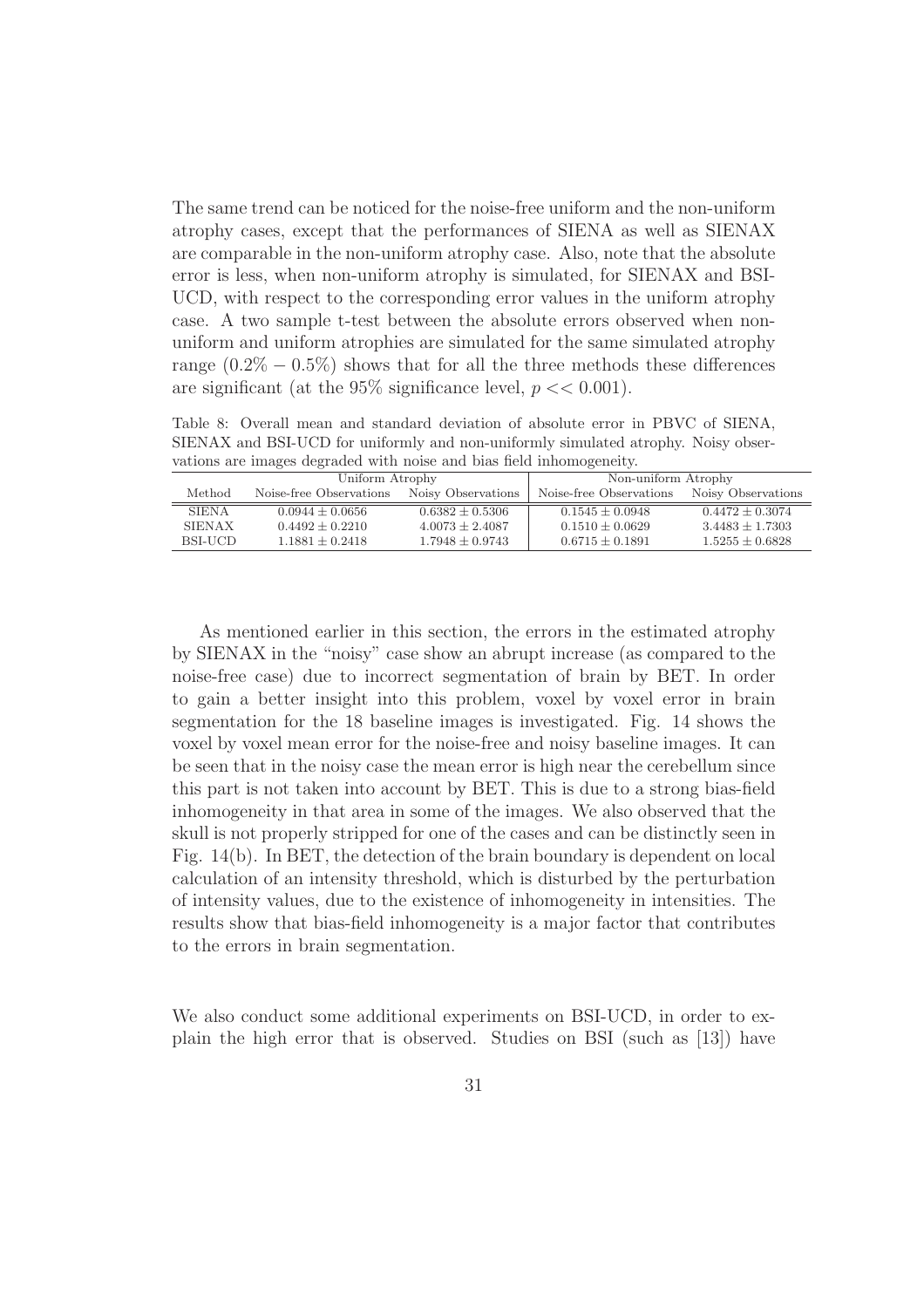stated the mean absolute error to be around 0.2% which is lower than what can be seen in our analysis (See Table 8). Three experiments are performed with BSI-UCD using noise-free images on which non-uniform atrophy is simulated. To ascertain the effect of pre-processing (registration and bias-field correction) on the final BSI-UCD calculation, we skip these steps from the BSI-UCD analysis in the first experiment. These steps can be passed over as the images are bias free and the BrainWeb images are already registered to the same space. For the second experiment, the BSI-UCD algorithm is run normally as has been done for all our experiments with BSI-UCD. Finally, an experiment is conducted by replacing the registration of the BSI-UCD with an in-house Mutual Information based affine registration algorithm. These results are demonstrated in Fig. 15. It can be seen that when no pre-processing is used the BSI-UCD algorithm works better than the other two cases where images are pre-processed. This is expected since the Brain-Web images are already registered. The mean absolute error in the measured atrophy for the first experiment (no pre-processing) is 0.15%, which is in accordance with what has been reported in [13]. There is a reduction in the error with our in-house affine registration as compared to the registration of BSI-UCD, indicating that registration is a critical step when employing BSI-UCD and registration parameters should be carefully selected. We have also performed experiments that test the influence of the bias-field correction algorithm on the estimated error. Results, obtained on the noise-free case, show that there is no significant difference between the results when the bias-field correction is not performed.

# 7. Comparison with other studies

In this section, we compare the results of evaluation with other works. Camara et al. [13], who utilize the same criterion as in our study, report the mean absolute errors in the estimated atrophy as 0.27% and 0.22% for SIENA and BSI, respectively. These values do not agree with the mean absolute errors that we obtain in our work (SIENA: 0.64%, BSI-UCD: 1.79%) in a real scenario (where experiments are conducted after a deliberate addition of bias-field inhomogeneity and noise after the simulation of atrophy). The experiments are performed on real images. We believe that the difference in the quality of the images could be responsible for the differences in the results. As we have said before, bias-field inhomogeneity along with noise can degrade the performance of SIENA, SIENAX and BSI-UCD in a large way.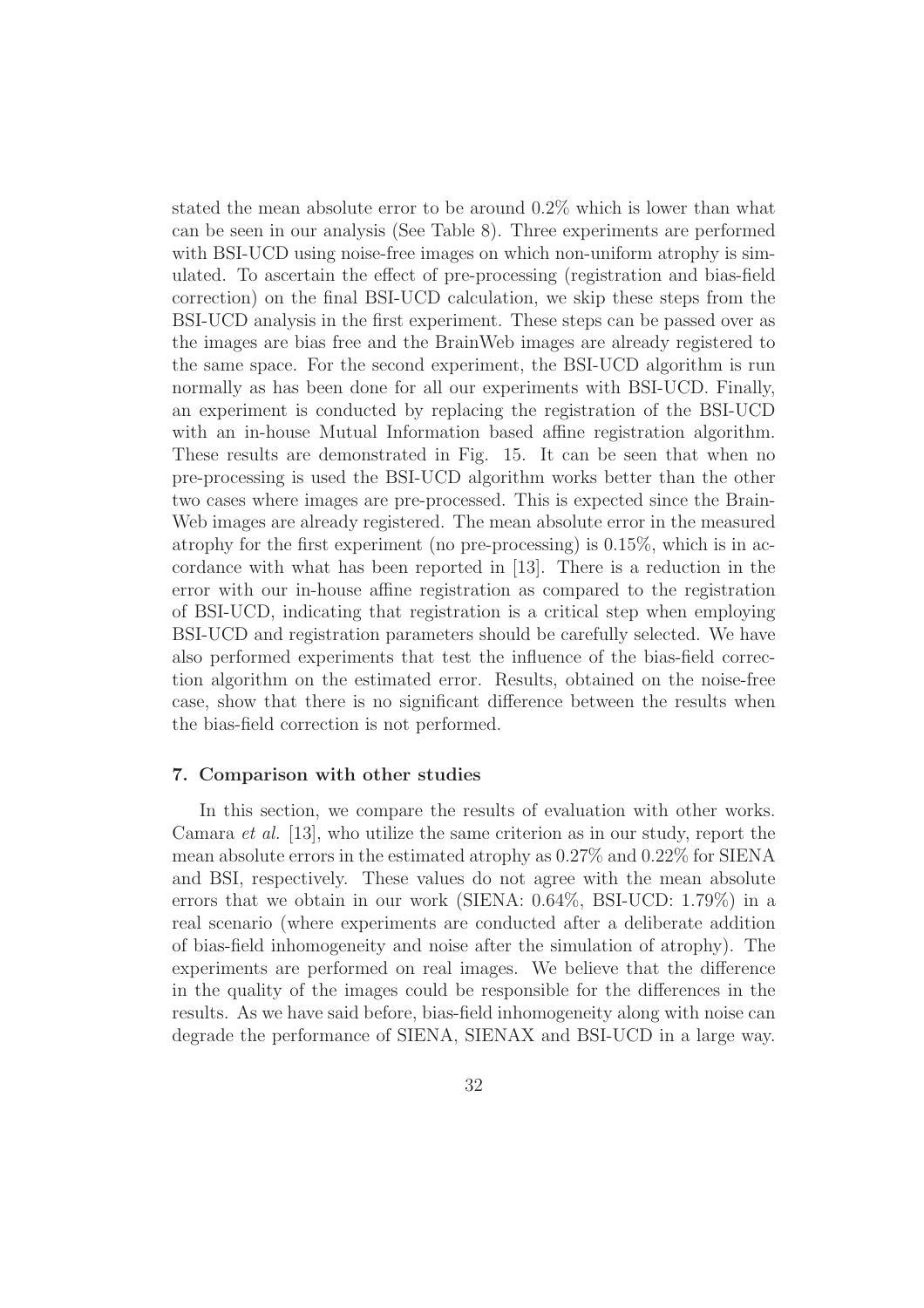Also, the results may vary depending on the implementation of BSI used in the simulations. It is shown in the previous section that the registration algorithm should be carefully chosen so as to guarantee a good performance by BSI.

Let us compare our results with noise-free observations to the results of Camara *et al.* [13]. In our analysis, a mean absolute error of  $0.09\%$  is observed when using noise-free observations, which is less than what was obtained by Camara et al. (0.27%) for SIENA. We obtain higher mean absolute errors for BSI (Current study: 0.67%, Camara: 0.23%). Note that the mean absolute errors can only be compared to those studies who use simulated ground truths as us. The employment of other criteria of evaluation by Smith et al. [23] and Boyes et al. [11] makes it incorrect to compare their mean absolute errors with our estimates.

Our results also illustrate that SIENA has a tendency of overestimating atrophy while BSI-UCD underestimates it and that the error in the measured atrophy is larger for higher values of atrophy (See Fig. 9). The least squares fitted scaling factors are GT(Ground Truth)=SIENA∗0.89; GT=BSI-UCD∗1.88; SIENA=BSI-UCD∗2.15 (for noise-free observations). A similar trend has been observed in Smith et al. [23] (SIENA=BSI∗1.20) and Camara et al. [13] (GT=SIENA∗0.90; GT=BSI∗1.18; SIENA=BSI∗1.29). The scaling factors in our study with BSI-UCD have a higher value than the other studies. This can be explained by the fact that we use a different implementation of BSI and the quality of images too is not the same. We obtain a weak correlation of  $r = 0.42$ ,  $p = 0.0015$  between SIENA and BSI-UCD while other studies show a much better correlation (Smith:  $r = 0.87, p < 0.0001$ , Camara:  $r = 0.97$ ). Our results indicate a better correlation between the atrophy measured by SIENA and SIENAX ( $r = 0.89$ ;  $p < 0.0001$ ) as compared to Smith et al.  $(r = 0.71; p < 0.0001)$ .

# 8. Conclusions

In this paper, we evaluated the performance of three popular methods for the estimation of cerebral atrophy using gold standards. To create the gold standards, we have proposed a topology preserving scheme to simulate atrophy using a B-spline based deformation model. Additional constraints were introduced to ensure that the skull remains invariant in the simulated image. The proposed framework for atrophy simulation can efficiently generate a deformation field that fits a given Jacobian map, while taking into account the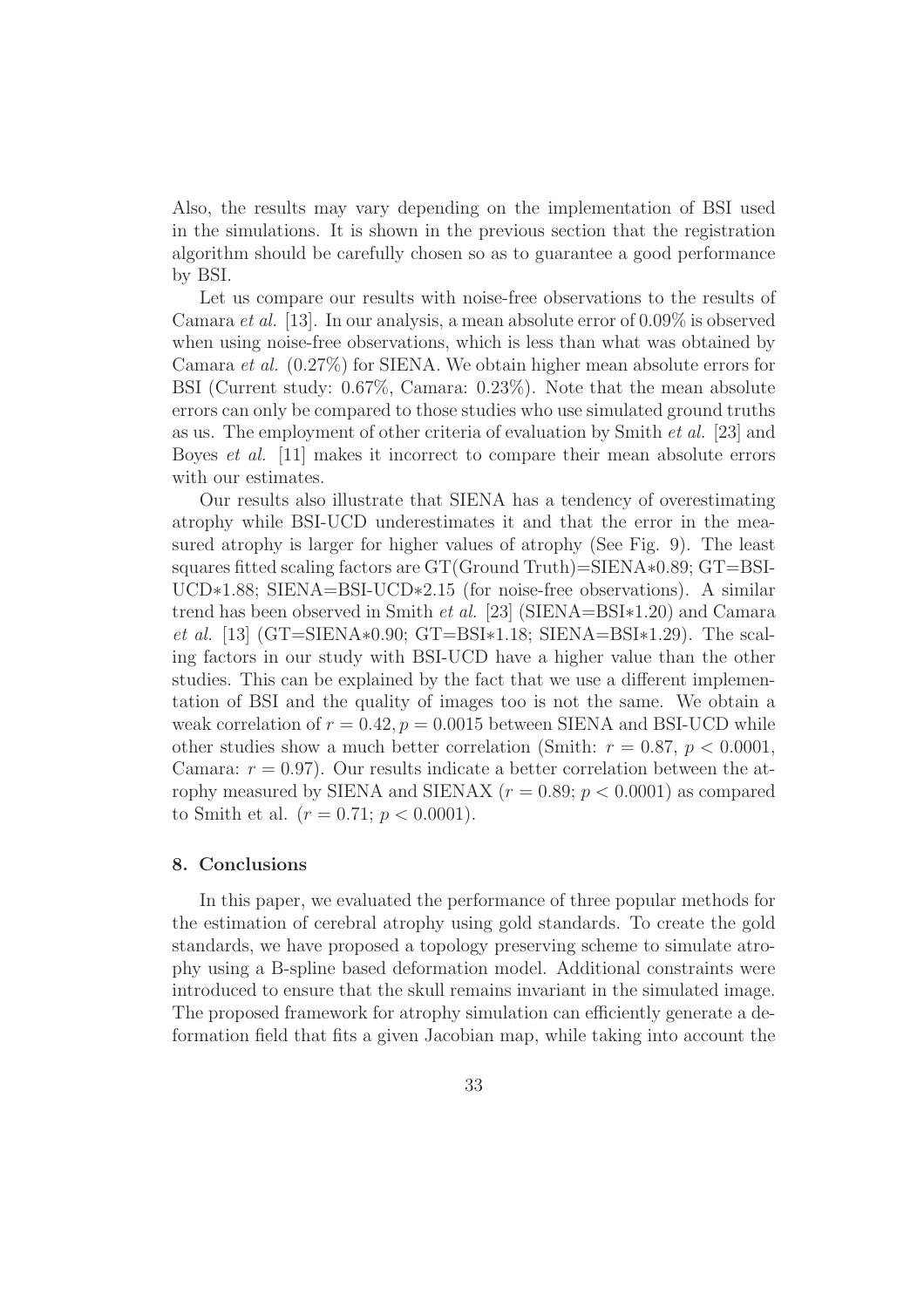invariance constraints. The ability of the method to simulate uniform and non-uniform atrophies accurately was demonstrated using various examples.

We also assessed the performance of three freely available algorithms (SIENA, SIENAX and BSI-UCD) by simulating atrophy on BrainWeb images. Our analysis consisted of two steps: the simulation of atrophies on a single BrainWeb image to examine the robustness of the three methods to bias field inhomogeneity, noise, geometrical distortions and interpolation artefacts; statistical analysis of the results obtained on 18 different anatomical models of the brain. From the various tests that were performed, we draw the following conclusions:

- Experiments in the presence of bias-field inhomogeneity and noise
	- Our experiments related to a single BrainWeb image on which a number of atrophies in the range  $0-1\%$  were simulated, showed that the mean error in the estimated PBVC for SIENA was  $0.06\% \pm$ 0.04 and  $0.35\% \pm 0.38$  for noise-free and images degraded with biasfield inhomogeneity and noise, respectively. The errors were much higher for SIENAX and BSI-UCD.
	- Complementary experiments on 18 different BrainWeb images, where uniform atrophy was simulated, indicated that, in the presence of bias-field inhomogeneity and noise, a mean error of  $0.64\% \pm$ 0.53 may be expected in the atrophy estimated by SIENA. This is contrastingly high as compared to the results for the noise-free case for SIENA  $(0.09\% \pm 0.07)$ . The errors obtained with SIENAX and BSI-UCD were considerably high as compared to SIENA. These errors were also larger than the overall errors (mean absolute differences) obtained by Camara et al. [13] for SIENA and BSI ( $\sim 0.2\%$ ).

Both sets of experiments showed that, SIENA is the best performer with respect to the error in the estimated PBVC in the noise-free case as well as when the images are degraded with bias field inhomogeneity and noise. The errors that we observed here are comparable to the whole brain annual atrophy rates  $(0.5-2.8\%)$  that have been reported for various pathologies. This highlights the need for more sensitive methods.

We also concluded that bias field inhomogeneity and noise were responsible for incorrect brain extraction that considerably affected the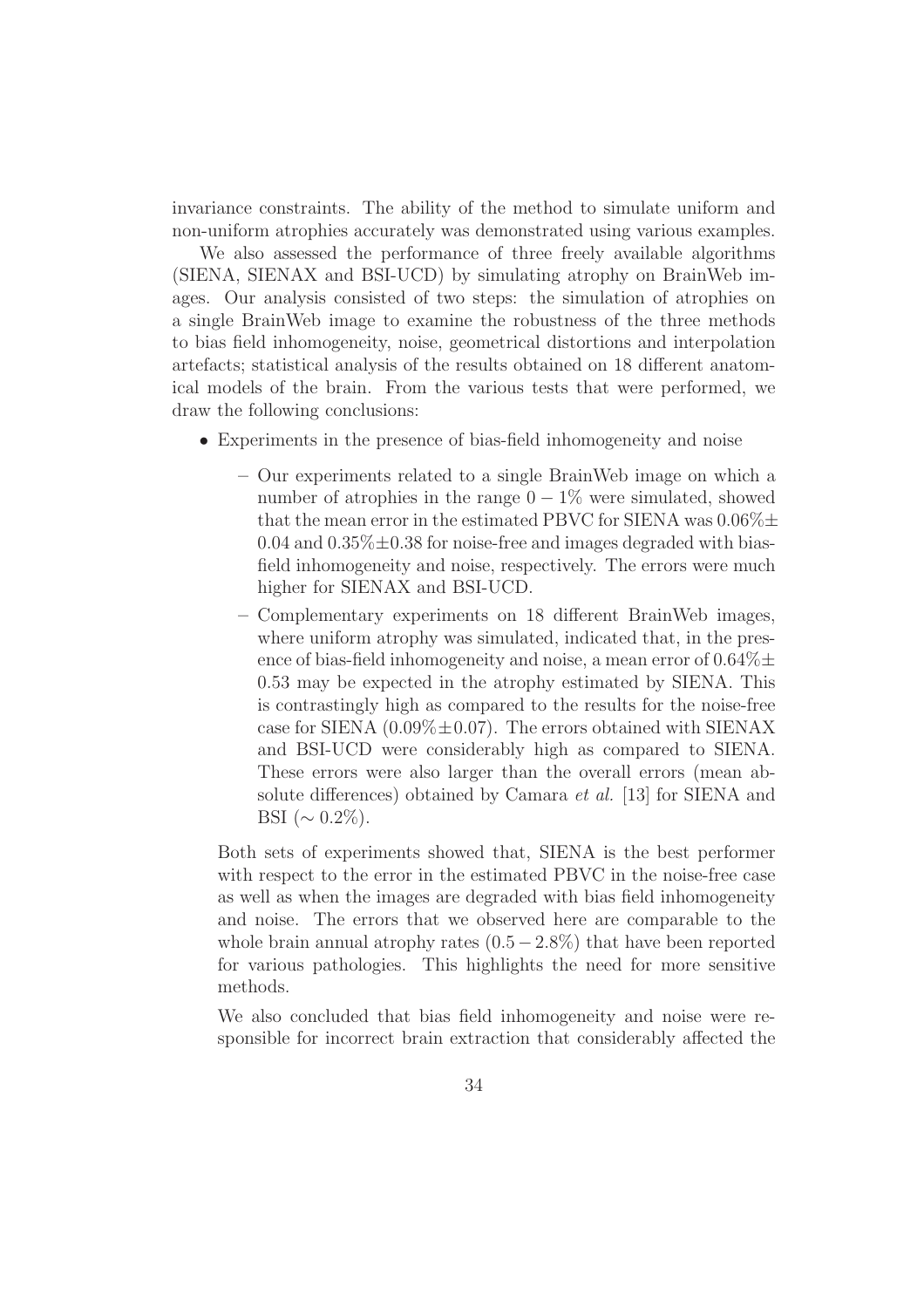accuracy of all the methods. A good bias field correction algorithm is essential in order to improve the performance of the methods. The two sets of tests that we performed also indicated that SIENA and BSI-UCD are capable of estimating the longitudinal atrophy more accurately than SIENAX in a real scenario, where the images are corrupted with bias field inhomogeneity and noise. We would like to remind the reader that SIENAX has been developed for performing cross-sectional studies. Hence, one has to be careful when interpreting the longitudinal atrophy estimated through SIENAX.

- Geometrical distortions lead to mean absolute errors of around 0.07% in SIENA, 0.82% in BSI-UCD and 1.68% in SIENAX.
- Interpolation artefacts did not have a noticeable impact on the results of SIENA and SIENAX as compared to the noise-free case.
- The presence of lesions on atrophy estimation by SIENA, SIENAX and BSI-UCD was also evaluated. A maximum error of 0.2%, 0.45% and 0.46% was observed with SIENA, SIENAX and BSI-UCD, respectively, when comparing image of a normal brain with the same brain with lesions.

The bottlenecks for SIENA are registration of the two given examinations and segmentation of the boundary voxels (that is affected by the accuracy of the brain extraction). Since SIENA measures atrophy by measuring the displacement of the brain surface edge points after registering the two brains, it needs an accurate registration algorithm. Accurate segmentation would better localize the brain edges and thereby improve the accuracy of SIENA. The critical steps for BSI-UCD are the registration of the two brain examinations and the manual extraction of a gray-white matter mask to determine the boundaries of the brain on which the volume change is calculated. For SIENAX, the bottleneck is the brain extraction stage. Since, SIENAX estimates brain volume directly by counting the number of brain voxels, a better brain extraction method would improve the accuracy of SIENAX (see for instance, [38]). In our opinion, brain atrophy estimation is still an open issue and accurate algorithms are needed to measure the small atrophy that occurs in neuro-degenerative diseases.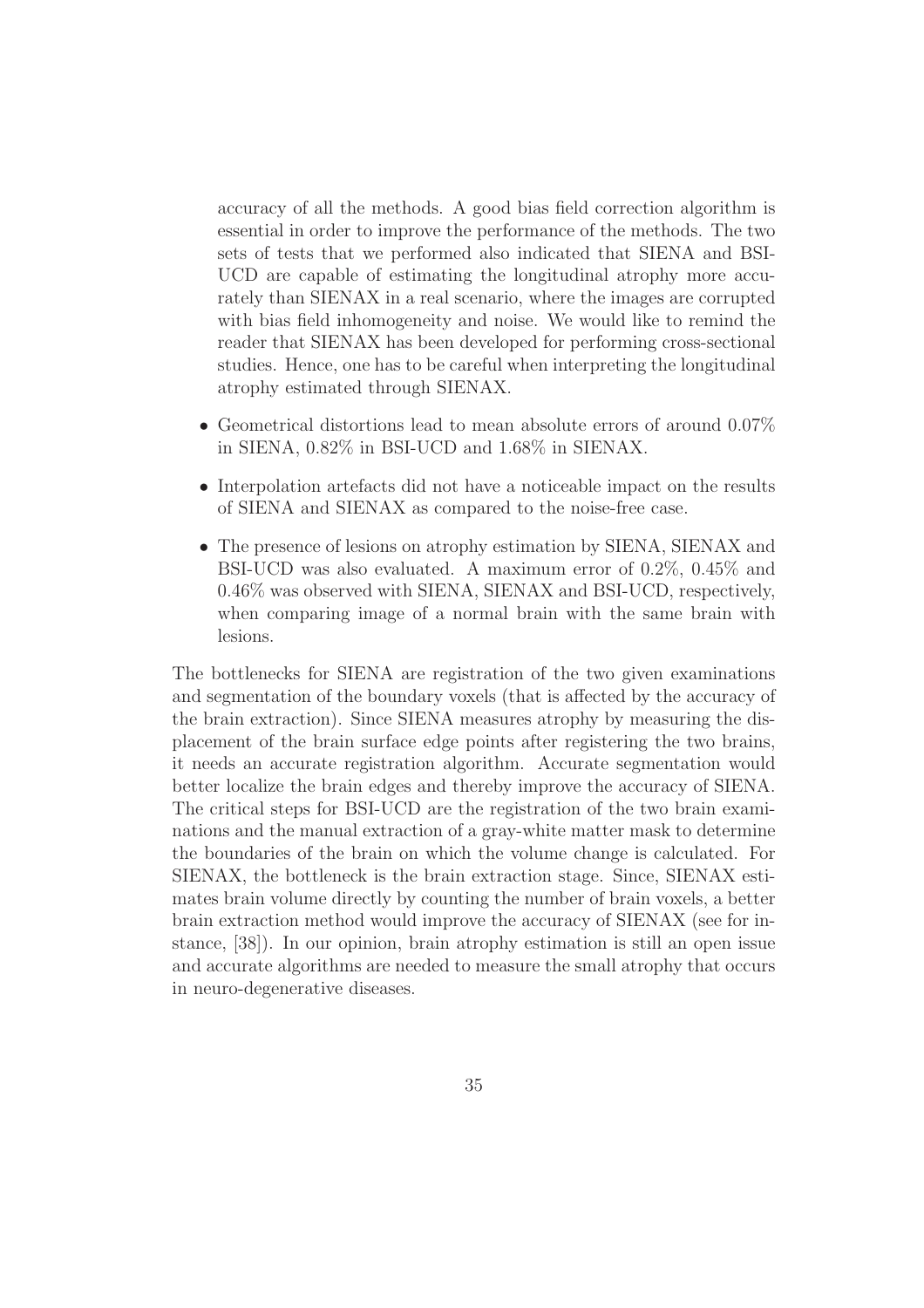#### 9. Acknowledgments

We are thankful to Alsace Region and ARSEP for supporting this study. We also thank Dr. Evan Fletcher (University of California, Davis) for his support on the BSI-UCD software.

#### References

- [1] J. H. Simon, Brain atrophy in multiple sclerosis: What we know and would like to know, Multiple sclerosis (Houndmills, Basingstoke, England) 12 (6) (2006) 679–687.
- [2] D. Chan, N. C. Fox, R. Jenkins, R. I. Scahill, W. R. Crum, M. N. Rossor, Rates of global and regional cerebral atrophy in AD and frontotemporal dementia, Neurology 57 (2001) 1756–1763.
- [3] J. D. Sluimer, H. Vrenken, M. A. Blankenstein, N. C. Fox, F. Scheltens, P. Barkhof, W. M. van der Flier, Whole-brain atrophy rate in Alzheimer's disease: identifying fast progressors, Neurology 70 (19) (2008) 1836–1841.
- [4] V. M. Anderson, N. C. Fox, D. H. Miller, MRI measures of brain atrophy in multiple sclerosis, Journal of Magnetic Resonance Imaging 23 (2006) 605–618.
- [5] D. Pelletier, K. Garrison, R. Henry, Measurement of whole-brain atrophy in multiple sclerosis, Journal of NeuroImaging 14 (3) (2004) 11S–19S.
- [6] P. A. Freeborough, N. C. Fox, The boundary shift integral: An accurate and robust measure of cerebral volume changes from registered repeat MRI, IEEE Transactions on Medical Imaging 16 (1997) 623–629.
- [7] S. M. Smith, N. De Stefano, M. Jenkinson, P. M. Matthews, Normalized accurate measurement of longitudinal brain change, Journal of Computer Assisted Tomography 25 (3) (2001) 466–475.
- [8] S. M. Smith, Y. Zhang, M. Jenkinson, J. Chen, P. M. Matthews, A. Federico, N. De Stefano, Accurate, robust and automated longitudinal and cross-sectional brain change analysis, NeuroImage 17 (1) (2002) 479– 489.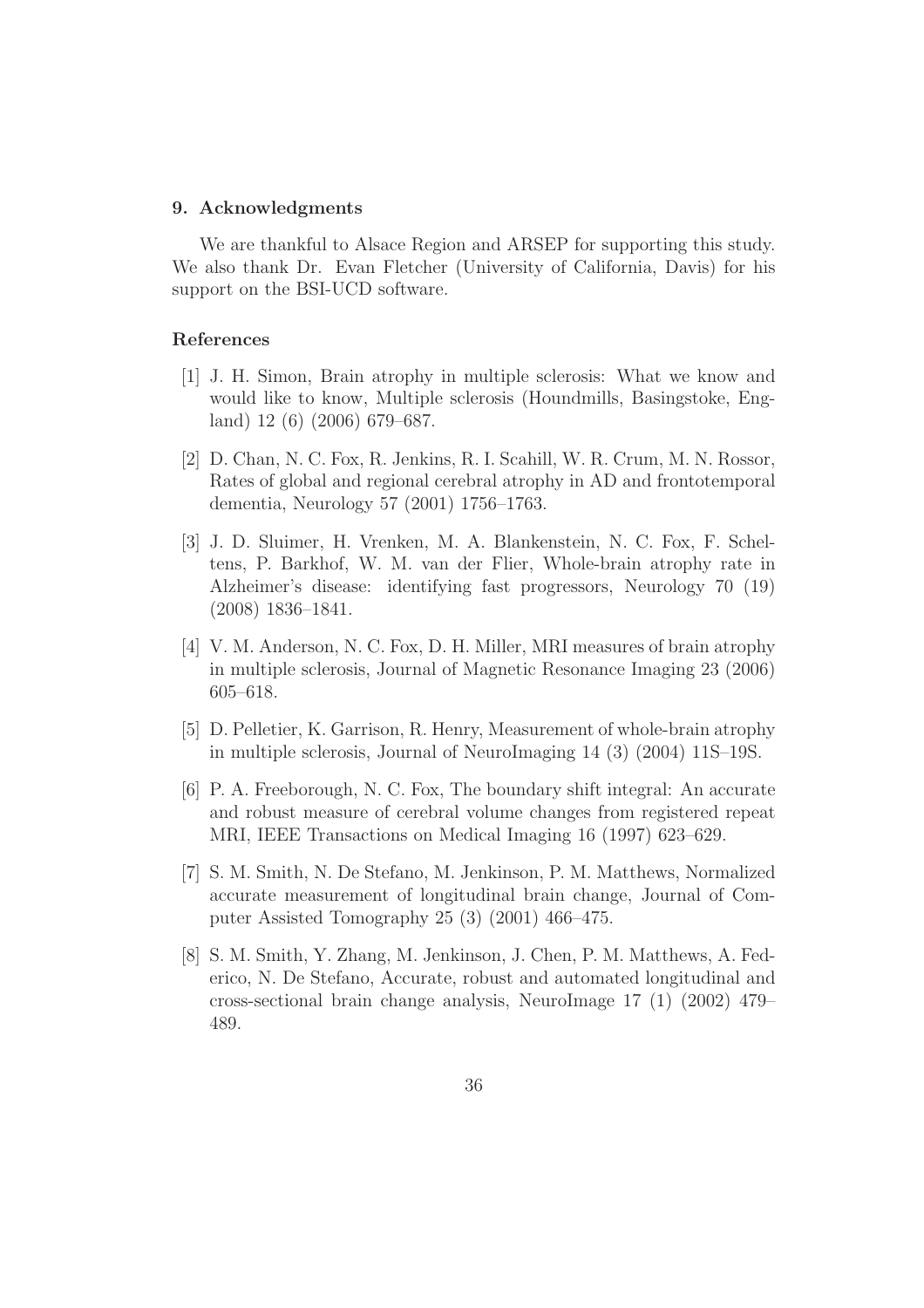- [9] J. Ashburner, K. Friston, Voxel-based morphometry: the methods, NeuroImage 11 (2000) 805–821.
- [10] C. R. Guttmann, S. K. Benson, R.and Warfield, X. Wei, M. Anderson, C. Hall, K. Abu-Hasaballah, J. Mugler, L. Wolfson, White matter abnormalities in mobility-impaired older persons, Neurology 54 (6) (2000) 1277–1283.
- [11] R. G. Boyes, D. Rueckert, P. Aljabar, J. Whitwell, J. M. Schott, D. L. G. Hill, N. C. Fox, Cerebral atrophy measurements using jacobian integration: Comparison with the boundary shift integral, NeuroImage 32 (2006) 159–169.
- [12] O. Camara, M. Schweiger, R. Scahill, W. Crum, B. Sneller, J. Schnabel, G. Ridgway, D. Cash, D. Hill, N. Fox, Phenomenological model of diffuse global and regional atrophy using finite-element methods, IEEE Transactions on Medical Imaging 25 (11) (2006) 1417–1430.
- [13] O. Camara, , J. A. Schnabel, G. R. Ridgway, W. R. Crum, A. Douiri, R. I. Scahill, D. L. G. Hill, N. C. Fox, Accuracy assessment of global and local atrophy measurement techniques with realistic simulated longitudinal Alzheimer's disease images, NeuroImage 42 (2) (2008) 696–709.
- [14] M. A. Horsfield, M. Rovaris, M. A. Rocca, P. Rossi, R. H. Benedict, M. Filippi, R. Bakshi, Whole-brain atrophy in multiple sclerosis measured by two segmentation processes from various MRI sequences, Journal of Neurological Sciences 216 (1) (2003) 169–177.
- [15] J. Sharma, M. P. Sanfilipo, R. H. Benedict, B. Weinstock-Guttman, F. E. r. Munschauer, R. Bakshi, Whole-brain atrophy in multiple sclerosis measured by automated versus semiautomated MR imaging segmentation, American Journal of Neuroradiology 25 (6) (2004) 985–996.
- [16] D. L. Collins, J. Montagnat, A. P. Zijdenbos, A. C. Evans, D. L. Arnold, Automated estimation of brain volume in multiple sclerosis with BICCR, in: Lecture Notes In Computer Science, Vol. 2082, 2001, pp. 141–147.
- [17] M. Holden, Registration of 3D serial MR brain images, Ph.D. thesis, University of London (2001).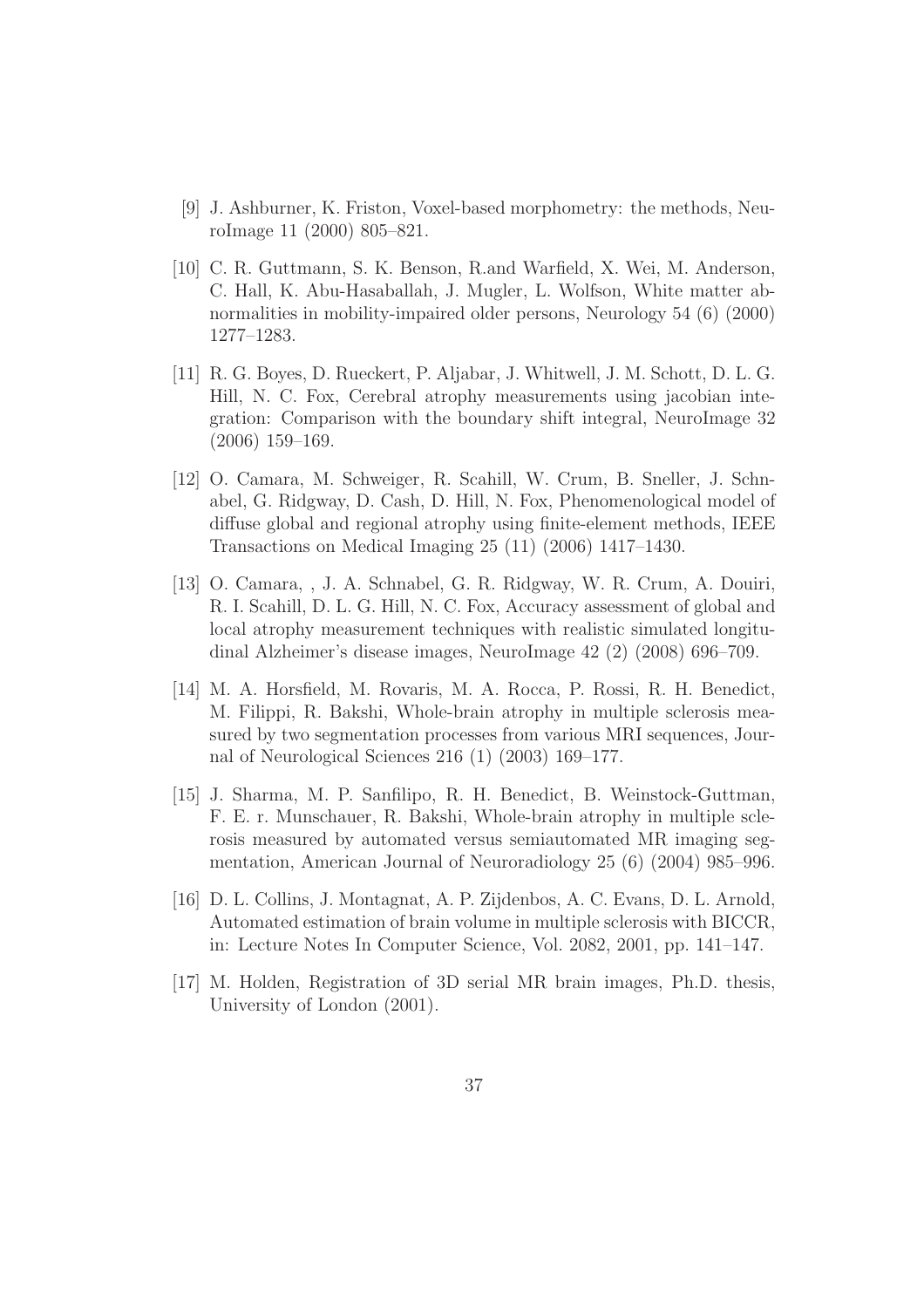- [18] B. Karacali, C. Davatzikos, Simulation of tissue atrophy using a topology preserving transformation model, IEEE Transactions on Medical Imaging 25 (5) (2006) 649–652.
- [19] P. Pieperhoff, M. Sudmeyer, L. Homke, K. Zilles, A. Schnitzler, K. Amunts, Detection of structural changes of the human brain in longitudinally acquired MR images by deformation field morphometry: Methodological analysis, validation and application, NeuroImage 43 (2) (2008) 269–287.
- [20] C. A. Cocosco, V. Kollokian, R. K.-S. Kwan, A. C. Evans, Brainweb: Online interface to a 3D MRI simulated brain database, NeuroImage 5 (4) (1997) S425.
- [21] J. L. Gunter, M. M. Shiung, A. Manduca, C. R. Jack, Methodological considerations for measuring rates of brain atrophy, Journal of Magnetic Resonance Imaging 18 (2003) 16–24.
- [22] S. M. Paling, E. D. Williams, R. Barber, E. J. Burton, W. C. Crum, N. Fox, J. T. O'Brien, The application of serial MRI analysis techniques to the study of cerebral atrophy in late-onset dementia, Medical Image Analysis 8 (2003) 69–79.
- [23] S. M. Smith, A. Rao, N. De Stefano, M. Jenkinson, J. M. Schott, P. M. Matthews, N. C. Fox, Longitudinal and cross-sectional analysis of atrophy in Alzheimer's disease: Cross validation of BSI, SIENA and SIENAX, NeuroImage 36 (2007) 1200–1206.
- [24] A. D. Leow, I. Yanovsky, A. D. Chiang M. C.and Lee, A. D. Klunder, A. Lu, J. T. Becker, S. W. Davis, A. W. Toga, P. M. Thompson, Statistical properties of jacobian maps and the realization of unbiased large-deformation nonlinear image registration, IEEE Transactions on Medical Imaging 26 (6) (2007) 822–832.
- [25] V. Noblet, C. Heinrich, F. Heitz, J.-P. Armspach, 3-D deformable image registration: a topology preservation scheme based on hierarchical deformation models and interval analysis optimization, IEEE Transactions on Image Processing 14 (5) (2005) 553–566.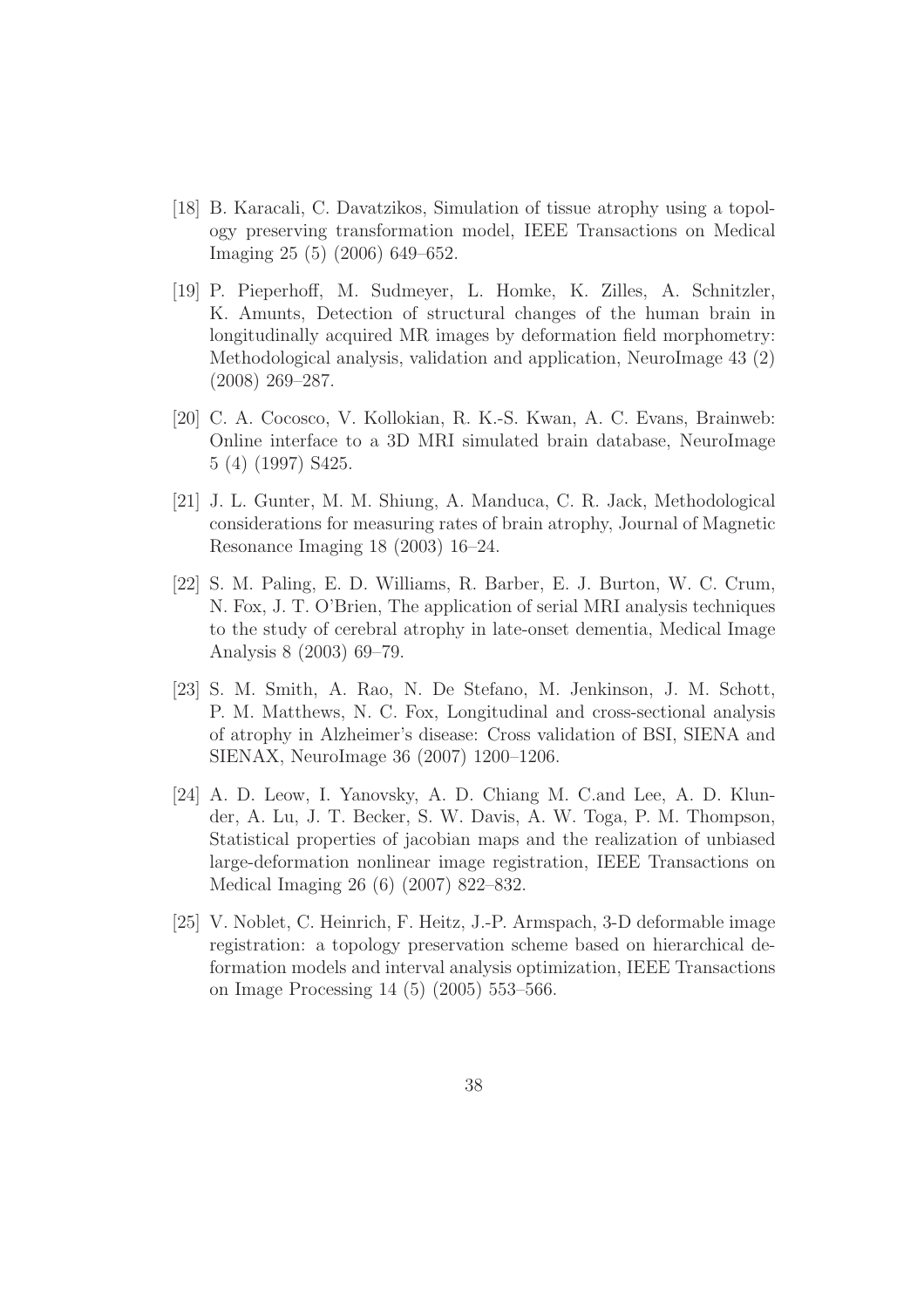- [26] V. Noblet, C. Heinrich, F. Heitz, J.-P. Armspach, Retrospective evaluation of a topology preserving non-rigid registration method, Medical Image Analysis 10 (3) (2006) 366–384.
- [27] W. Press, S. Teukolsky, W. Vetterling, B. Flannery, Numerical recipes in C. The art of scientific computing, 2nd Edition, Cambridge University Press, 1992.
- [28] V. Noblet, C. Heinrich, F. Heitz, J.-P. Armspach, Accurate inversion of 3-D transformation fields, IEEE Transactions on Image Processing 17 (10) (2008) 1963–1968.
- [29] H. Gudbjartsson, S. Patz, The rician distribution of noisy MRI data, Magnetic Resonance in Medicine 34 (6) (1995) 910–914.
- [30] R. P. Woods, S. T. Grafton, C. J. Holmes, S. R. Cherry, J. C. Mazziotta, Automated image registration: I. general methods and intrasubject, intramodality validation, Journal of Computer Assisted Tomography 22 (1998) 139–152.
- [31] Z. Caramanos, V. S. Fonov, S. J. Francis, S. Narayanan, D. L. Collins, D. L. Arnold, Effects of z-shift-associated gradient-distortions on sienagenerated measures of brain atrophy, in: MICCAI workshop on Medical Image Analysis on Multiple Sclerosis (MIAMS08), 2008, pp. 13–24.
- [32] S. M. Smith, Fast robust automated brain extraction, Human Brain Mapping 17 (3) (2002) 143–155.
- [33] Y. Zhang, M. Brady, S. M. Smith, Segmentation of brain MR images through a hidden markov random field model and the expectation maximization algorithm, IEEE Transactions on Medical Imaging 20 (1) (2001) 45–57.
- [34] S. M. Smith, M. Jenkinson, C. F. Woolrich, M. W.and Beckman, T. E. J. Behrens, H. Johansen-Berg, P. R. Bannister, et. al, Advances in functional and structural MR image analysis and implementation as FSL, NeuroImage 23 (S1) (2004) 208–219.
- [35] M. Jenkinson, S. S. M., A global optimisation method for robust affine registration of brain images., Medical Image Analysis 36 (2001) 143–156.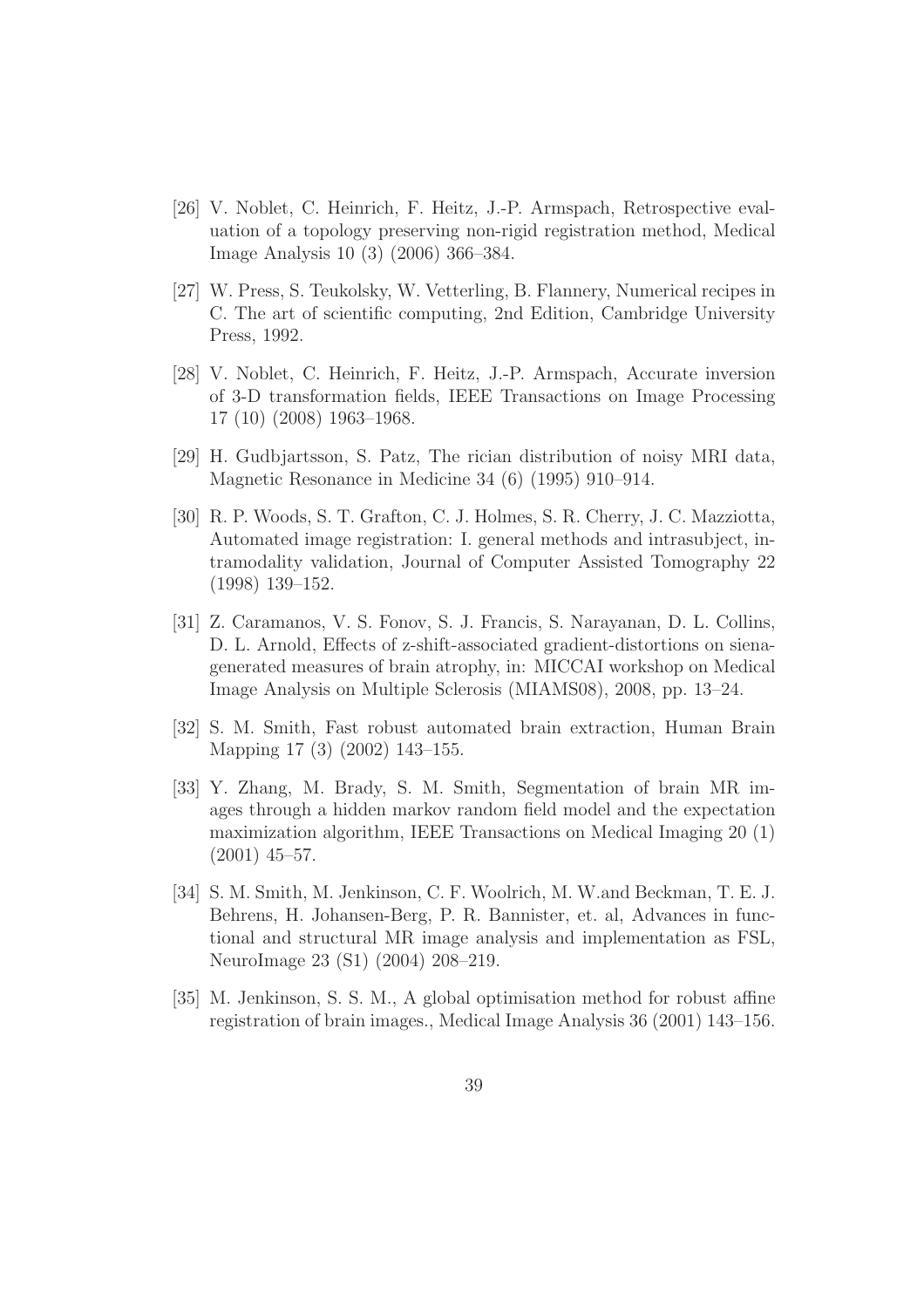- [36] P. M. Thompson, K. M. Hayashi, G. De Zubicaray, A. L. Janke, S. E. Rose, J. Semple, D. Herman, M. S. Hong, S. S. Dittmer, D. M. Doddrell, A. W. Toga, Dynamics of gray matter loss in Alzheimer's disease, The Journal of Neuroscience 23 (2003) 994–1005.
- [37] B. Aubert-Broche, M. Griffin, G. B. Pike, A. C. Evans, D. L. Collins, 20 new digital brain phantoms for creation of validation image data bases, IEEE Transactions on Medical Imaging 25 (11) (2006) 1410–1416.
- [38] M. Battaglini, S. M. Smith, S. Brogi, N. De Stephano, Enhanced brain extraction improves the accuracy of brain atrophy estimation, NeuroImage 40 (2008) 583–589.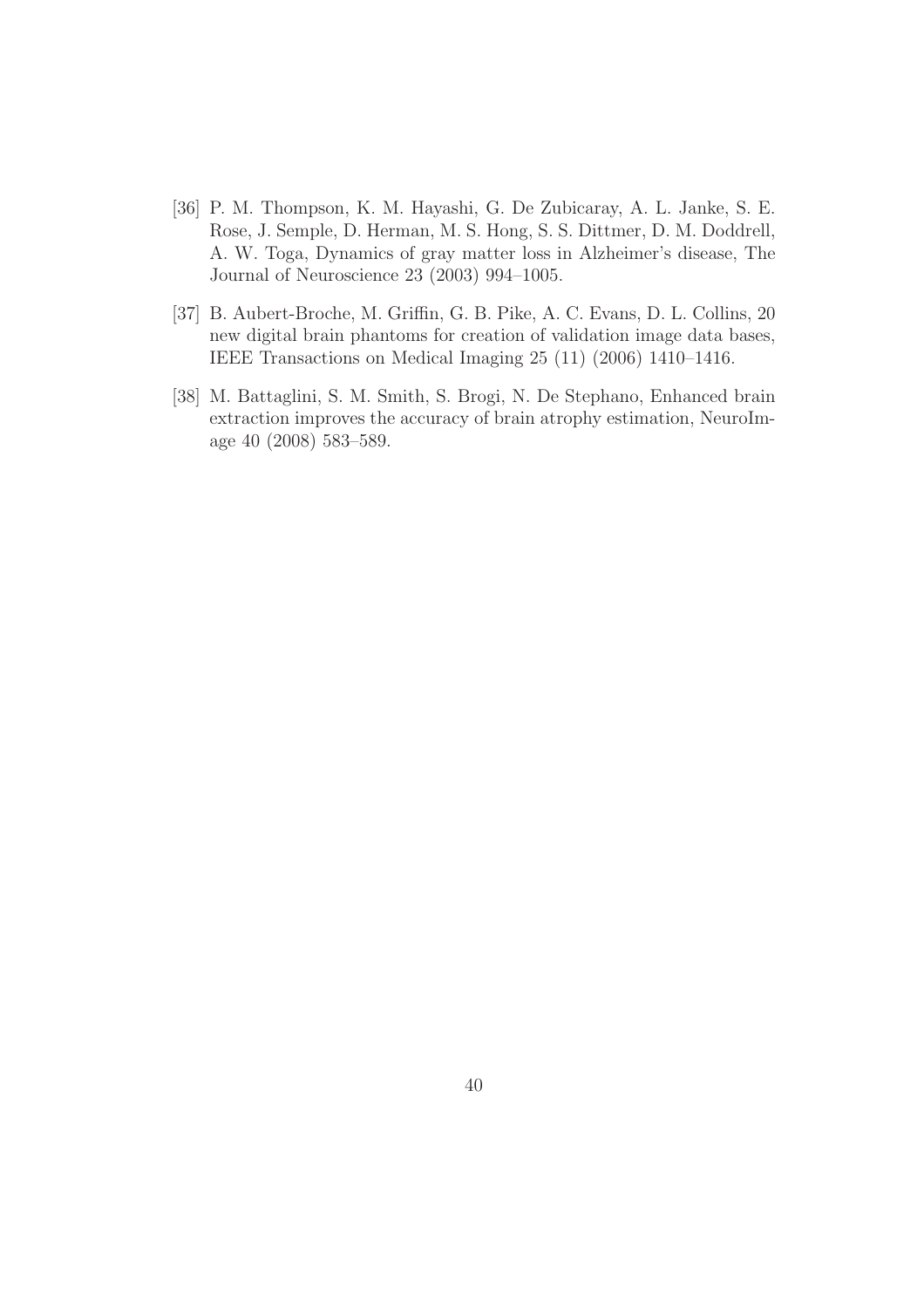![](_page_41_Figure_0.jpeg)

Figure 9: PBVC comparison of SIENA, SIENAX and BSI-UCD with the ground truth for (a) Noise-free images and those degraded by (b) Bias field inhomogeneity only (c) Noise only and (d) Bias field inhomogeneity and Noise. (Refer to section 6.1.1.)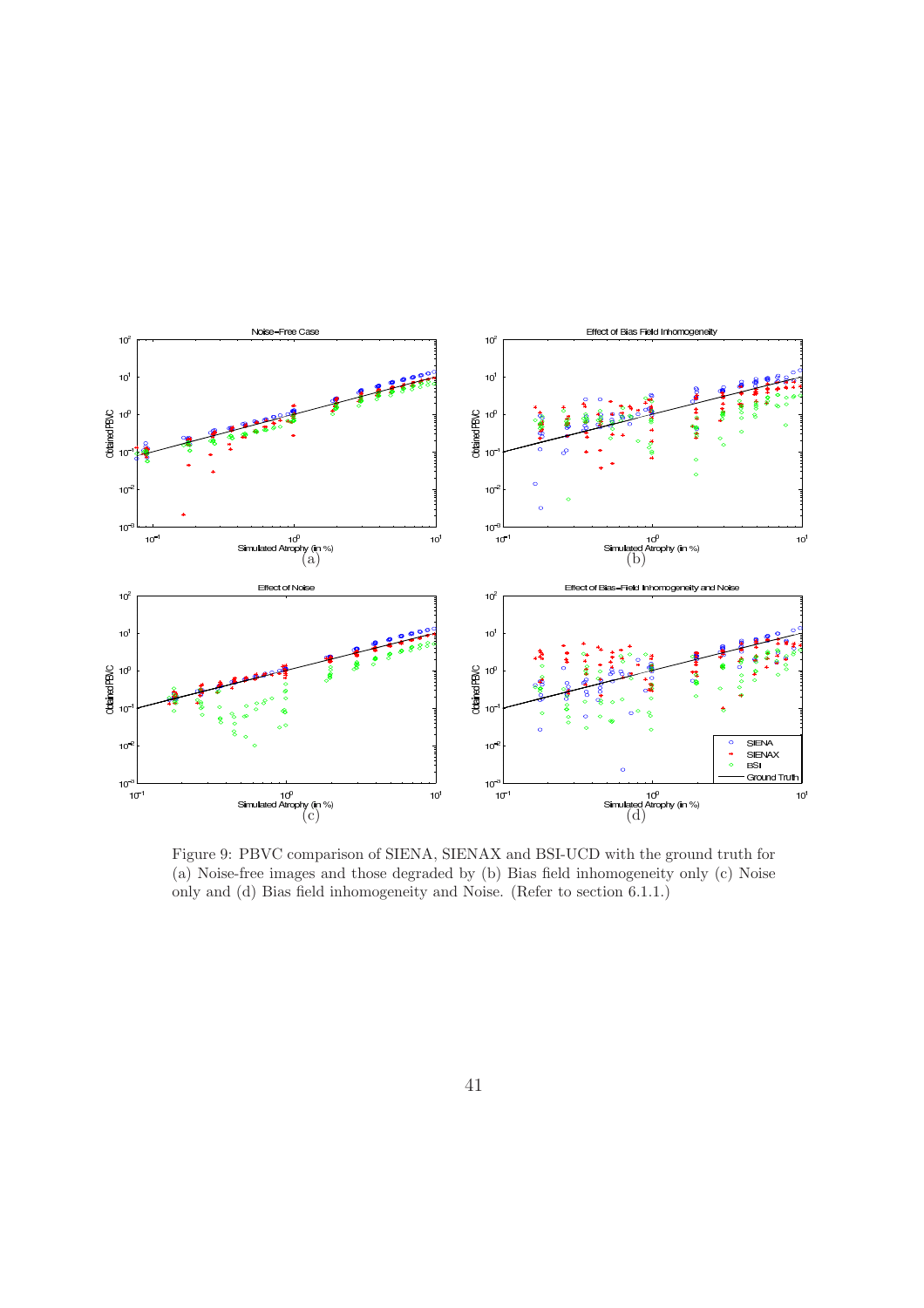![](_page_42_Figure_0.jpeg)

Figure 10: Boxplot showing absolute errors in the estimated PBVC by SIENA, SIENAX and BSI-UCD with respect to the ground truth for (a-b) Noise-free images and (c-d) Those degraded by Bias field inhomogeneity and Noise. The ends of the boxes show the lower quartile and upper quartile values. The red line denotes the median. The lines extending from each end of the boxes show the maximum and minimum values of the data.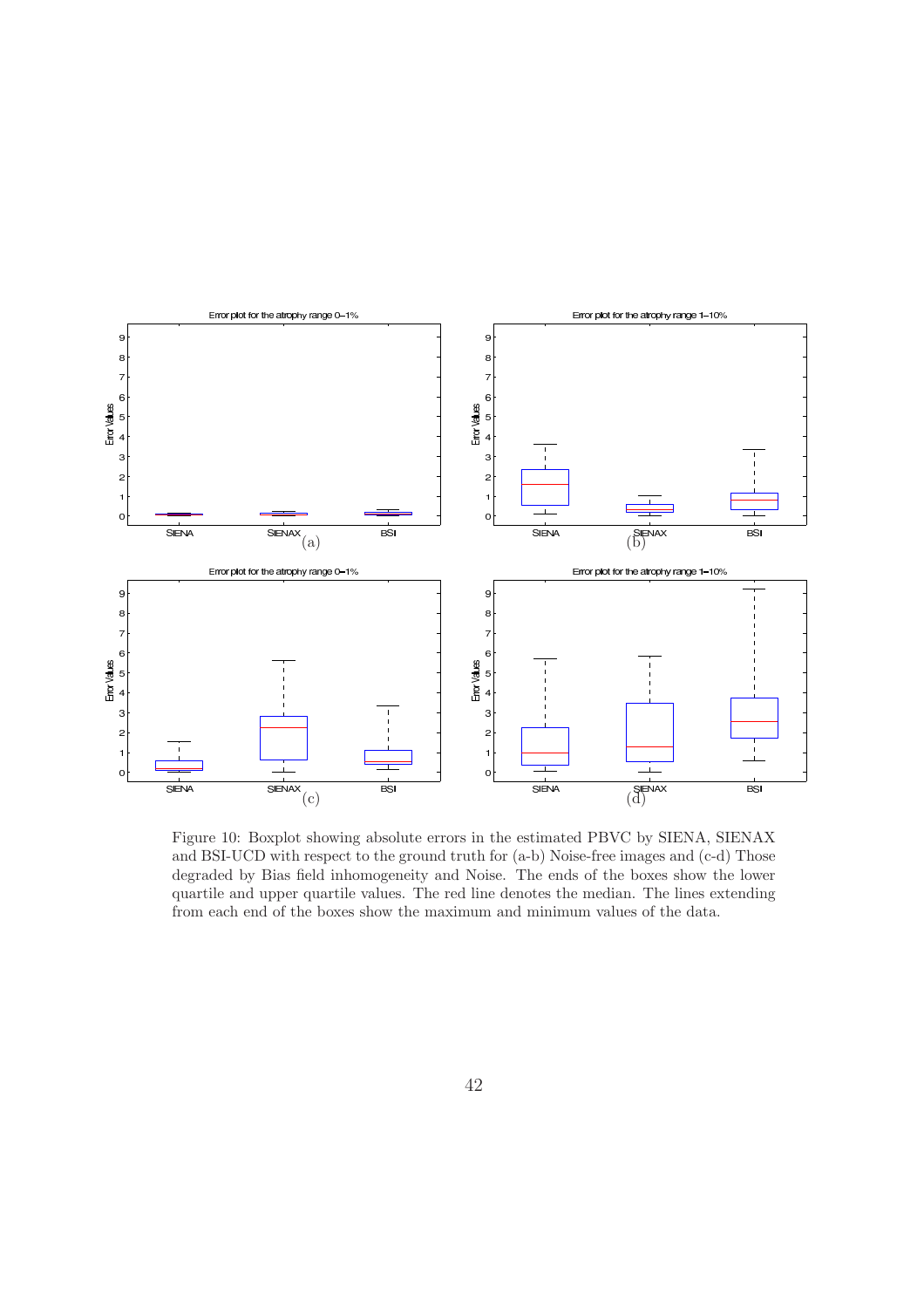![](_page_43_Figure_0.jpeg)

Figure 11: PBVC comparison for SIENA, SIENAX and BSI-UCD, respectively with the ground truth when the geometrically distorted BrainWeb image is compared with simulated images for different atrophy rates.

![](_page_43_Figure_2.jpeg)

Figure 12: PBVC comparison of SIENA, SIENAX and BSI-UCD, respectively, with the ground truth when images are rotated by 1◦ to add an extra interpolation (B-Spline 5th order) step.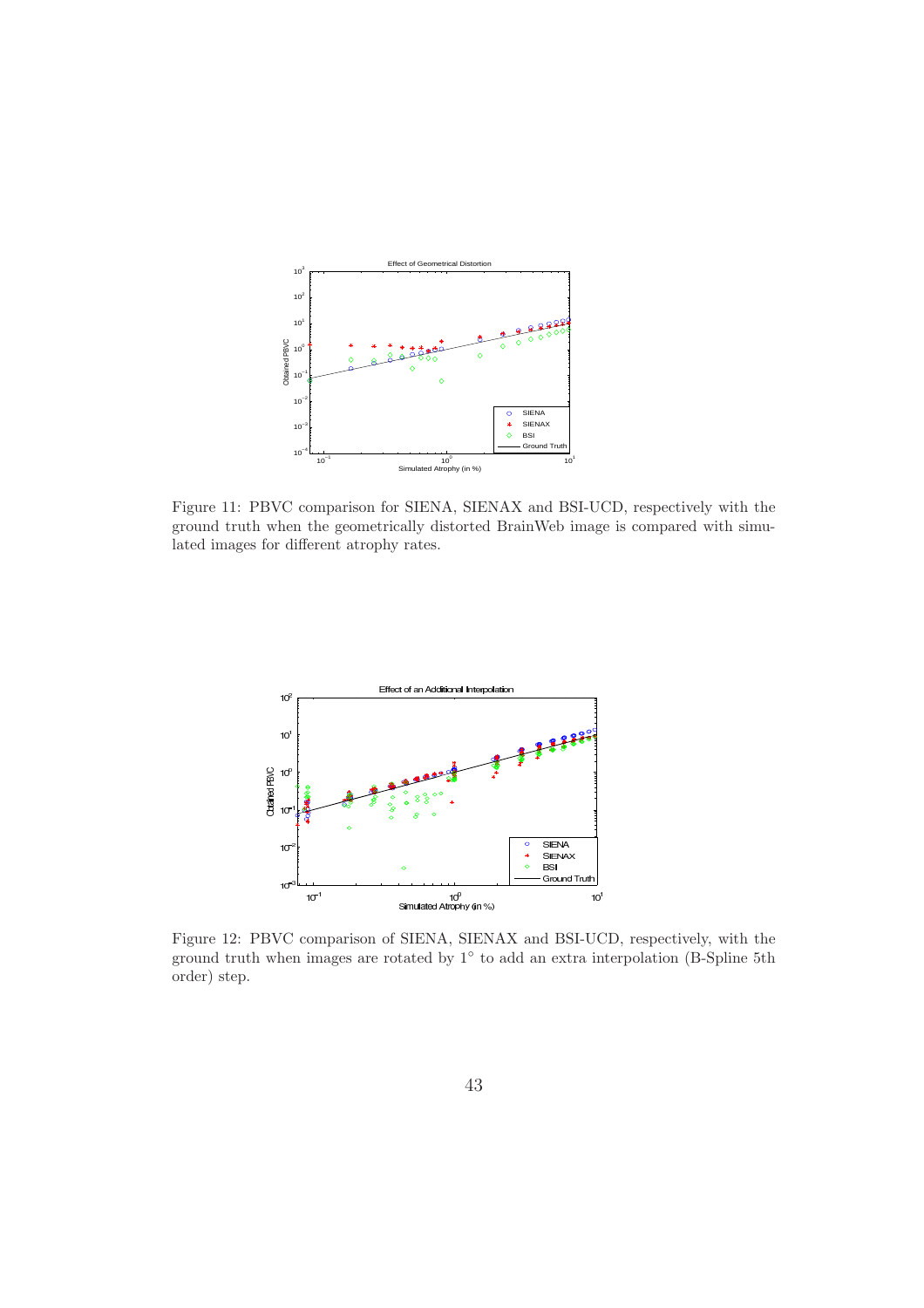![](_page_44_Figure_0.jpeg)

Figure 13: Bar plot showing the mean absolute error and its standard deviation in the estimated PBVC (in percentage) with respect to the ground truth for SIENA, SIENAX and BSI-UCD for the Uniform atrophy case using (a) Noise-free images (b) With images degraded with bias field inhomogeneity and noise and for the Non-uniform atrophy case using (c) Noise-free images (d) With images degraded with bias field inhomogeneity and noise. A  $(-0.25\%)$ , B  $(-0.3\%)$  and C  $(-0.57\%)$  are different patterns of simulated nonuniform atrophy.